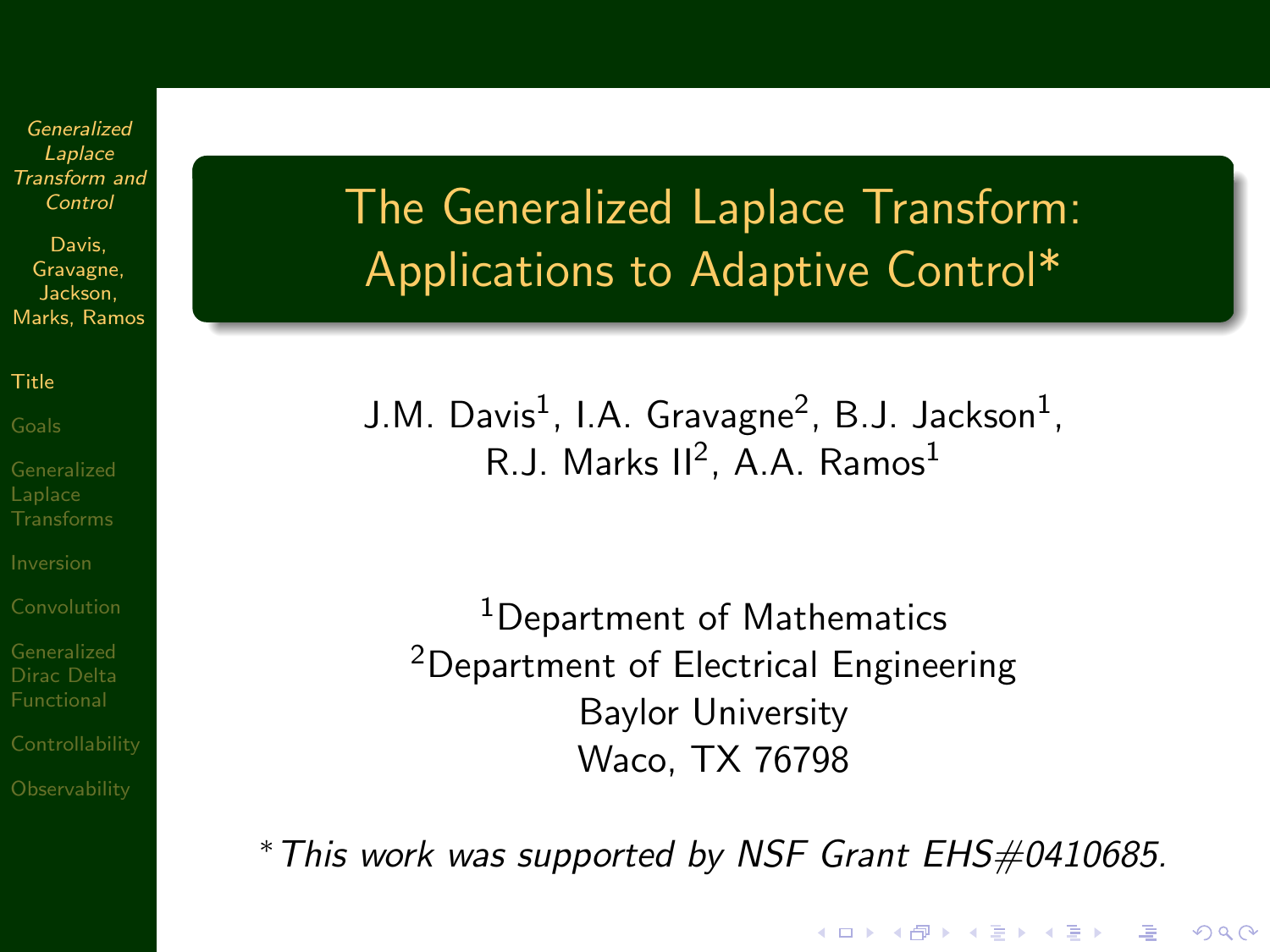Generalized **Laplace** [Transform and](#page-0-0) Control

Davis, Gravagne, Jackson, Marks, Ramos

[Goals](#page-1-0)

<span id="page-1-0"></span>

イロト 不優 ト 不重 ト 不重 トー 凄い  $299$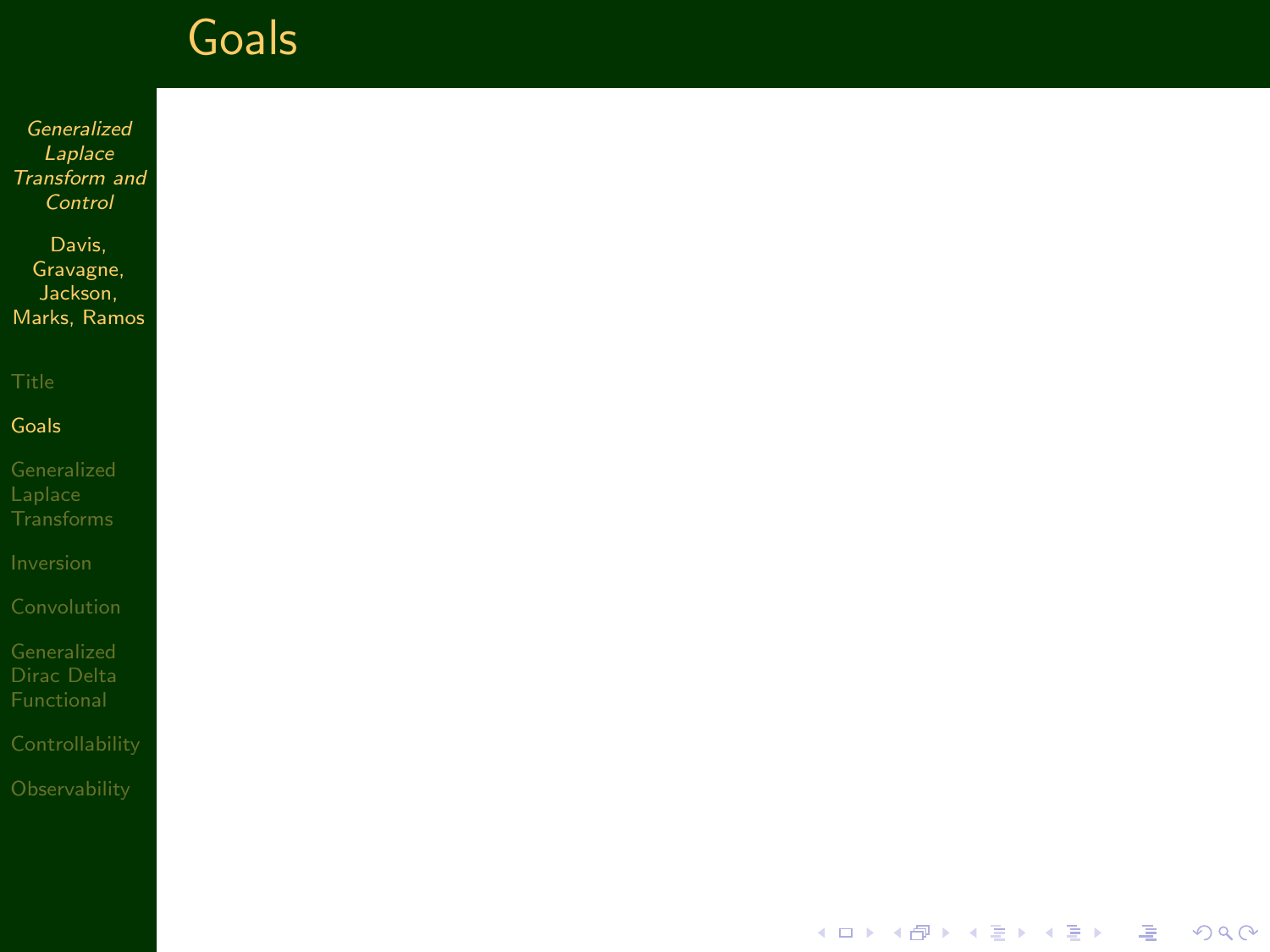Generalized Laplace [Transform and](#page-0-0) Control

Davis, Gravagne, Jackson, Marks, Ramos

#### [Goals](#page-1-0)

[Dirac Delta](#page-56-0)

### **•** Establish a region of convergence for the the forward transform.

K ロ ▶ K @ ▶ K 할 > K 할 > 1 할 > 1 이익어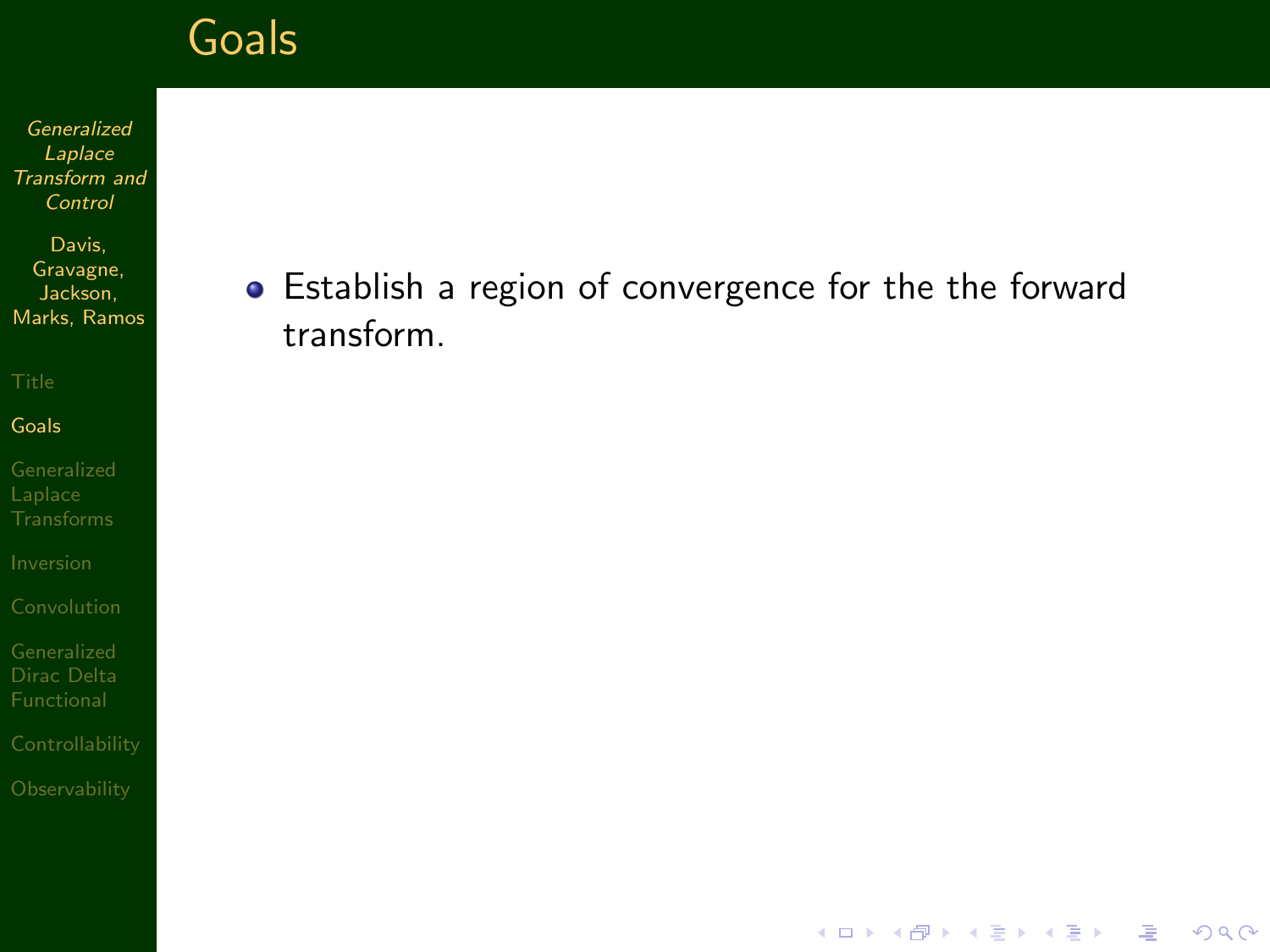Generalized Laplace [Transform and](#page-0-0) Control

Davis, Gravagne, Jackson, Marks, Ramos

#### [Goals](#page-1-0)

[Dirac Delta](#page-56-0)

- **•** Establish a region of convergence for the the forward transform.
- Establish a unique inverse transform (and inversion formula).

**KORK EX KEY KEY YOUR**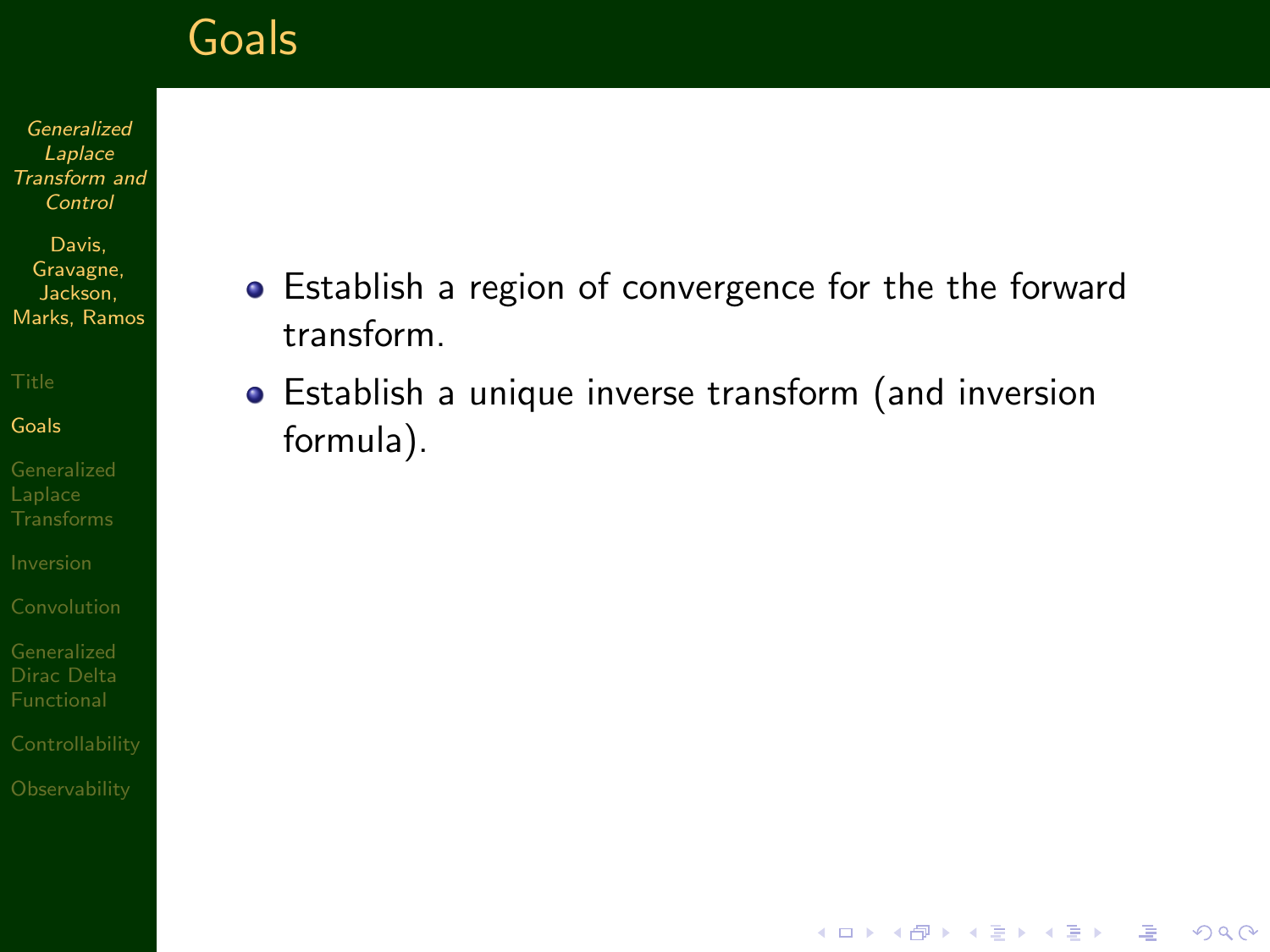Generalized Laplace [Transform and](#page-0-0) Control

Davis, Gravagne, Jackson, Marks, Ramos

[Goals](#page-1-0)

[Dirac Delta](#page-56-0)

- **•** Establish a region of convergence for the the forward transform.
- Establish a unique inverse transform (and inversion formula).
- Explore algebraic properties of the transform: convolution, identity element.

**KORK EX KEY KEY YOUR**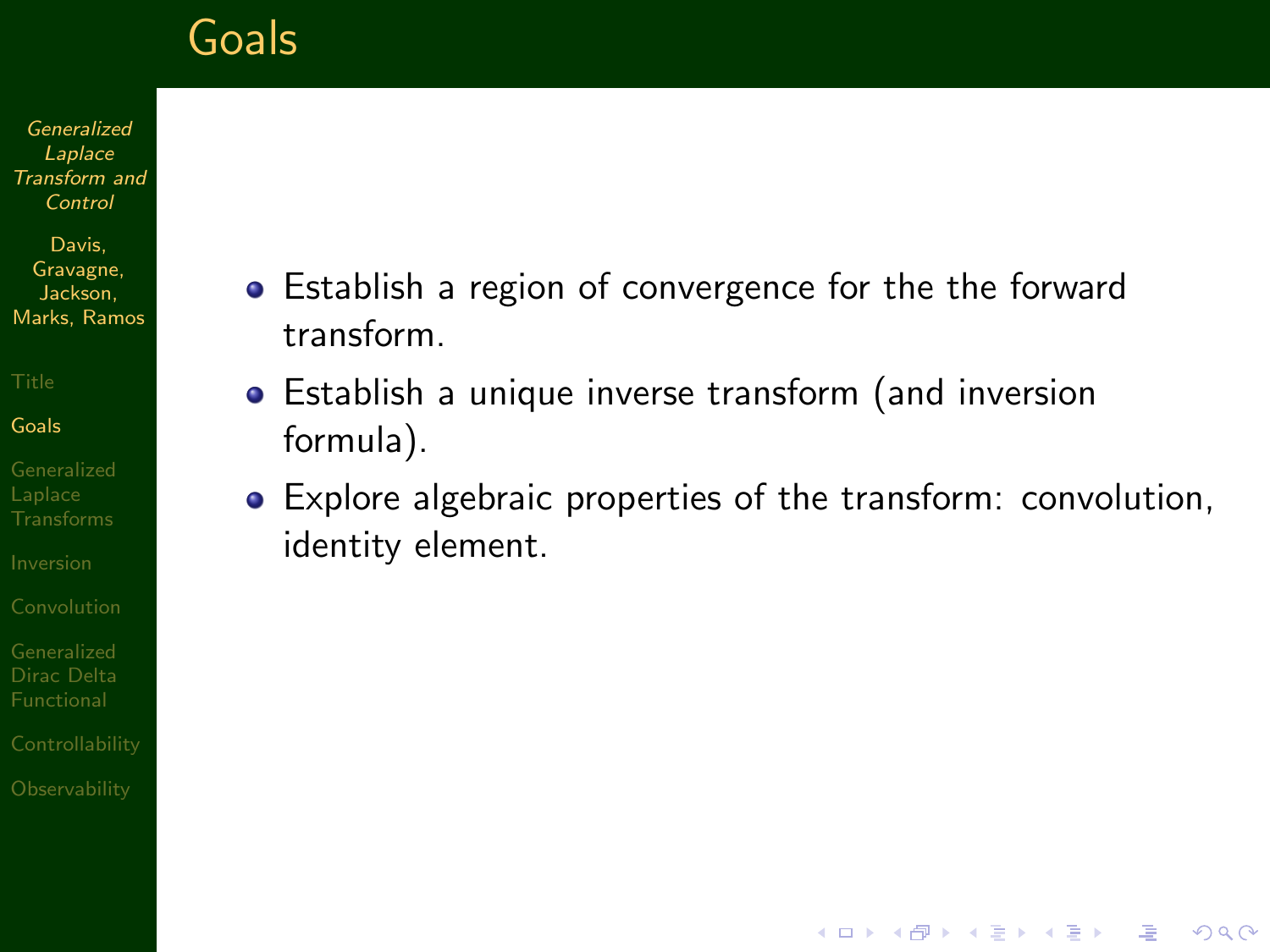Generalized Laplace [Transform and](#page-0-0) Control

Davis, Gravagne, Jackson, Marks, Ramos

[Goals](#page-1-0)

[Dirac Delta](#page-56-0)

- Establish a region of convergence for the the forward transform.
	- Establish a unique inverse transform (and inversion formula).
	- Explore algebraic properties of the transform: convolution, identity element.
- Applications to adaptive control of linear systems (time permitting): controllability and observability for linear systems.

**AD A REAKEN E YOUR**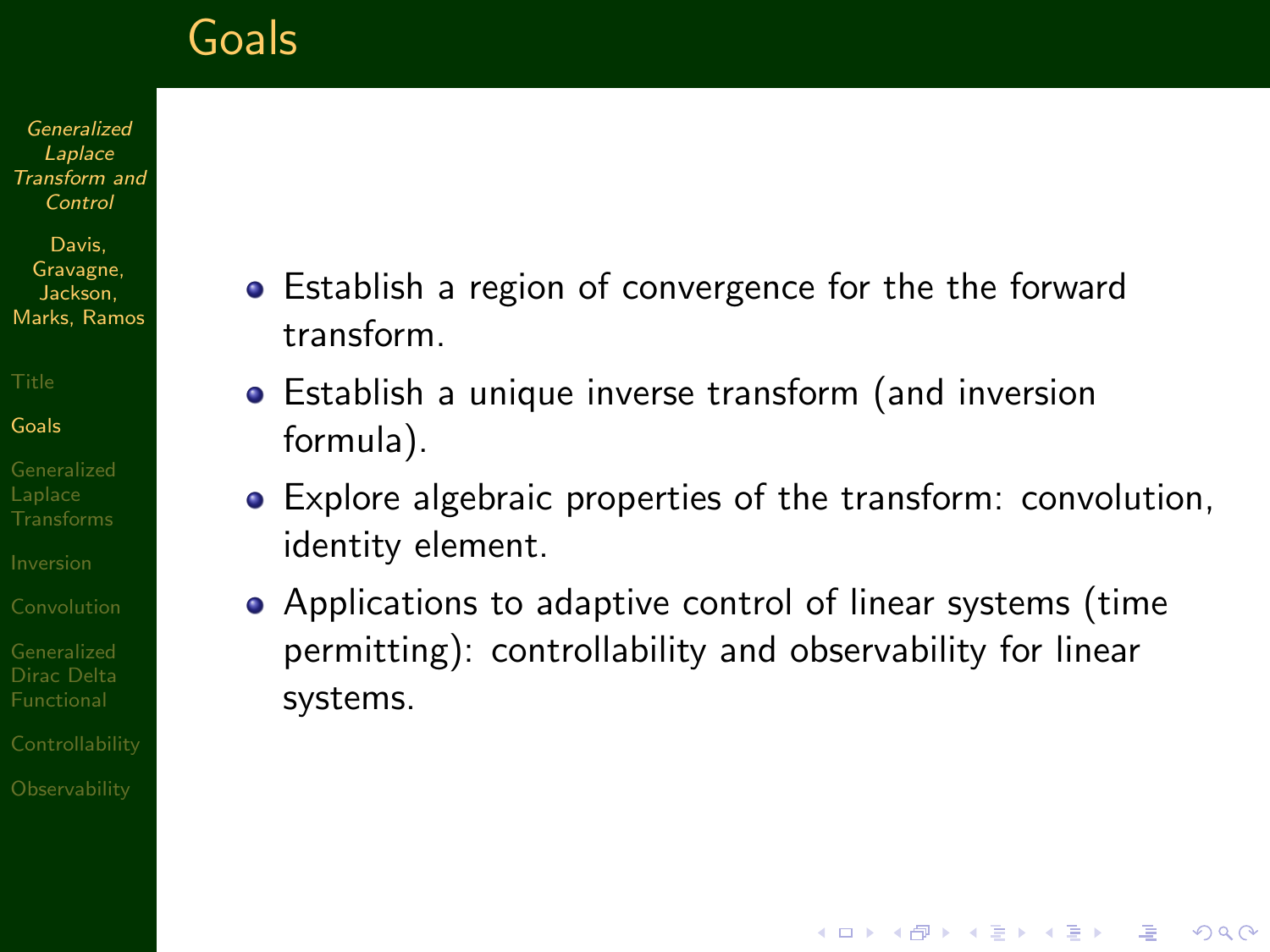### Generalized Laplace Transforms

Generalized Laplace [Transform and](#page-0-0) Control

Davis, Gravagne, Jackson, Marks, Ramos

[Generalized](#page-6-0) Laplace Transforms

[Dirac Delta](#page-56-0)

<span id="page-6-0"></span>

#### **Definition**

For  $f : \mathbb{T} \to \mathbb{R}$ , the Laplace transform of f, denoted by  $\mathcal{L}{f}$  or  $F(z)$ , is given by

<span id="page-6-1"></span>
$$
\mathcal{L}{f}(z) = F(z) = \int_0^\infty f(t)g^\sigma(t)\,\Delta t,\tag{1}
$$

**AD A REAKEN E YOUR** 

where  $g(t) = e_{\theta z}(t, 0)$ .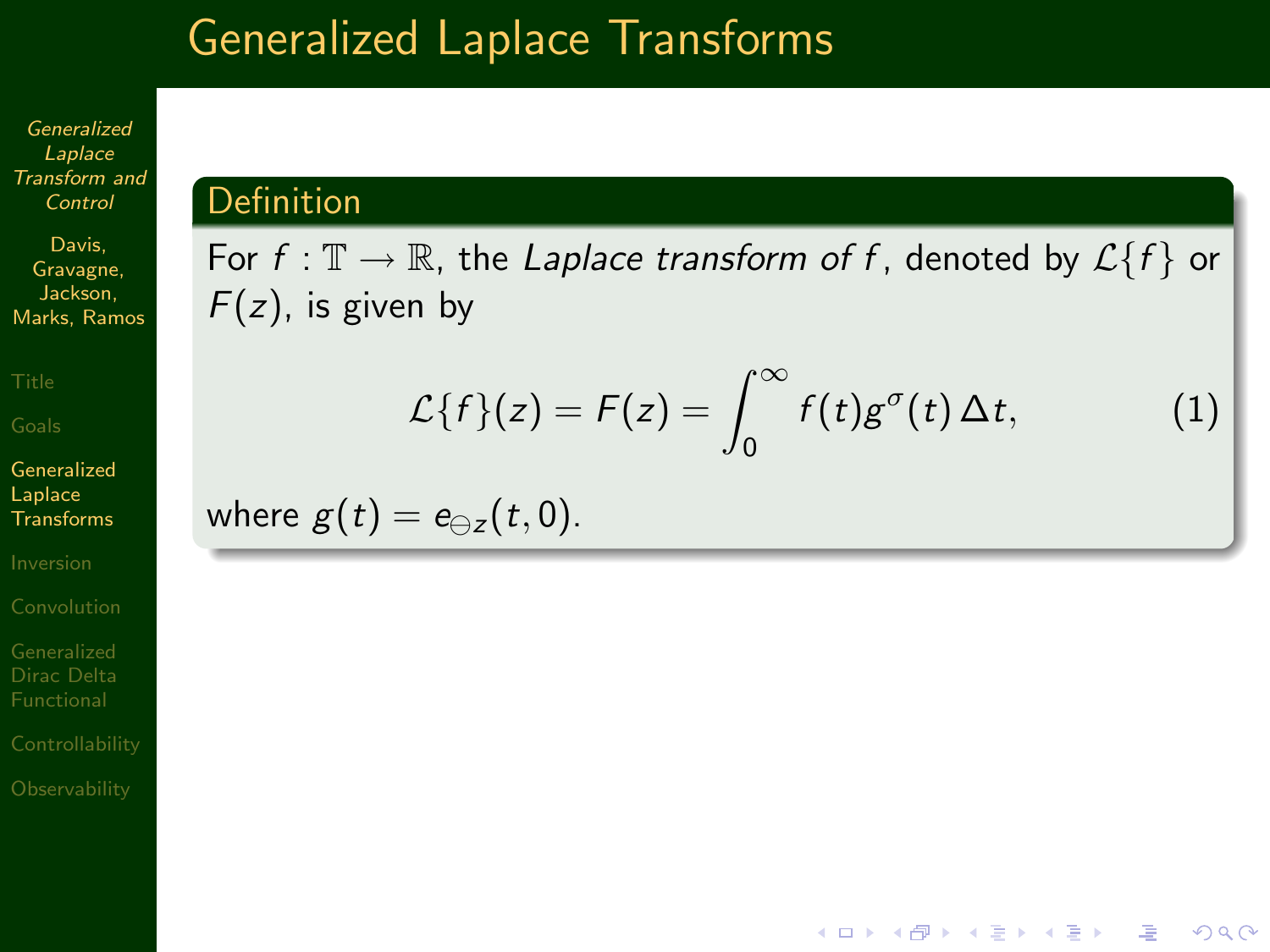### Generalized Laplace Transforms

Generalized Laplace [Transform and](#page-0-0) Control

Davis, Gravagne, Jackson, Marks, Ramos

[Generalized](#page-6-0) Laplace Transforms

[Dirac Delta](#page-56-0)

#### **Definition**

For  $f : \mathbb{T} \to \mathbb{R}$ , the Laplace transform of f, denoted by  $\mathcal{L}{f}$  or  $F(z)$ , is given by

$$
\mathcal{L}{f}(z) = F(z) = \int_0^\infty f(t)g^\sigma(t)\,\Delta t,\tag{1}
$$

**AD A REAKEN E YOUR** 

where  $g(t) = e_{\theta z}(t, 0)$ .

Recall...

C

$$
\bullet \ominus z = \frac{-z}{1+\mu(t)z},
$$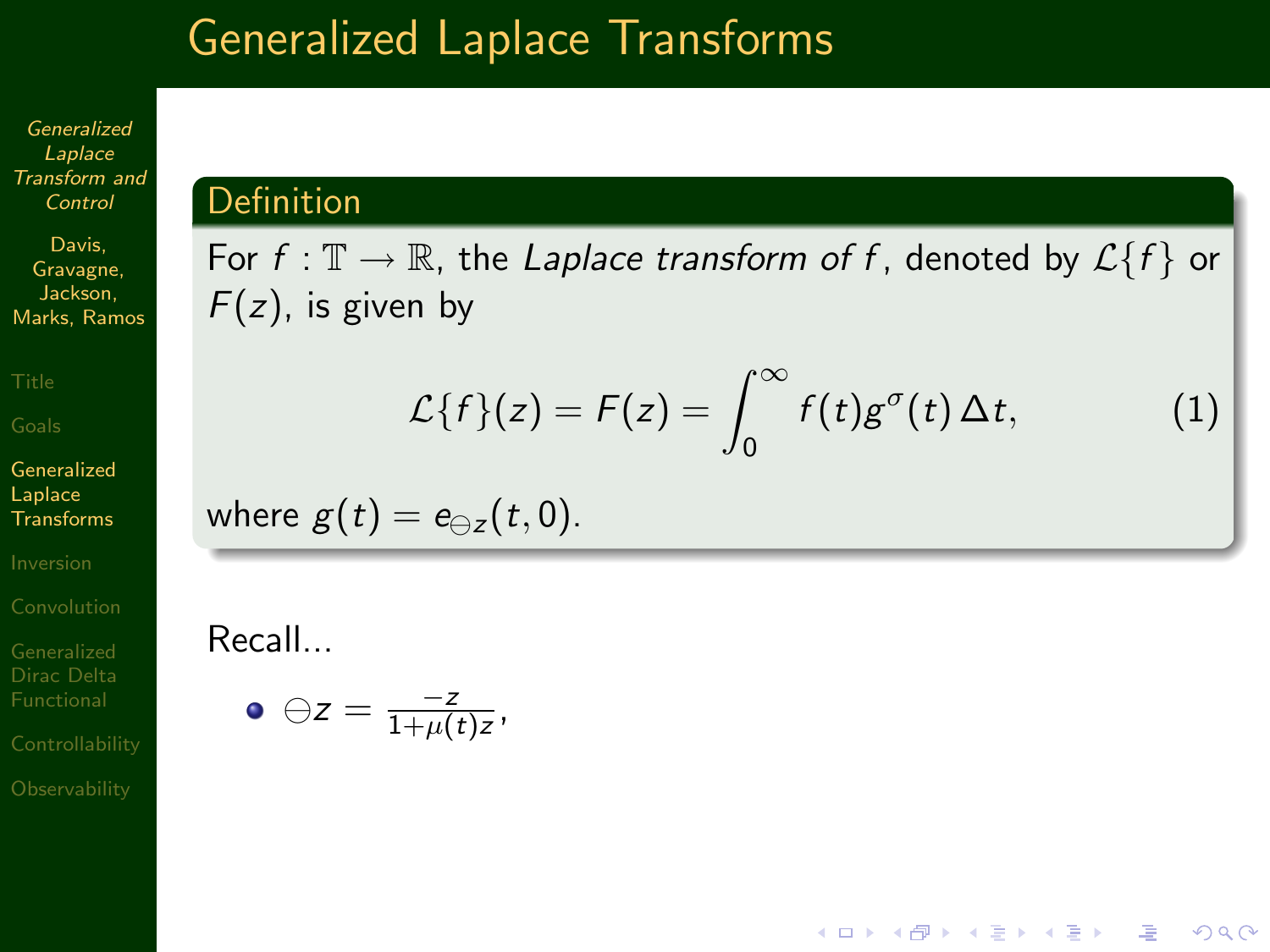### Generalized Laplace Transforms

Generalized Laplace [Transform and](#page-0-0) Control

Davis, Gravagne, Jackson, Marks, Ramos

[Generalized](#page-6-0) Laplace **Transforms** 

[Dirac Delta](#page-56-0)

#### Definition

For  $f : \mathbb{T} \to \mathbb{R}$ , the Laplace transform of f, denoted by  $\mathcal{L}{f}$  or  $F(z)$ , is given by

$$
\mathcal{L}{f}(z) = F(z) = \int_0^\infty f(t)g^\sigma(t)\,\Delta t,\tag{1}
$$

**AD A REAKEN E YOUR** 

where 
$$
g(t) = e_{\ominus z}(t, 0)
$$
.

Recall...

ł

$$
\bullet \ominus z = \frac{-z}{1+\mu(t)z},
$$

 $e_{\lambda}(t,t_0)$  is the unique solution of the dynamic IVP  $x^\Delta(t) = \lambda x(t),\,\, x(t_0) = 1.$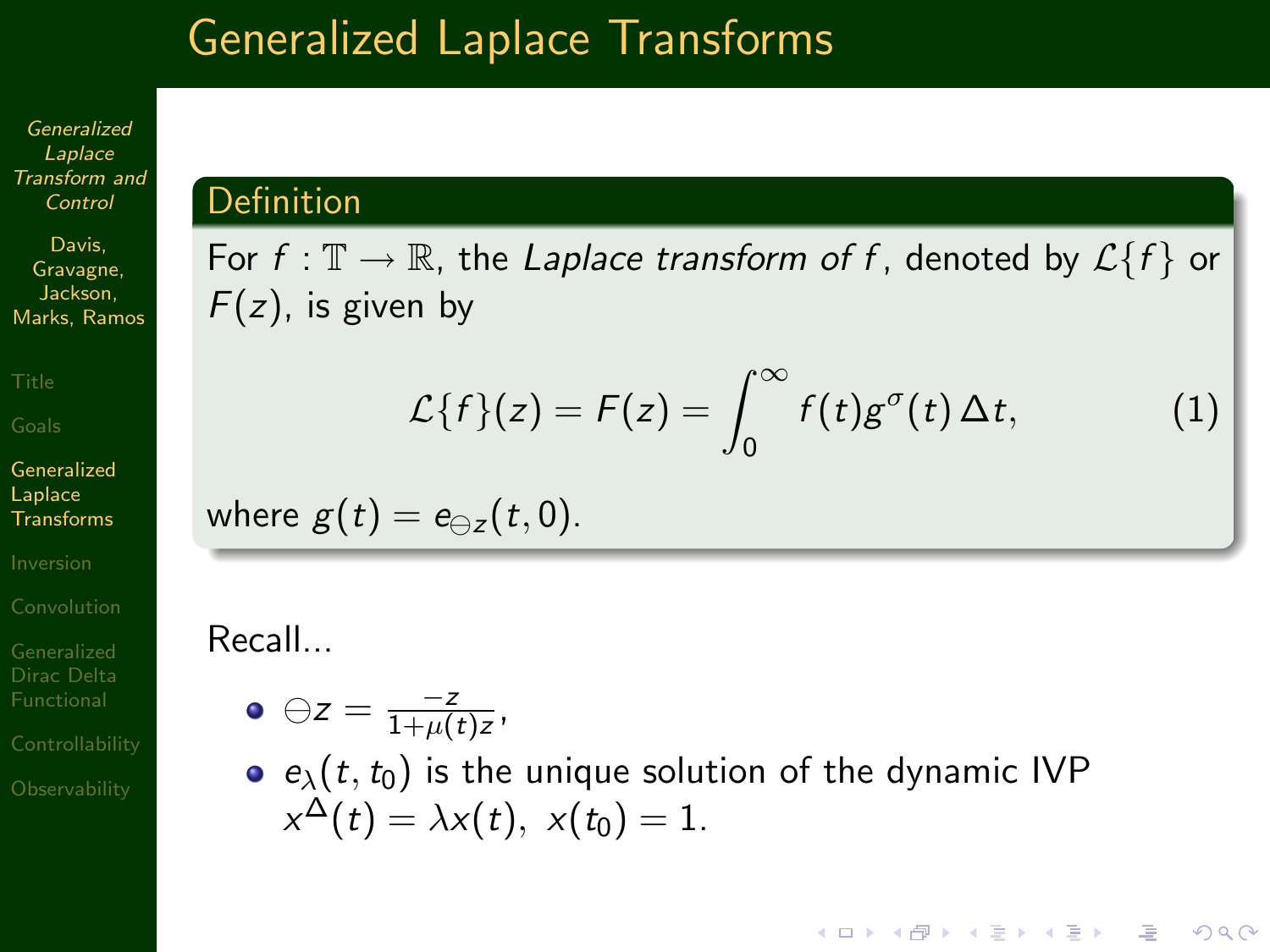### Hilger Complex Plane and Cylinder Transform

Generalized Laplace [Transform and](#page-0-0) Control

Davis, Gravagne, Jackson, Marks, Ramos

[Generalized](#page-6-0) Laplace **Transforms** 

[Dirac Delta](#page-56-0)

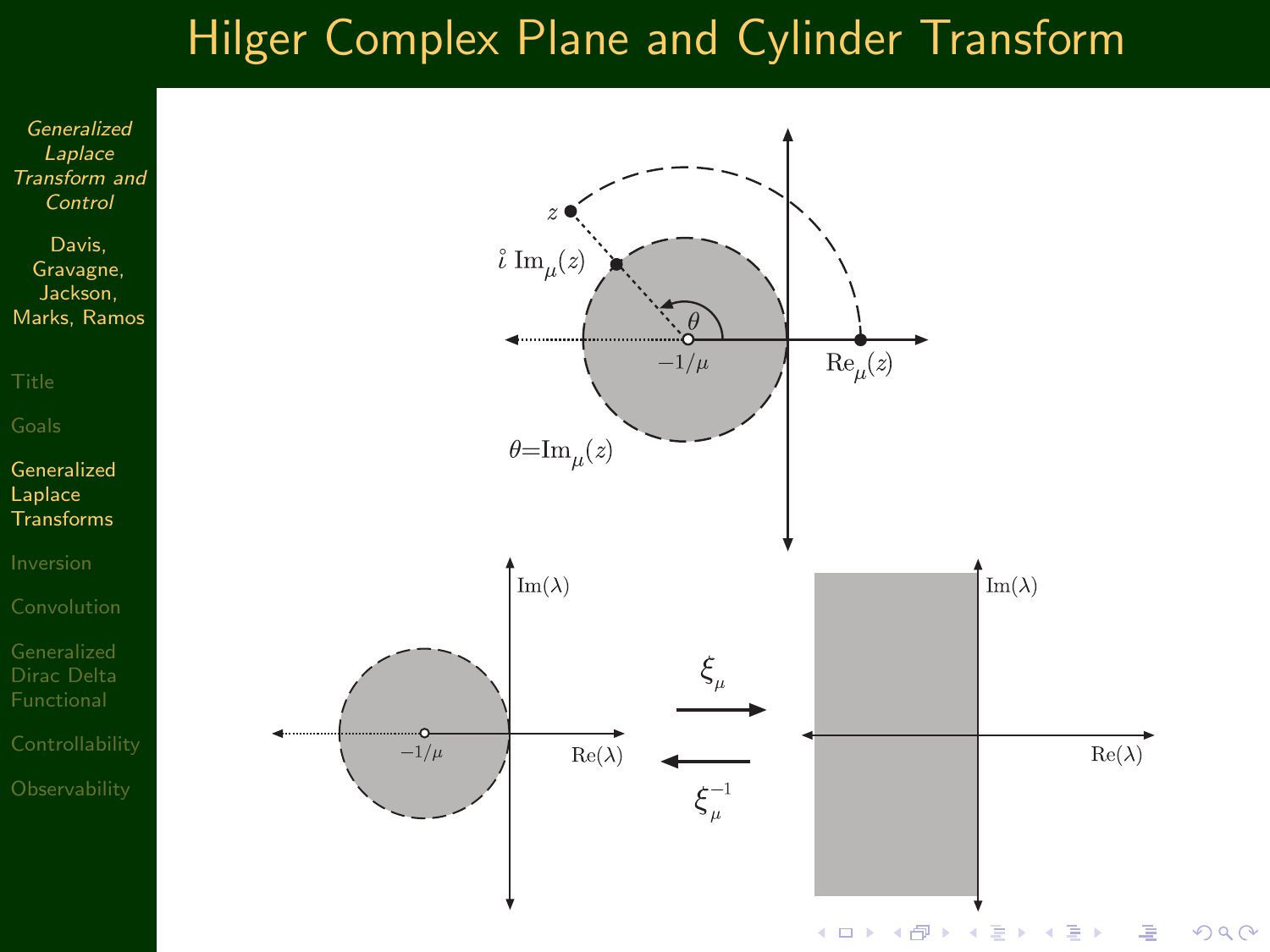Davis, Gravagne, Jackson, Marks, Ramos

[Generalized](#page-6-0) Laplace **Transforms** 

#### Assumptions

イロト 不優 ト 不重 ト 不重 トー

凄い  $299$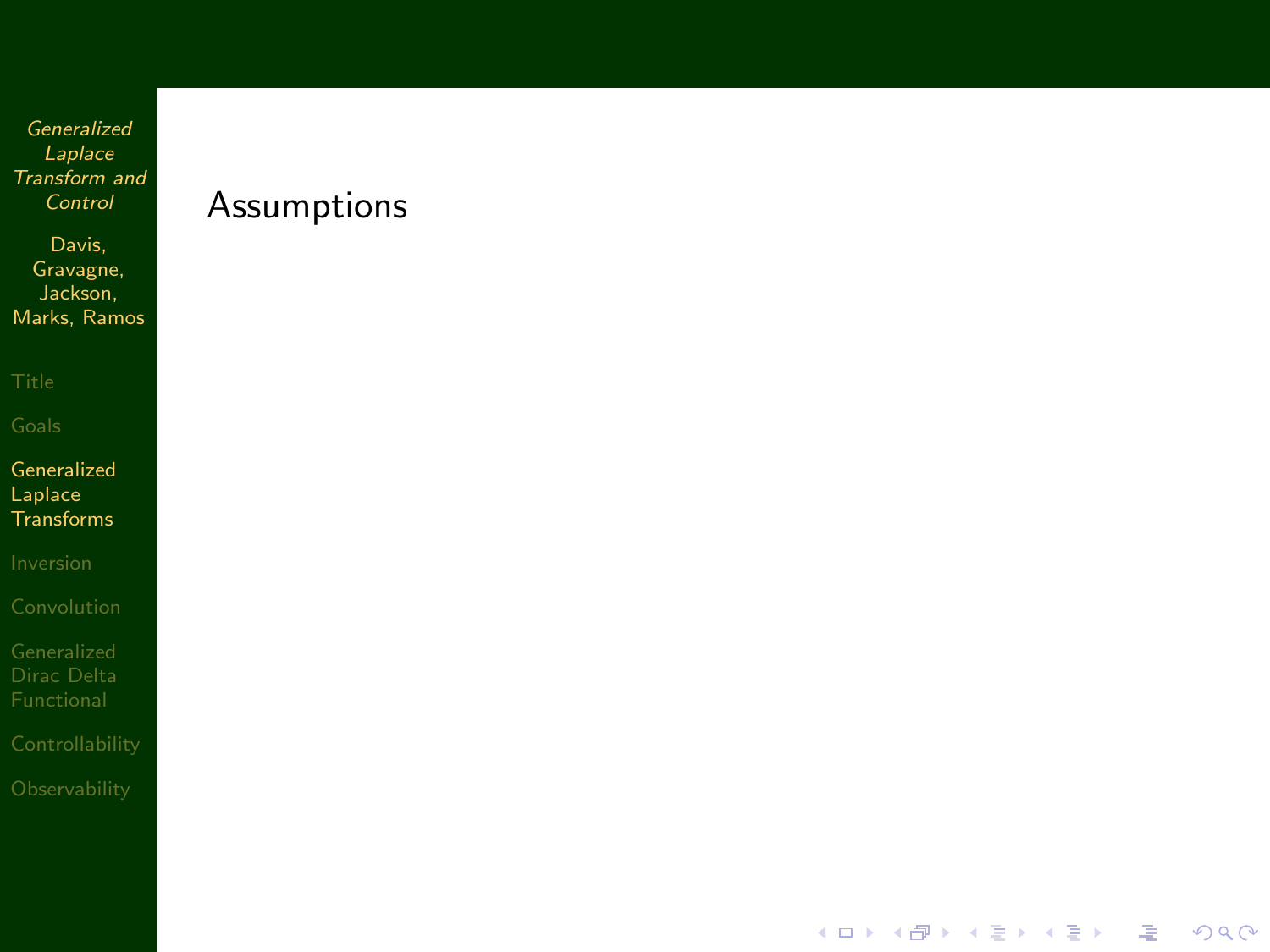Davis, Gravagne, Jackson, Marks, Ramos

[Generalized](#page-6-0) Laplace Transforms

[Dirac Delta](#page-56-0)

#### Assumptions

 $\bullet$   $\mathbb T$  is a time scale with bounded graininess, that is,  $\mu_{\min} \leq \mu(t) \leq \mu_{\max} < \infty$  for all  $t \in \mathbb{T}$ .

**KORK EX KEY KEY YOUR**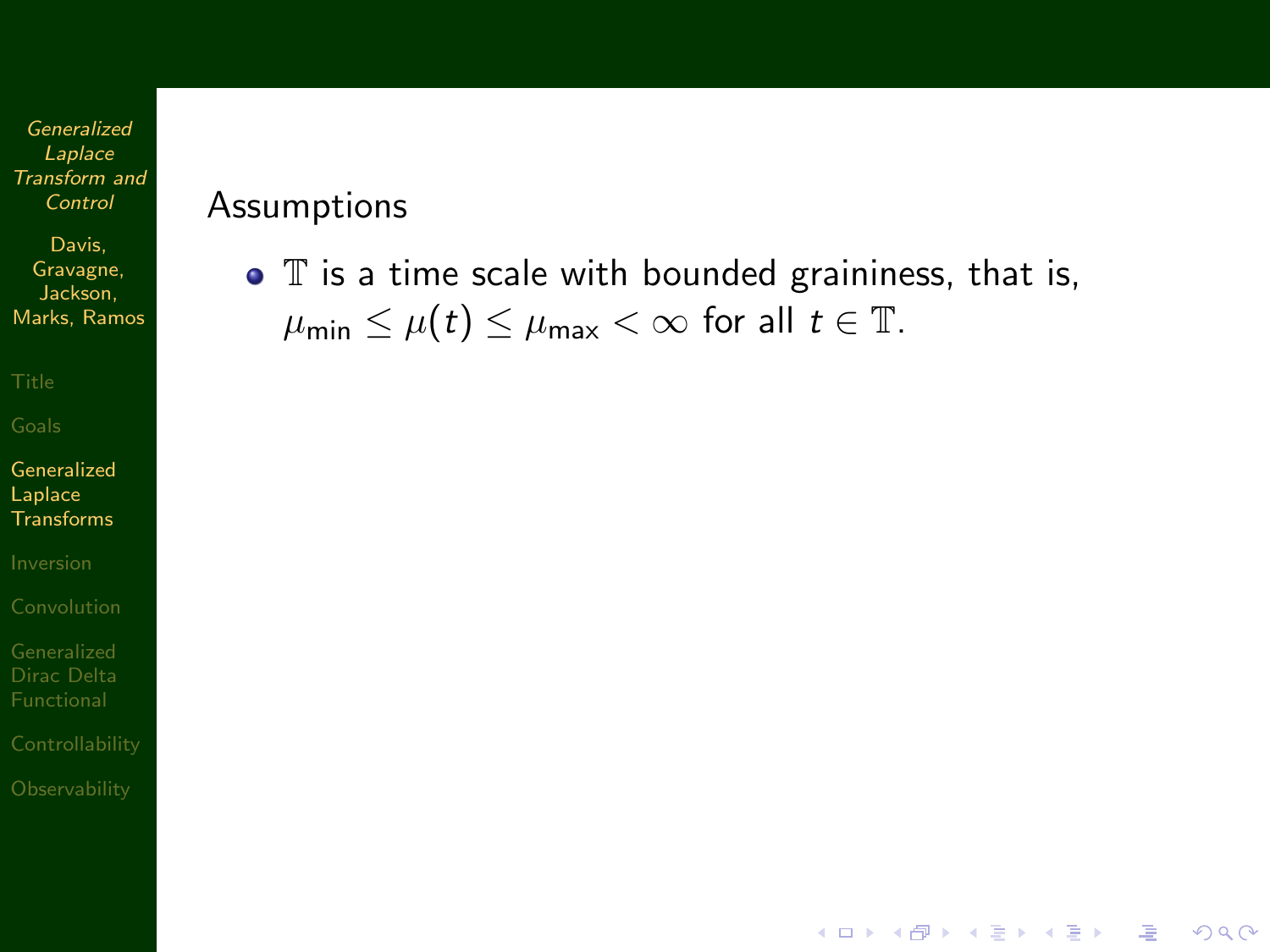Davis, Gravagne, Jackson, Marks, Ramos

[Generalized](#page-6-0) Laplace Transforms

[Dirac Delta](#page-56-0)

#### Assumptions

 $\bullet$   $\mathbb T$  is a time scale with bounded graininess, that is,  $\mu_{\min} \leq \mu(t) \leq \mu_{\max} < \infty$  for all  $t \in \mathbb{T}$ .

**KORK EX KEY KEY YOUR** 

We set  $\mu_{\min} = \mu_*$  and  $\mu_{\max} = \mu^*$ .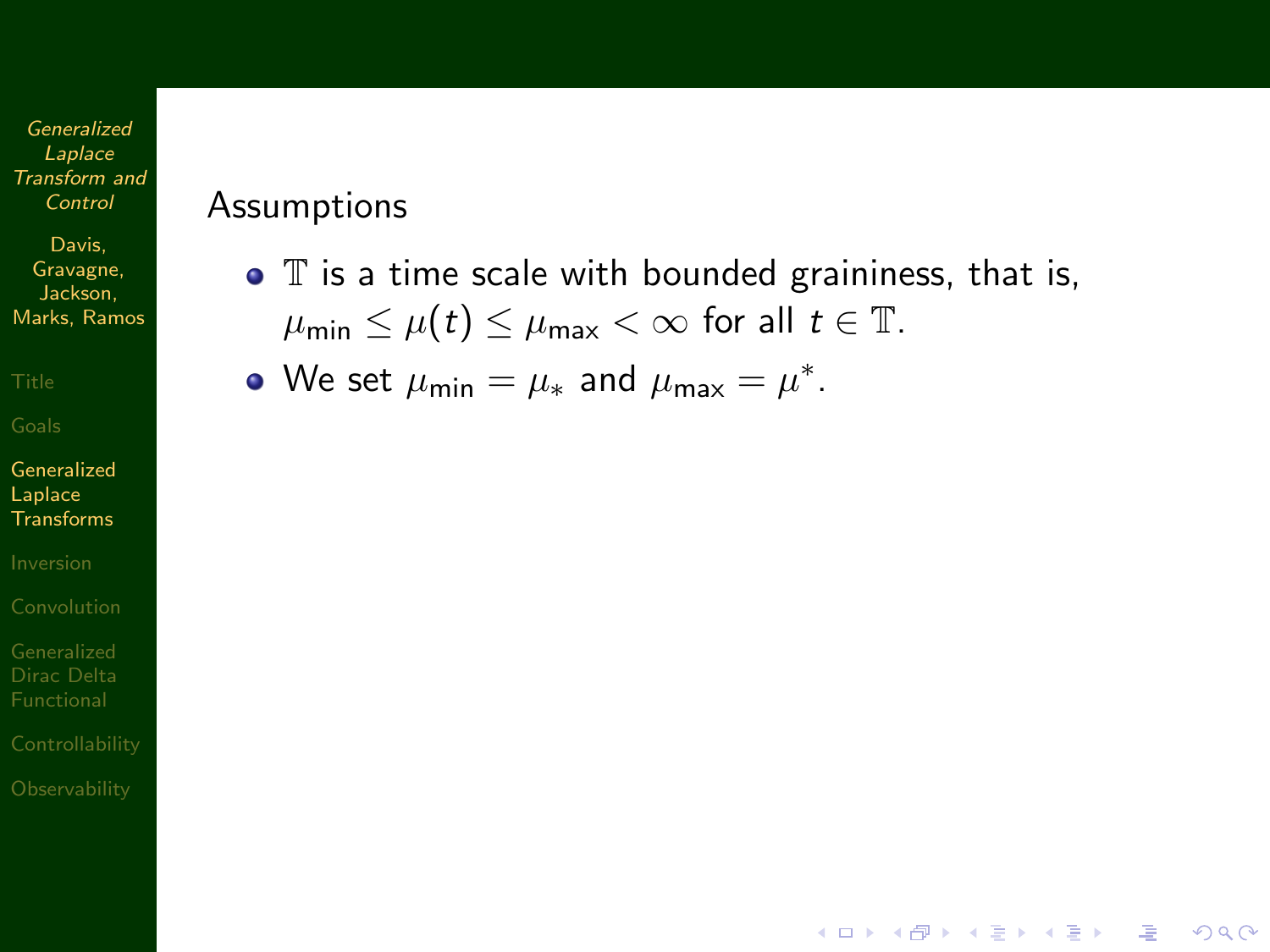Davis, Gravagne, Jackson, Marks, Ramos

[Generalized](#page-6-0) Laplace Transforms

[Dirac Delta](#page-56-0)

#### Assumptions

 $\bullet$   $\mathbb T$  is a time scale with bounded graininess, that is,  $\mu_{\min} \leq \mu(t) \leq \mu_{\max} < \infty$  for all  $t \in \mathbb{T}$ .

We set  $\mu_{\min} = \mu_*$  and  $\mu_{\max} = \mu^*$ .

Under these assumptions, if  $\lambda \in \mathbb{H}$ , where  $\mathbb H$  denotes the *Hilger* circle given by

$$
\mathbb{H} = \mathbb{H}_t = \left\{ z \in \mathbb{C} : \left| z + \frac{1}{\mu(t)} \right| < \frac{1}{\mu(t)} \right\},\
$$

**AD A REAKEN E YOUR** 

then  $\lim_{t\to\infty} e_{\lambda}(t,0)=0$ .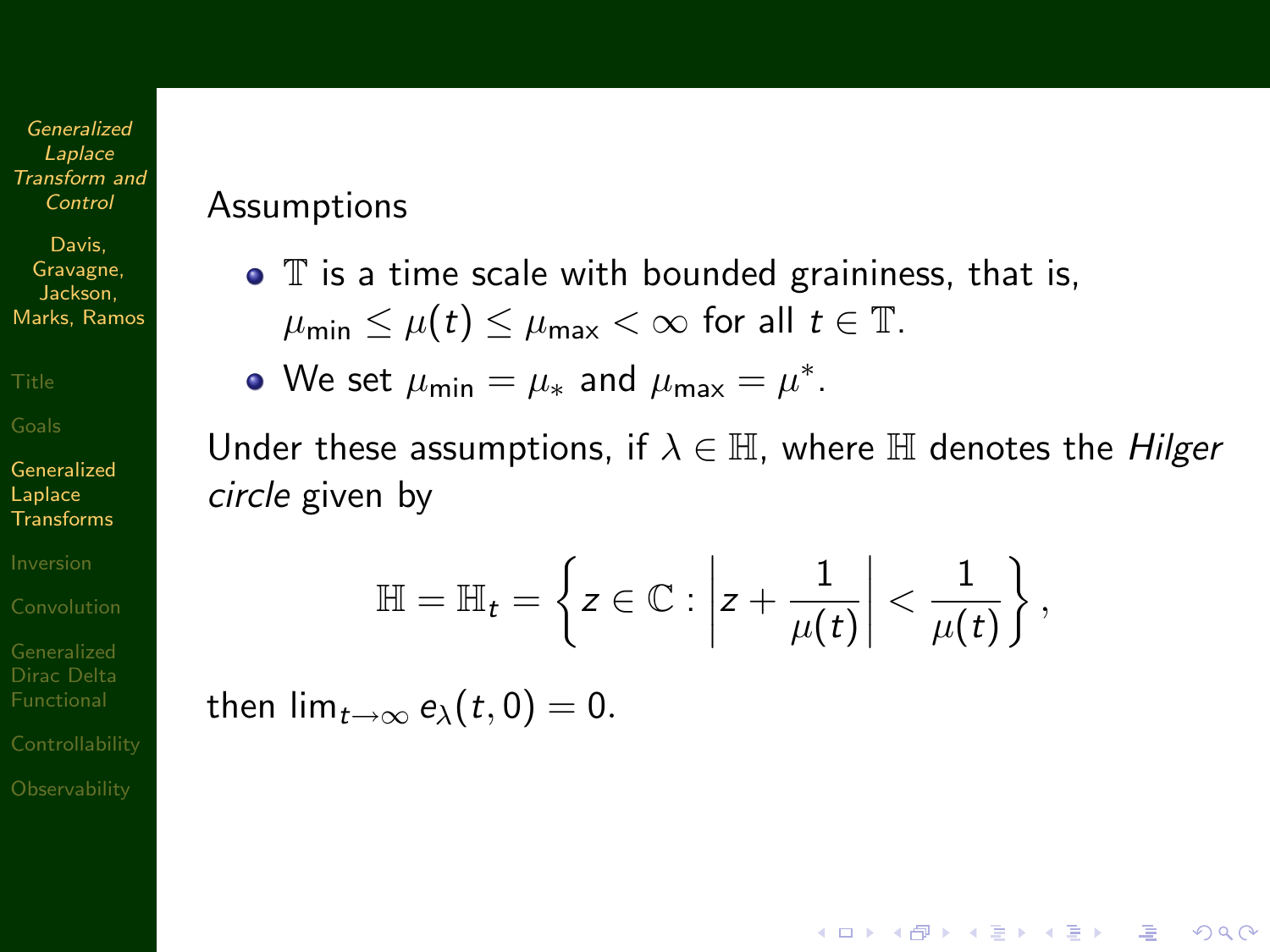Davis, Gravagne, Jackson, Marks, Ramos

[Generalized](#page-6-0) Laplace **Transforms** 

[Dirac Delta](#page-56-0)

#### Assumptions

 $\bullet$   $\mathbb T$  is a time scale with bounded graininess, that is,  $\mu_{\min} \leq \mu(t) \leq \mu_{\max} < \infty$  for all  $t \in \mathbb{T}$ .

We set  $\mu_{\min} = \mu_*$  and  $\mu_{\max} = \mu^*$ .

Under these assumptions, if  $\lambda \in \mathbb{H}$ , where  $\mathbb H$  denotes the *Hilger* circle given by

$$
\mathbb{H} = \mathbb{H}_t = \left\{ z \in \mathbb{C} : \left| z + \frac{1}{\mu(t)} \right| < \frac{1}{\mu(t)} \right\},\
$$

**AD A REAKEN E VOOR** 

then  $\lim_{t\to\infty} e_{\lambda}(t,0)=0$ .

Careful:  $\lambda = \ominus z$  is time varying!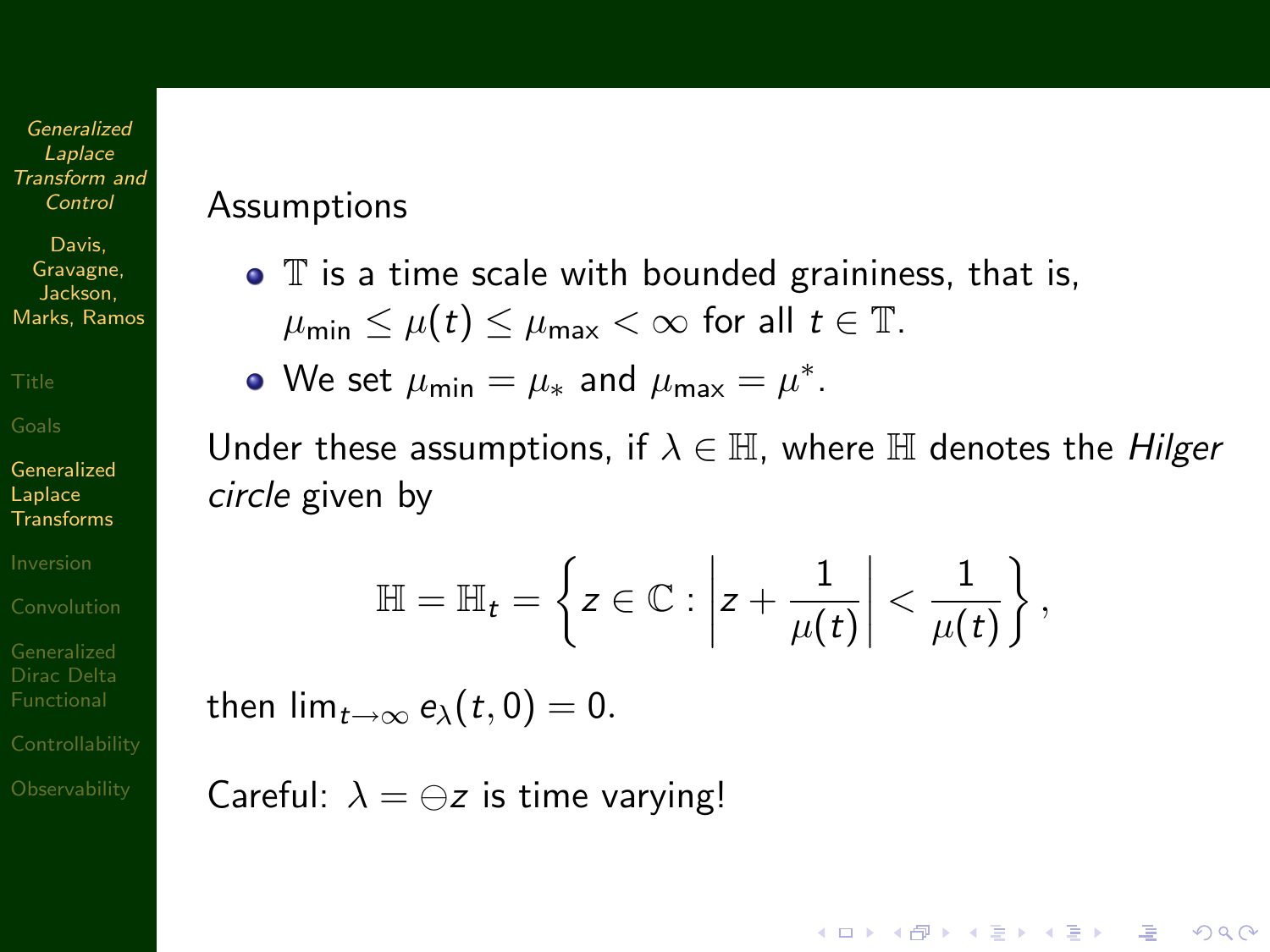Davis, Gravagne, Jackson, Marks, Ramos

[Generalized](#page-6-0) Laplace **Transforms** 

[Dirac Delta](#page-56-0)

To give an appropriate domain for the transform, which of course is tied to the region of convergence of the integral in [\(1\)](#page-6-1), for any  $c > 0$  define the set

 $D = \{z \in \mathbb{C} : z \in \overline{\mathbb{H}}_{\sf max}^{\complement}$  and  $z$  satisfies  $|1 + z\mu_*| > |1 + c\mu_*|\}$  $=\overline{\mathbb{H}}_{\max}^\complement \cap \{\mathsf{Re}\,_{\mu_*}(z) > \mathsf{Re}\,_{\mu_*}(c)\},$ 

**AD A REAKEN E VOOR** 

Note that if  $\mu_* = 0$  this set is a right half plane.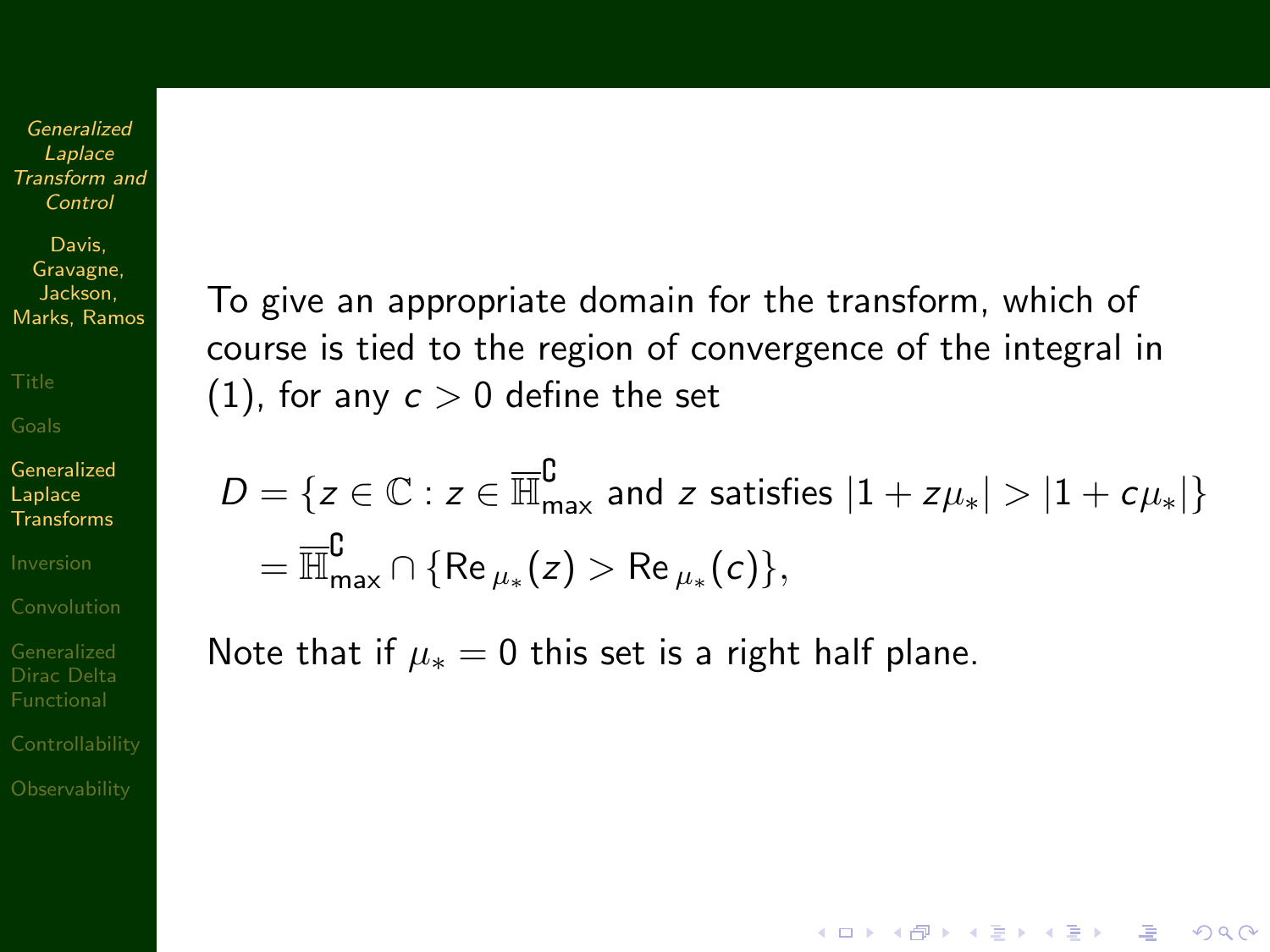### Dynamic Hilger circles and R.O.C.s

Generalized Laplace [Transform and](#page-0-0) Control

Davis, Gravagne, Jackson, Marks, Ramos

[Generalized](#page-6-0) Laplace Transforms

[Dirac Delta](#page-56-0)



Time varying Hilger circles. The largest,  $\mathbb{H}_{\text{max}}$  has center  $\mu_{\text{min}}$ while the smallest,  $\mathbb{H}_{\text{min}}$  has center  $\mu_{\text{max}}$ . In general, the Hilger circle at time t is denoted by  $\mathbb{H}_t$  which has center  $\mu(t)$ . The exterior of each circle is shaded representing the corresponding regions of convergence.**KORK EX KEY KEY YOUR**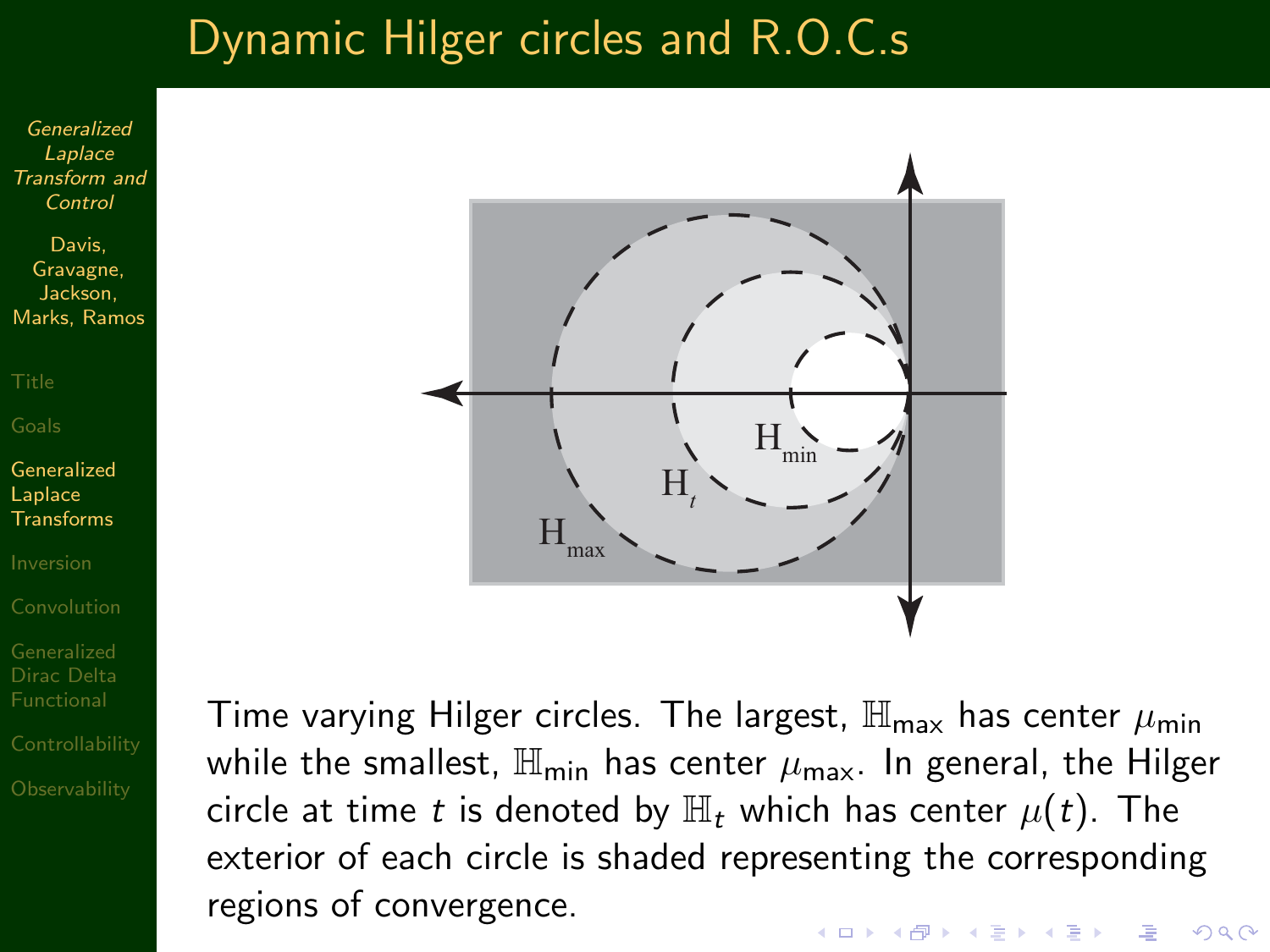Davis, Gravagne, Jackson, Marks, Ramos

[Generalized](#page-6-0) **Laplace** Transforms

[Dirac Delta](#page-56-0)



The region of convergence is shaded. On the left, the  $\mu_* = 0$ case. On the right, the  $\mu_* \neq 0$  case. In the latter, note our proof of the inversion formula is only valid for  $Re z > c$ , i.e. the right half plane bounded by this abscissa of convergence even though the region of convergence is clearly a superset of this right half plane.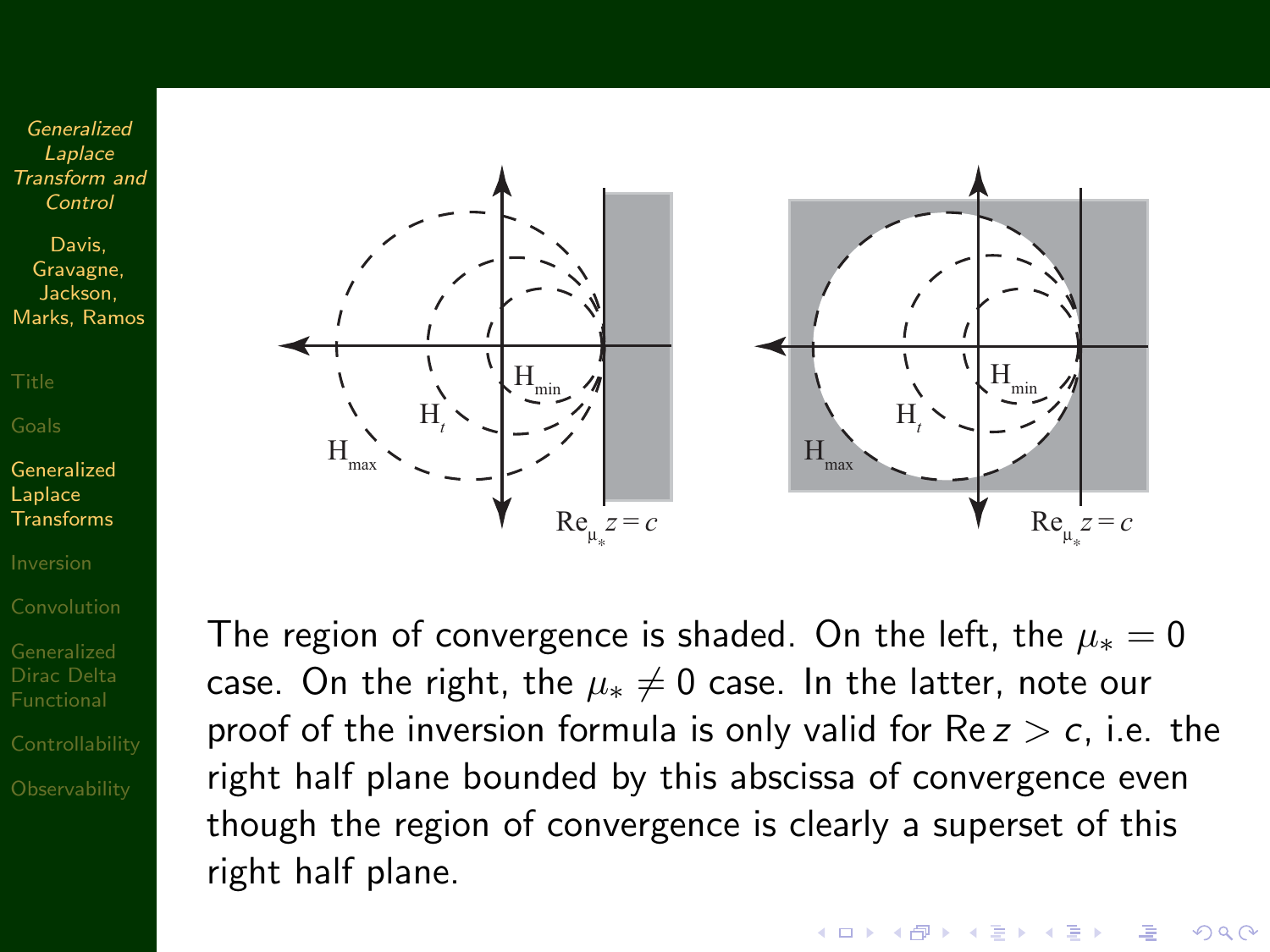Davis, Gravagne, Jackson, Marks, Ramos

[Generalized](#page-6-0) Laplace Transforms

[Dirac Delta](#page-56-0)

Furthermore, if  $z \in D$ , then  $\ominus z \in \mathbb{H}_{\min} \subset \mathbb{H}_t$  since for all  $z \in D$ ,  $\ominus z$  satisfies the inequality

$$
\left|\ominus z+\frac{1}{\mu^*}\right|<\frac{1}{\mu^*}.
$$

Finally, if  ${\sf Re}\,_{\mu_*}(z) > {\sf Re}\,_{\mu_*}(c)$ , then  ${\sf Re}\,_{\mu}(z) > {\sf Re}\,_{\mu}(c)$  for all  $t \in \mathbb{T}$  since the Hilger real part is an increasing function in  $\mu$ .

**KORK ERKER ER AGA**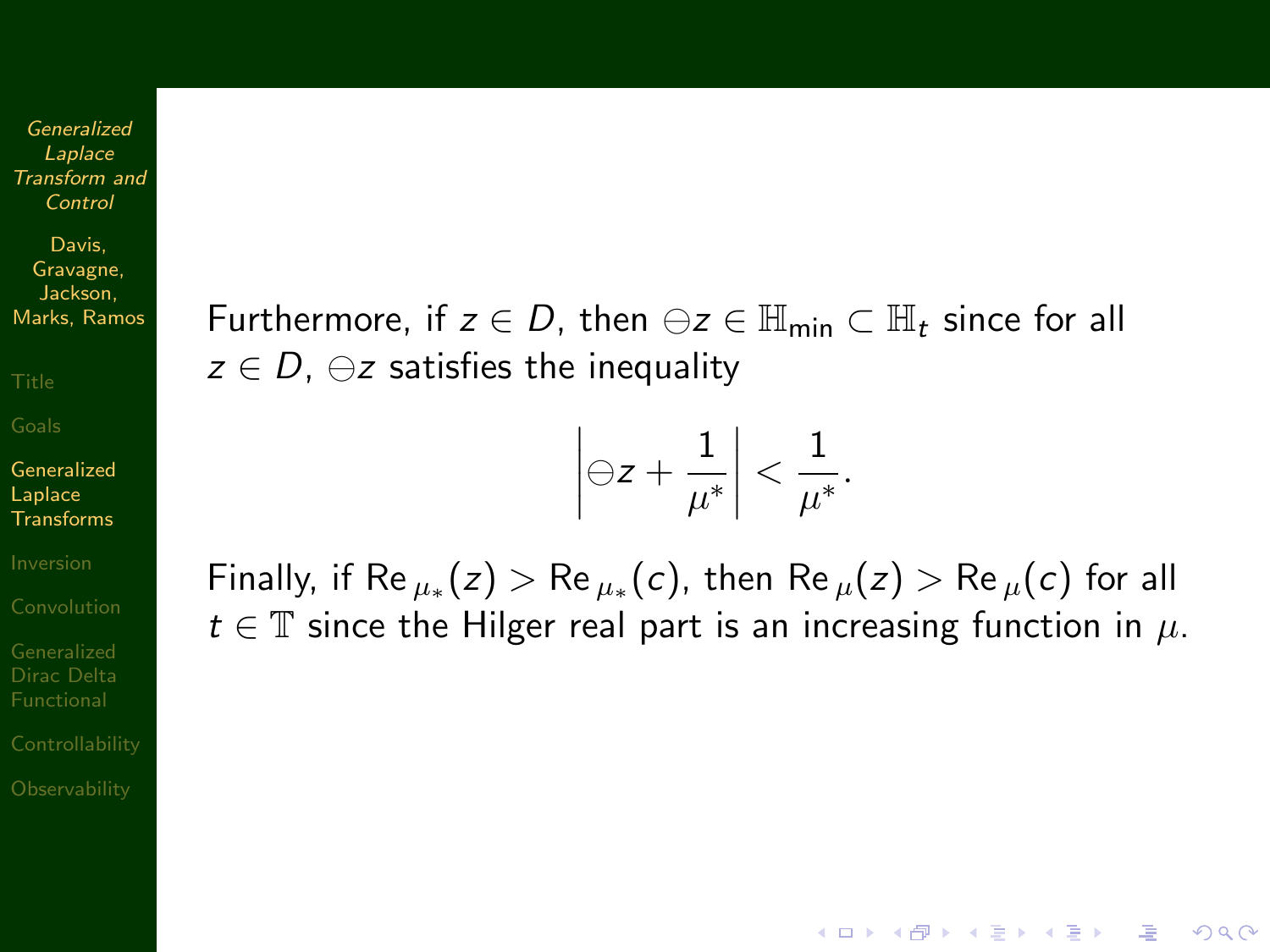# Exponential Type I and Type II Functions

Generalized Laplace [Transform and](#page-0-0) Control

Davis, Gravagne, Jackson, Marks, Ramos

[Generalized](#page-6-0) Laplace Transforms

[Dirac Delta](#page-56-0)

#### Definition

The function  $f : \mathbb{T} \to \mathbb{R}$  is said to be of exponential Type I if there exists constants  $M,c>0$  such that  $|f(t)|\leq Me^{ct}.$ Furthermore,  $f$  is said to be of exponential Type II if there exists constants  $M, c > 0$  such that  $|f(t)| \leq Me_c(t, 0)$ .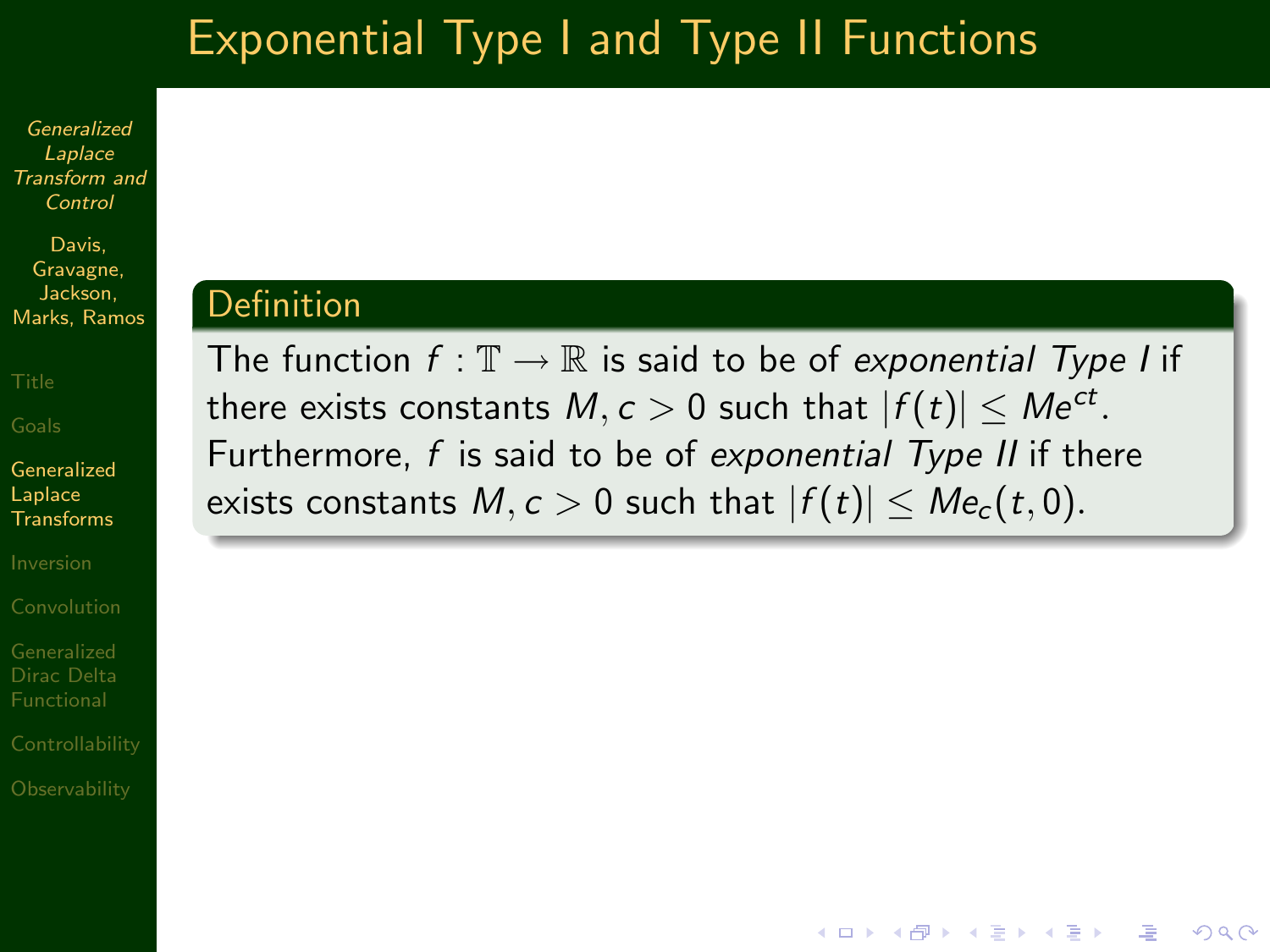# Exponential Type I and Type II Functions

Generalized Laplace [Transform and](#page-0-0) Control

Davis, Gravagne, Jackson, Marks, Ramos

[Generalized](#page-6-0) Laplace **Transforms** 

[Dirac Delta](#page-56-0)

#### Definition

The function  $f : \mathbb{T} \to \mathbb{R}$  is said to be of exponential Type I if there exists constants  $M,c>0$  such that  $|f(t)|\leq Me^{ct}.$ Furthermore,  $f$  is said to be of exponential Type II if there exists constants  $M, c > 0$  such that  $|f(t)| \leq Me_c(t, 0)$ .

• The time scale exponential function,  $e_{\alpha}(t,t_0)$ , is Type II.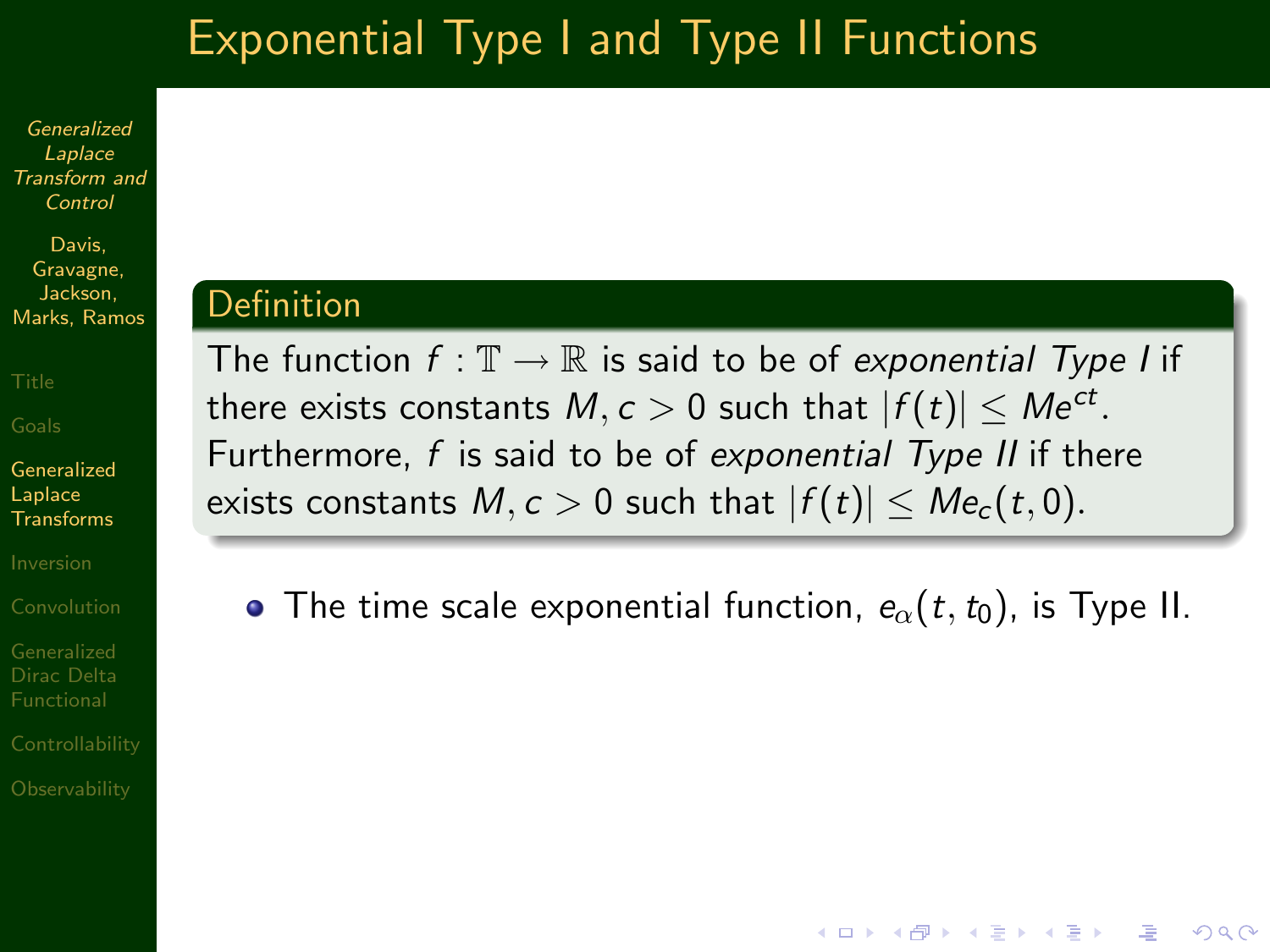# Exponential Type I and Type II Functions

Generalized Laplace [Transform and](#page-0-0) Control

Davis, Gravagne, Jackson, Marks, Ramos

[Generalized](#page-6-0) Laplace **Transforms** 

[Dirac Delta](#page-56-0)

#### Definition

The function  $f : \mathbb{T} \to \mathbb{R}$  is said to be of exponential Type I if there exists constants  $M,c>0$  such that  $|f(t)|\leq Me^{ct}.$ Furthermore,  $f$  is said to be of exponential Type II if there exists constants  $M, c > 0$  such that  $|f(t)| \leq Me_c(t, 0)$ .

• The time scale exponential function,  $e_{\alpha}(t,t_0)$ , is Type II.

**AD A REAKEN E VOOR** 

• The time scale polynomials  $h_k(t, 0)$  are Type I.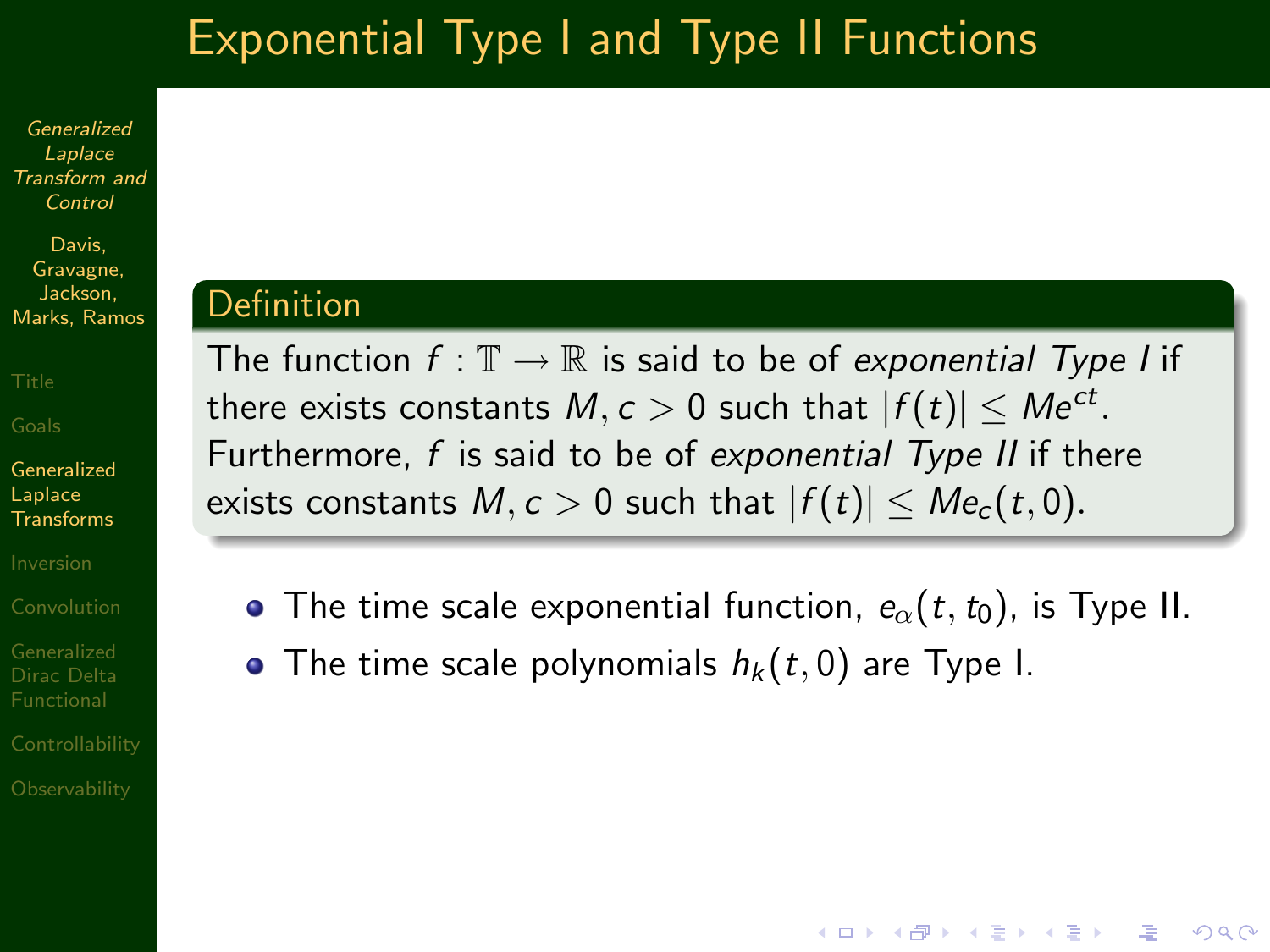# Region of Convergence for the Transform

Generalized Laplace [Transform and](#page-0-0) Control

Davis, Gravagne, Jackson, Marks, Ramos

Theorem

[Generalized](#page-6-0) Laplace **Transforms** 

[Dirac Delta](#page-56-0)

The integral  $\int_0^\infty e_{\ominus z}^\sigma(t,0) f(t) \Delta t$  converges absolutely for  $z \in D$  if  $f(t)$  is of exponential Type II with exponential constant c.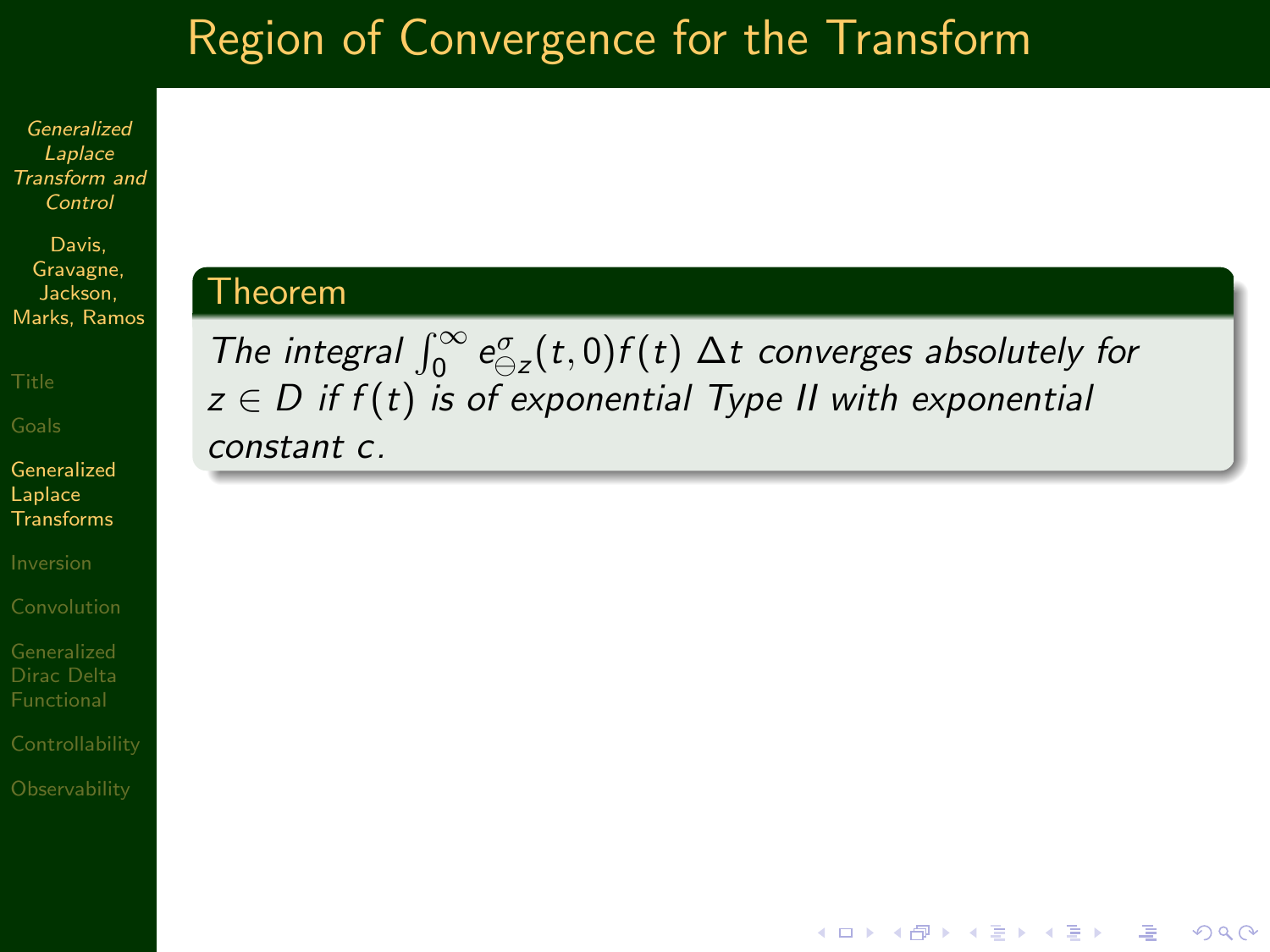# Region of Convergence for the Transform

Generalized Laplace [Transform and](#page-0-0) Control

Davis, Gravagne, Jackson, Marks, Ramos

Theorem

[Generalized](#page-6-0) Laplace Transforms

[Dirac Delta](#page-56-0)

### The integral  $\int_0^\infty e_{\ominus z}^\sigma(t,0) f(t) \Delta t$  converges absolutely for  $z \in D$  if  $f(t)$  is of exponential Type II with exponential constant c.

The same estimates used in the proof of the preceding theorem can be used to show that if  $f(t)$  is of exponential Type II with constant c and Re  $_{\mu}(z) >$  Re  $_{\mu}(c)$ , then  $\lim_{t\to\infty} e_{\ominus z}(t,0) f(t) = 0.$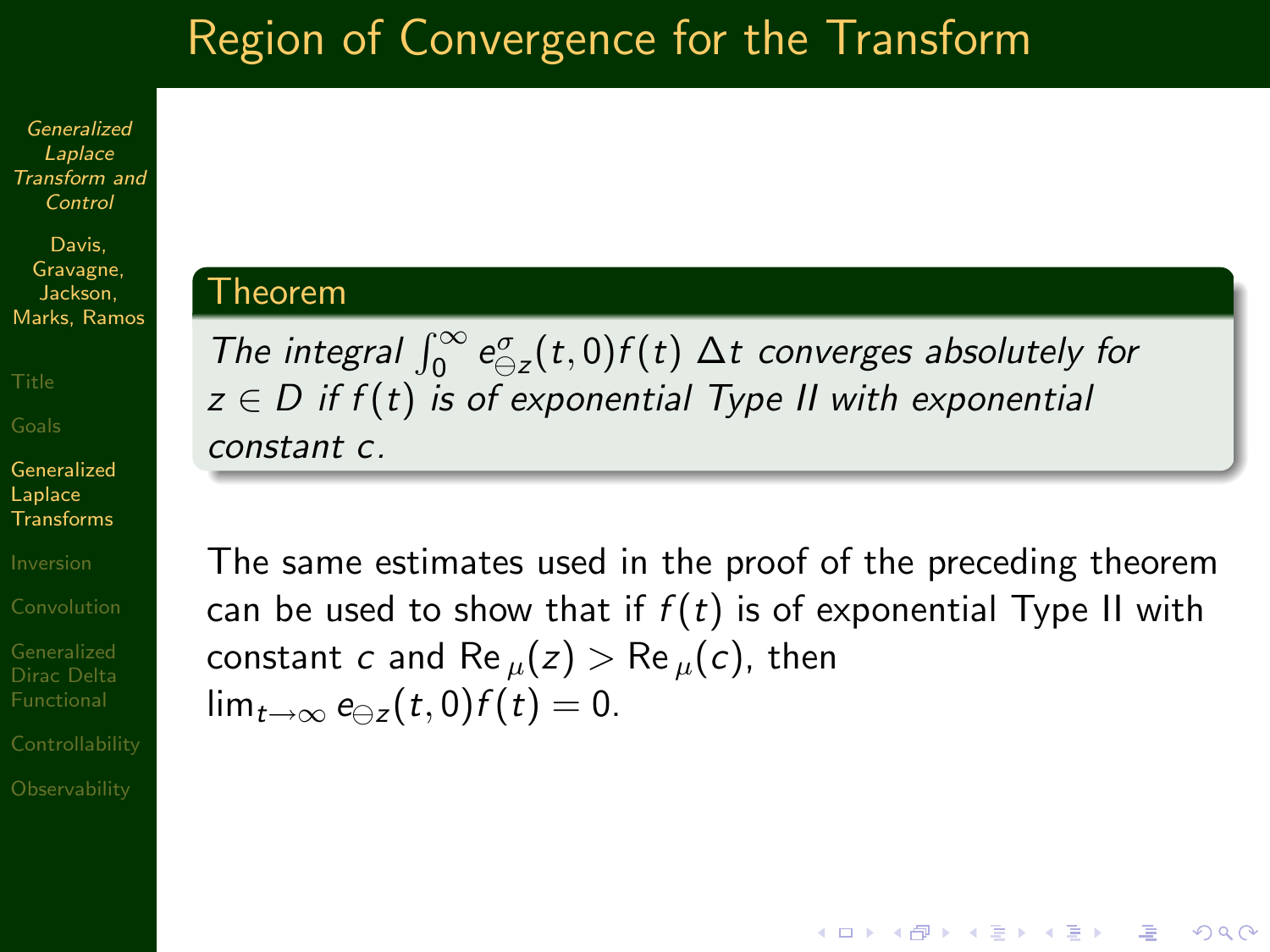### Properties of the Generalized Transform

Generalized Laplace [Transform and](#page-0-0) Control

Davis, Gravagne, Jackson, Marks, Ramos

[Generalized](#page-6-0) Laplace **Transforms** 

[Dirac Delta](#page-56-0)

#### Theorem

Let F denote the generalized Laplace transform for  $f : \mathbb{T} \to \mathbb{R}$ .

- $F(z)$  is analytic in Re  $\mu(z) > \text{Re } \mu(c)$ .
- $F(z)$  is bounded in Re  $\mu(z) > \text{Re } \mu(c)$ .

$$
\lim_{|z|\to\infty}F(z)=0.
$$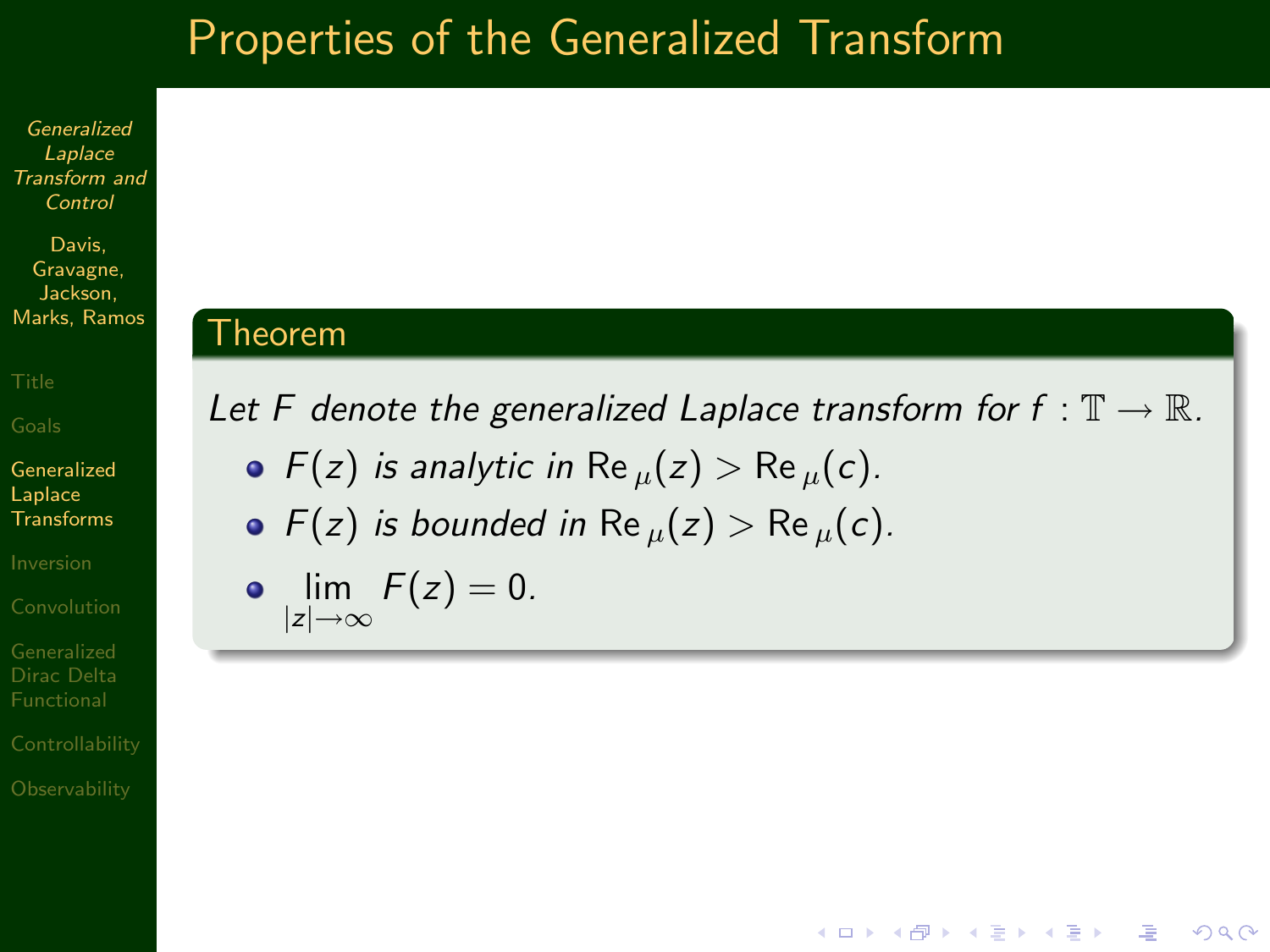### Initial and Final Values Theorem

Generalized Laplace [Transform and](#page-0-0) Control

Davis, Gravagne, Jackson, Marks, Ramos

[Generalized](#page-6-0) Laplace Transforms

[Dirac Delta](#page-56-0)

#### Theorem

Let  $f : \mathbb{T} \to \mathbb{R}$  have generalized Laplace transform  $F(z)$ . Then •  $f(0) = \lim_{z \to \infty} zF(z)$ ,

**AD A REAKEN E VOOR** 

•  $\lim_{t\to\infty} f(t) = \lim_{z\to 0} zF(z)$  when the limits exist.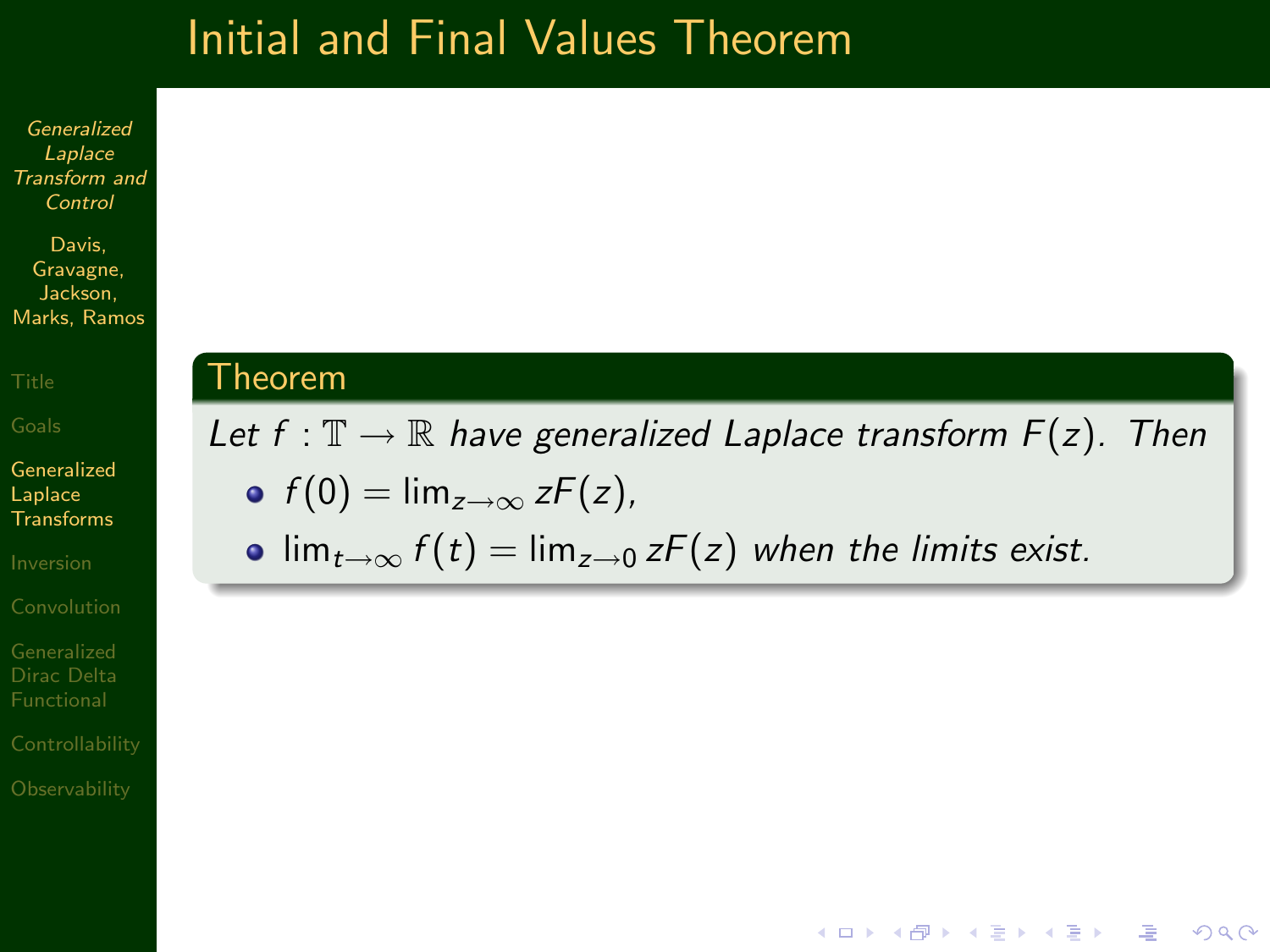### Inversion Theorem

Generalized Laplace [Transform and](#page-0-0) Control

Davis, Gravagne, Jackson, Marks, Ramos

[Inversion](#page-26-0)

<span id="page-26-0"></span>

#### Theorem

Suppose that  $F(z)$  is analytic in the region Re  $_{\mu}(z) > Re_{\mu}(c)$ and  $\lim_{|z|\to\infty} F(z) \to 0$  uniformly in this region. Suppose  $F(z)$ has finitely many regressive poles of finite order  $\{z_1, z_2, \ldots z_n\}$ and  $\tilde{\mathsf{F}}_\mathbb{R}(z)$  is the transform of the function  $\widetilde{f}(t)$  on  $\mathbb R$  that corresponds to the transform  $F(z) = F_{\mathbb{T}}(z)$  of  $f(t)$  on  $\mathbb{T}$ . If

$$
\int_{c-i\infty}^{c+i\infty} |\tilde{F}_{\mathbb{R}}(z)|dz < \infty,
$$

then

$$
f(t) = \sum_{i=1}^{n} \text{Res}_{z=z_i} e_z(t,0) F(z),
$$

**KORK ERKER ER AGA** 

has transform  $F(z)$  for all z with  $Re(z) > c$ .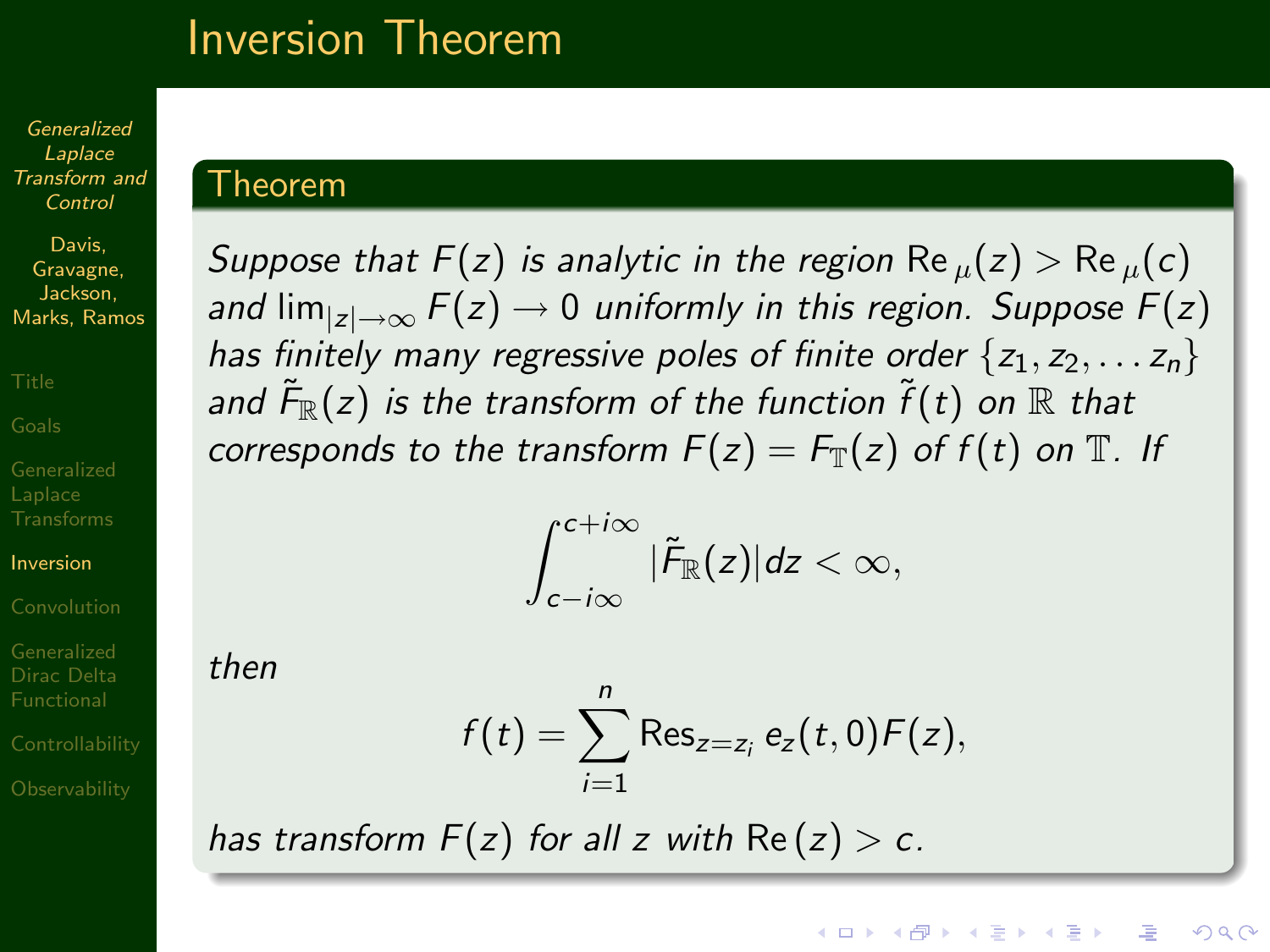Davis, Gravagne, Jackson, Marks, Ramos

[Inversion](#page-26-0)

[Dirac Delta](#page-56-0)

Proof. The proof follows from the commutative diagram between the appropriate function spaces.



イロト イ押ト イヨト イヨト

 $\equiv$ 

 $2990$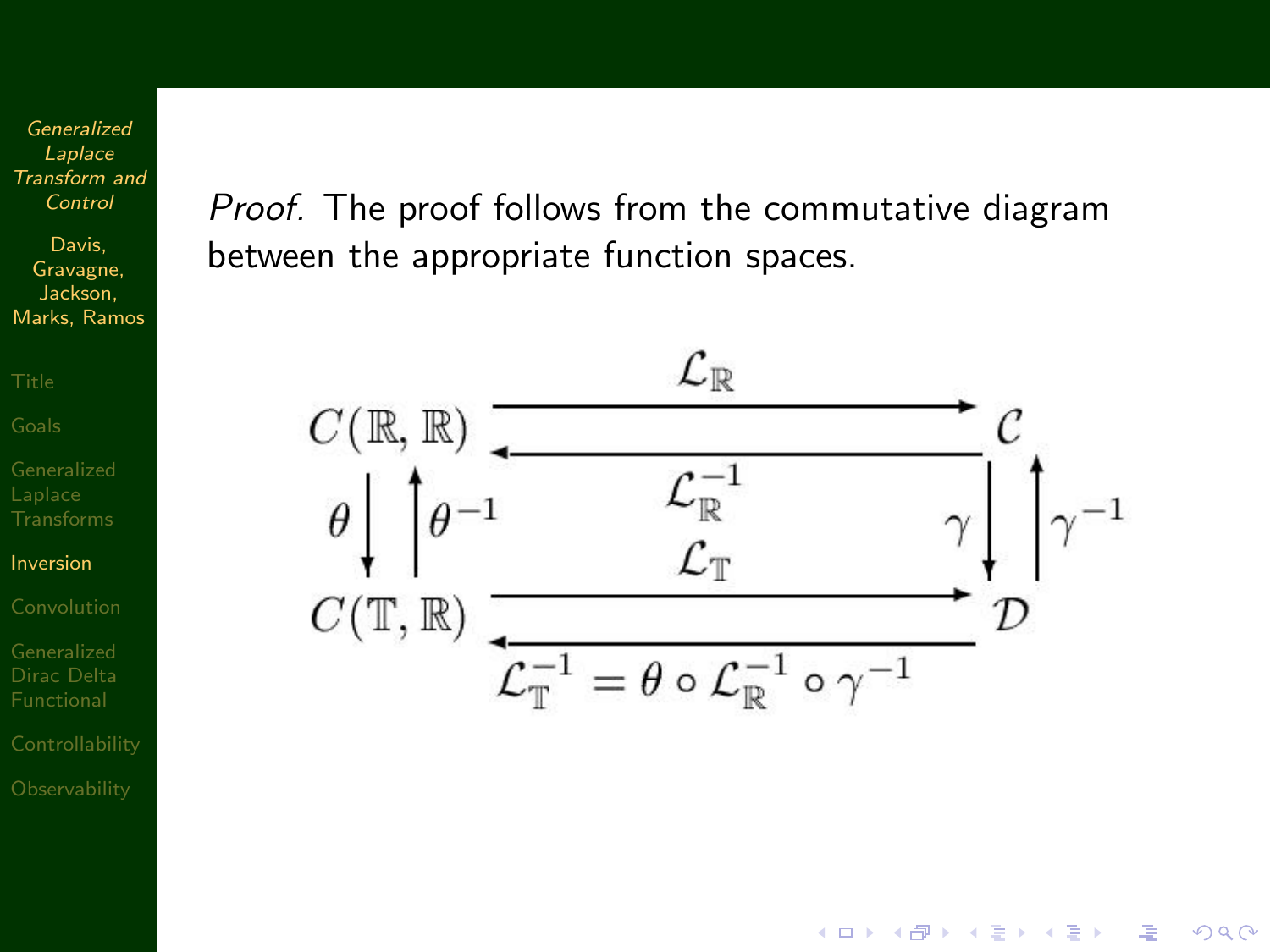Davis, Gravagne, Jackson, Marks, Ramos

[Inversion](#page-26-0)

[Dirac Delta](#page-56-0)

Let  $\mathcal C$  be the collection of Laplace transforms over  $\mathbb R$ , and  $\mathcal D$ the collection of transforms over  $\mathbb T$ , i.e.  $\mathcal C=\{ \tilde{\mathcal F}_\mathbb R(z)\}$  and  $\mathcal{D} = \{F_\mathbb{T}(z)\}$ , where  $\tilde{F}_\mathbb{R}(z) = \tilde{G}(z)e^{-z\tau}$  and  $F_{\mathbb{T}}(z) = G(z)e_{\ominus z}(\tau,0)$  for G and G rational functions in z and for  $\tau$  an appropriate constant.

Each of  $\theta$ ,  $\gamma$ ,  $\theta^{-1}$ ,  $\gamma^{-1}$  maps functions involving the continuous exponential to the time scale exponential and vice versa. For example,  $\gamma$  maps the function  $\widetilde{F}(z) = \frac{e^{-za}}{z}$  to the function  $F(z)=\frac{e_{\ominus z}(a,0)}{z}$ , while  $\gamma^{-1}$  maps  $F(z)$  back to  $\tilde{F}(z)$  in the obvious manner.

If the representation of  $F(z)$  is independent of the exponential (that is,  $\tau = 0$ ), then  $\gamma$  and its inverse will act as the identity. For example,

$$
\gamma\left(\frac{1}{z^2+1}\right) = \gamma^{-1}\left(\frac{1}{z^2+1}\right) = \frac{1}{z^2+1}.
$$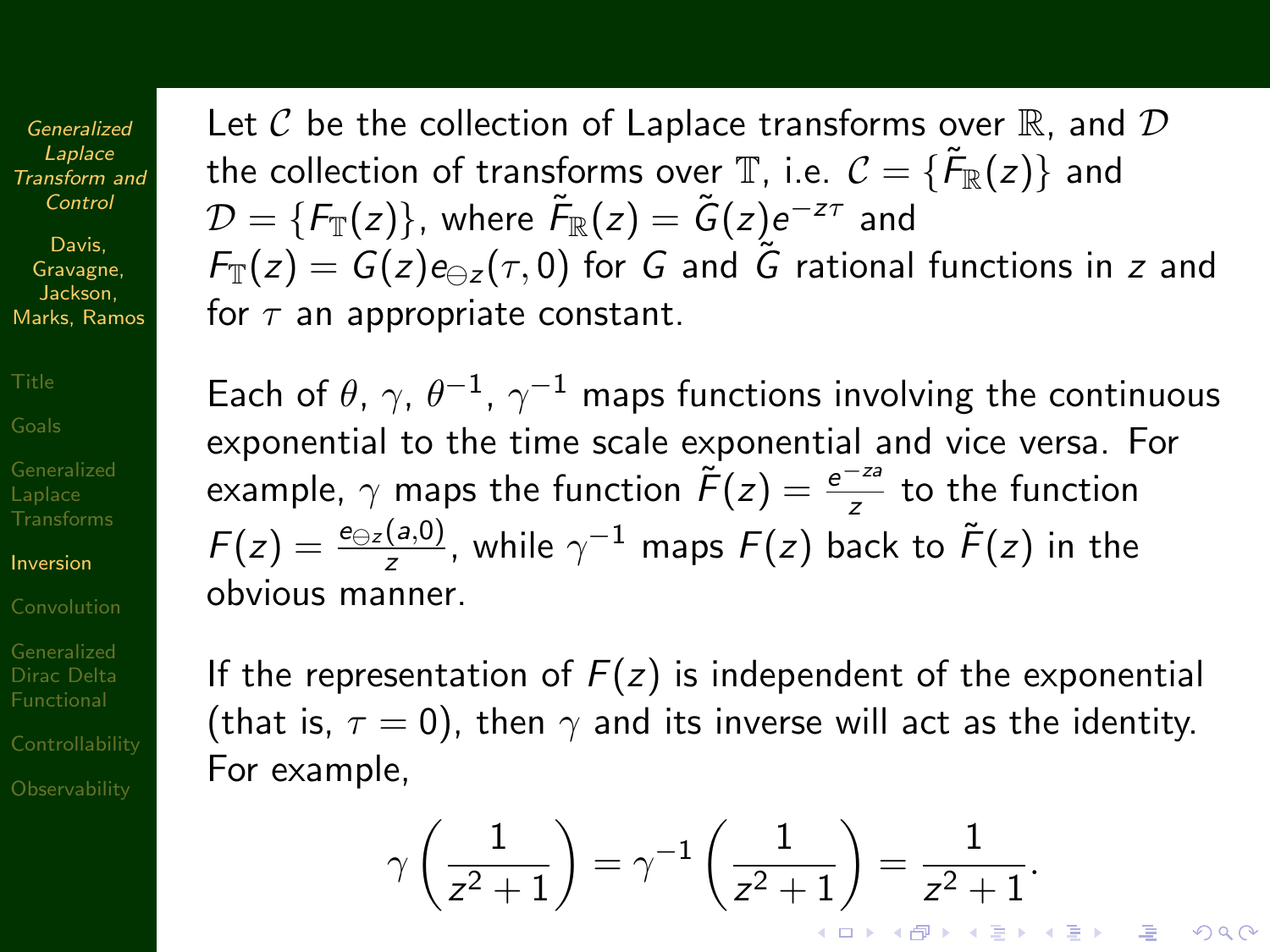Davis, Gravagne, Jackson, Marks, Ramos

[Inversion](#page-26-0)

[Dirac Delta](#page-56-0)

 $\theta$  will send the continuous exponential function to the time scale exponential function in the following manner: if we write  $\tilde{f}(t) \in C(\mathbb{R},\mathbb{R})$  with  $\tilde{f}(t)$  of exponential order as

$$
\tilde{f}(t) = \sum_{i=1}^n \operatorname{Res}_{z=z_i} e^{zt} \tilde{F}_{\mathbb{R}}(z),
$$

then

$$
\theta(\tilde{f}(t)) = \sum_{i=1}^n \operatorname{Res}_{z=z_i} e_z(t,0) F_{\mathbb{T}}(z).
$$

**KORK EX KEY KEY YOUR**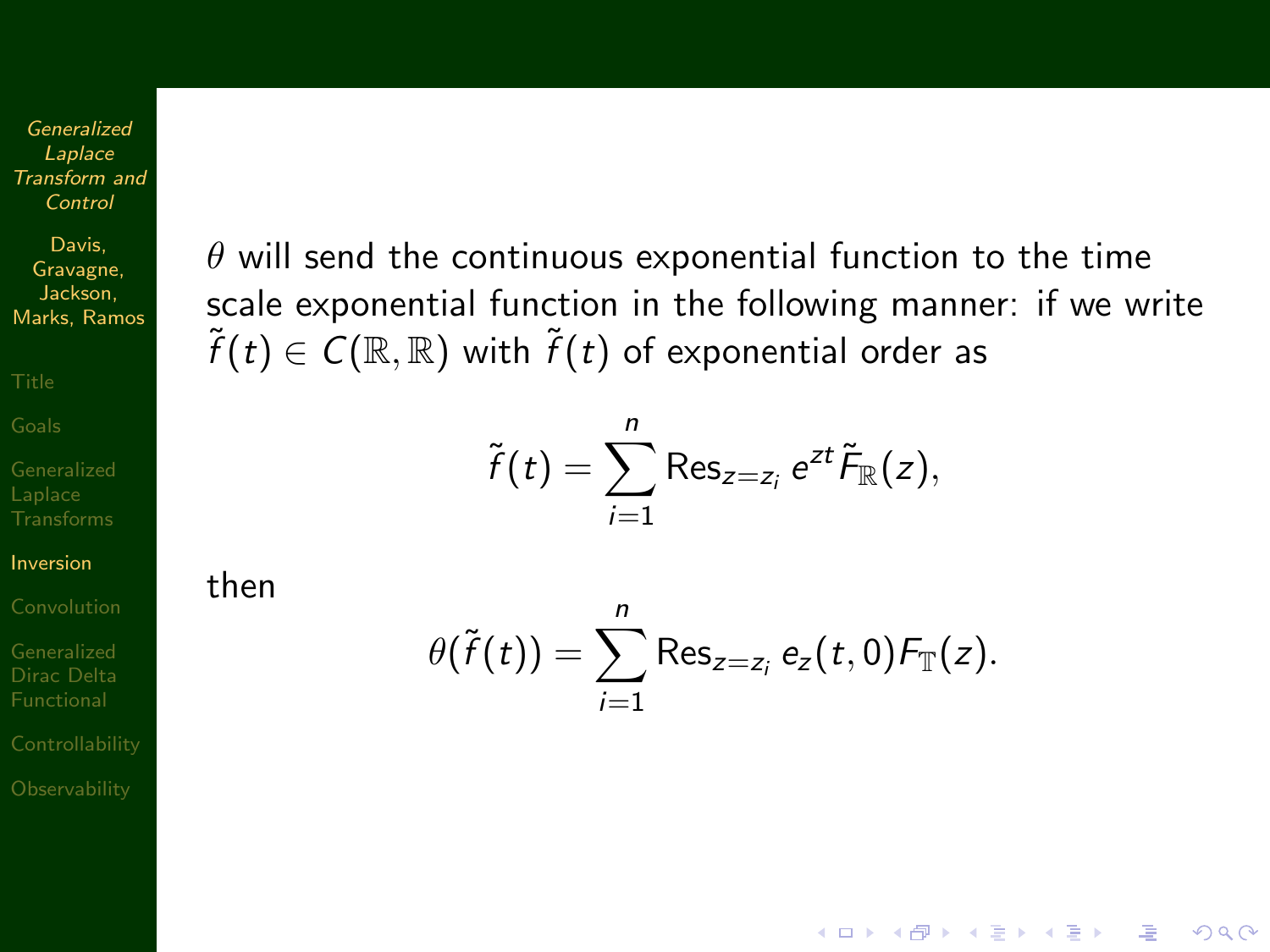Davis, Gravagne, Jackson, Marks, Ramos

[Inversion](#page-26-0)

[Dirac Delta](#page-56-0)

To go from  $\tilde{\mathcal{F}}_{\mathbb{R}}(z)$  to  $\mathcal{F}_{\mathbb{T}}(z)$ , we simply switch expressions involving the continuous exponential in  $\tilde{\mathcal{F}}_{\mathbb{R}}(z)$  with the time scale exponential giving  $F_{\mathbb{T}}(z)$  as was done for  $\gamma$  and its inverse.  $\theta^{-1}$  will then act on

$$
g(t)=\sum_{i=1}^n\operatorname{Res}_{z=z_i}e_z(t,0)G_{\mathbb{T}}(z),
$$

with  $g(t)$  of exponential Type II as

$$
\theta^{-1}(g(t)) = \sum_{i=1}^n \operatorname{Res}_{z=z_i} e^{zt} \widetilde{G}_{\mathbb{R}}(z).
$$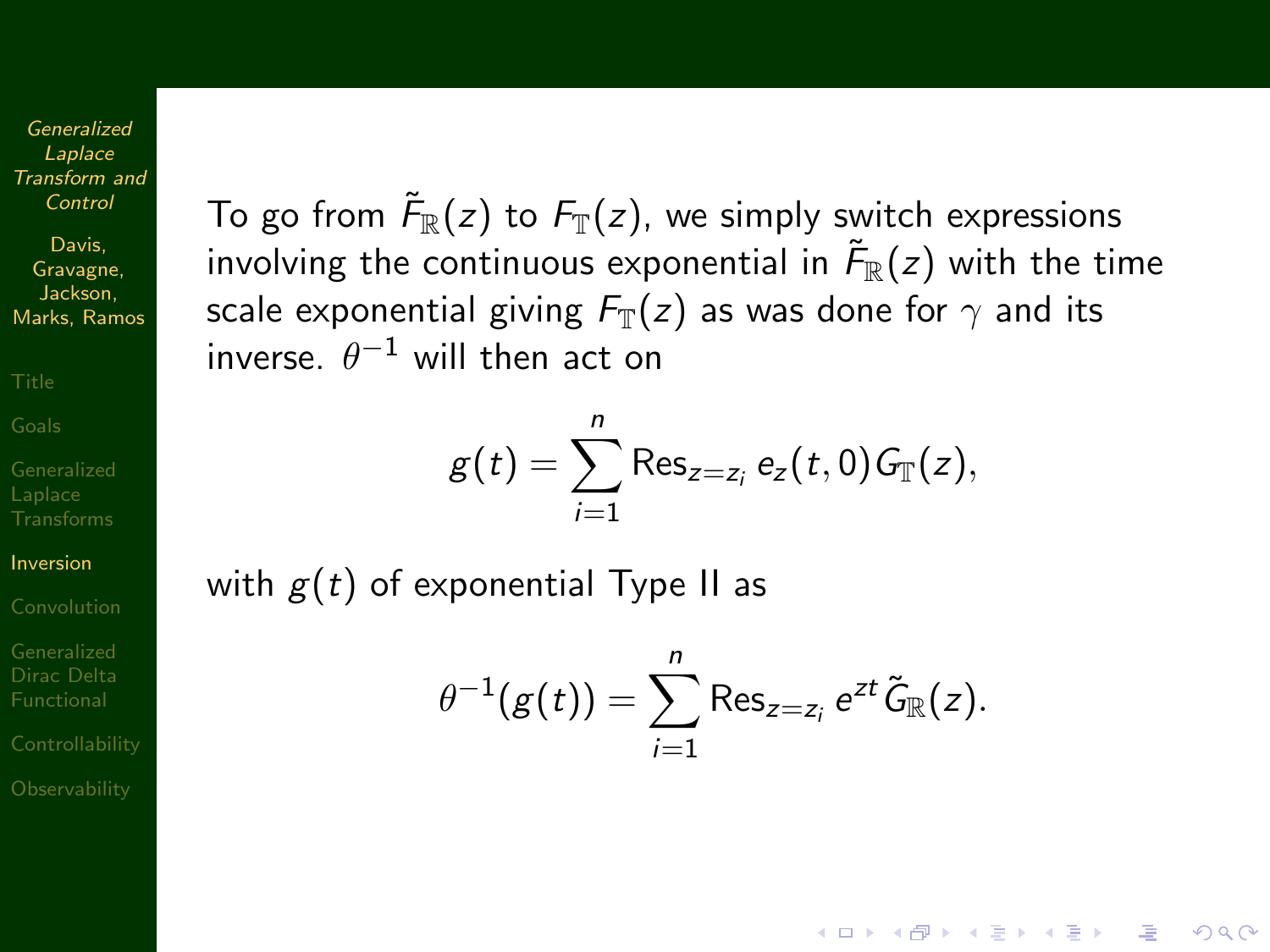Davis, Gravagne, Jackson, Marks, Ramos

[Inversion](#page-26-0)

[Dirac Delta](#page-56-0)

For a given time scale Laplace transform  $F_{\mathbb{T}}(z)$ , we begin by mapping to  $\tilde{\mathcal{F}}_{\mathbb{R}}(z)$  via  $\gamma^{-1}.$  The hypotheses on  $\mathcal{F}_{\mathbb{T}}(z)$  and  $\tilde{\mathcal{F}}_{\mathbb{R}}(z)$  are enough to guarantee the inverse of  $\tilde{\mathcal{F}}_{\mathbb{R}}(z)$  exists for all z with  $\text{Re}(z) > c$ , and is given by

$$
\tilde{f}(t)=\sum_{i=1}^n\operatorname{Res}_{z=z_i}e^{zt}\tilde{F}_{\mathbb{R}}(z).
$$

Apply  $\theta$  to  $\widetilde{f}(t)$  to retrieve the time scale function

$$
f(t) = \sum_{i=1}^{n} \text{Res}_{z=z_i} e_z(t,0) F_{\mathbb{T}}(z),
$$

**KORK ERKER ER AGA** 

whereby  $(\gamma \circ \mathcal{L}_\mathbb{R} \circ \theta^{-1})(f(t)) = \mathcal{F}_\mathbb{T}(z)$  as claimed.  $\hfill \Box$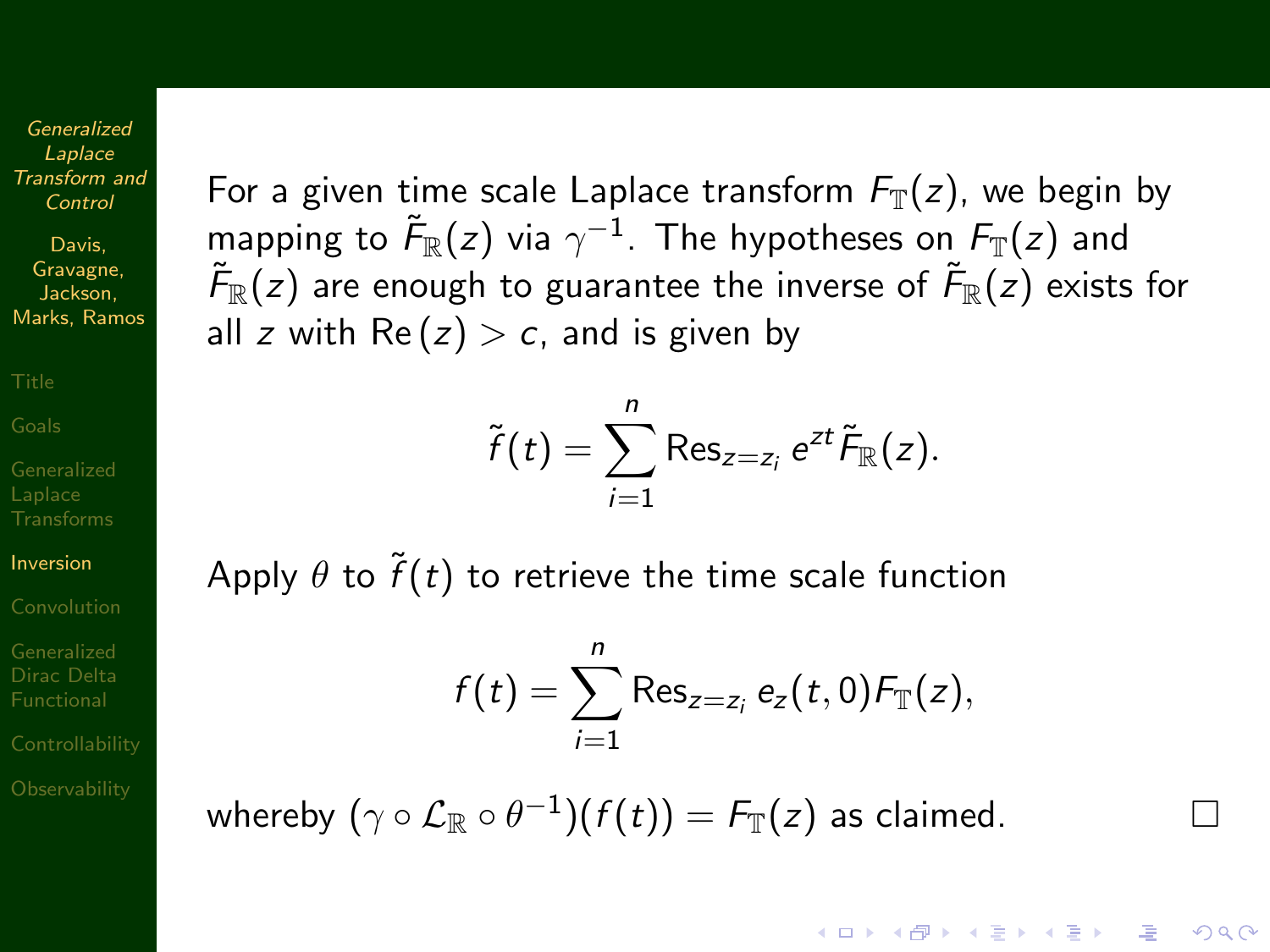Davis, Gravagne, Jackson, Marks, Ramos

[Inversion](#page-26-0)

Remarks

イロト 不優 ト 不重 ト 不重 トー

ミー  $299$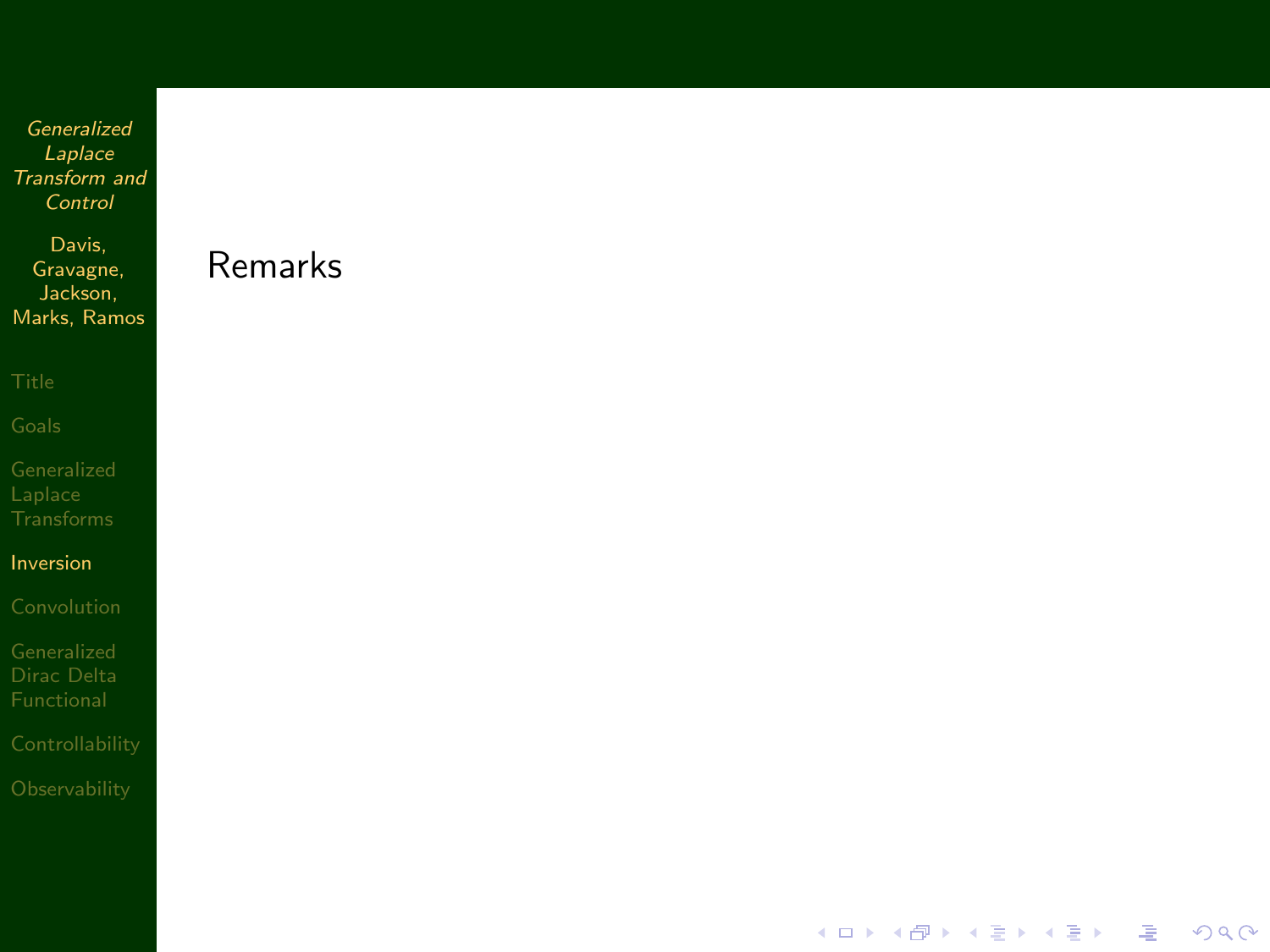Davis, Gravagne, Jackson, Marks, Ramos

[Inversion](#page-26-0)

[Dirac Delta](#page-56-0)

#### Remarks

• Does there exist a contour in the complex plane around which it is possible to integrate to obtain the same results through a more operational approach?

**KORK EX KEY KEY YOUR**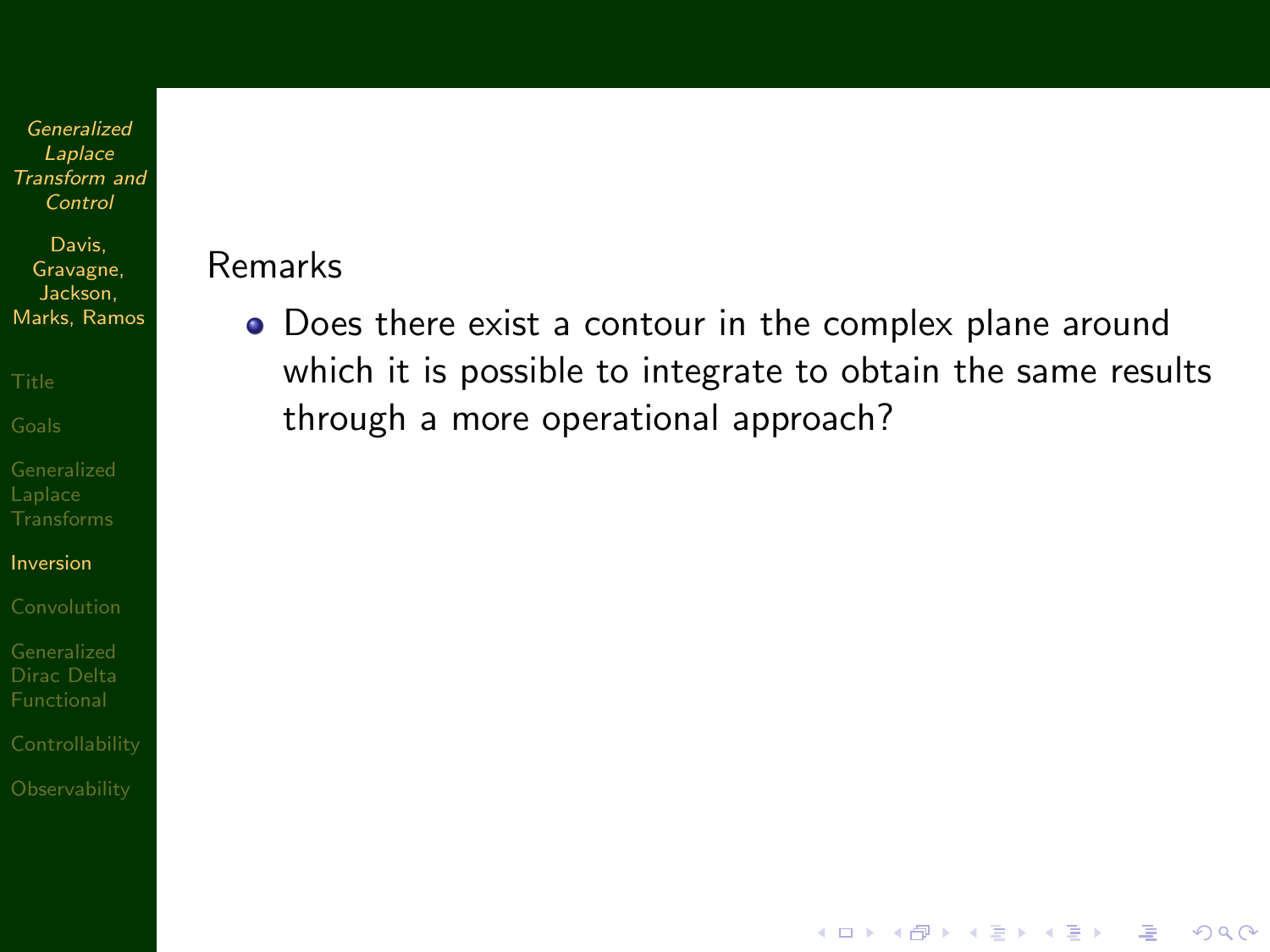Davis, Gravagne, Jackson, Marks, Ramos

[Inversion](#page-26-0)

[Dirac Delta](#page-56-0)

#### Remarks

Does there exist a contour in the complex plane around which it is possible to integrate to obtain the same results through a more operational approach?

**KORK EX KEY KEY YOUR** 

• For  $\mathbb{T} = \mathbb{R}$  or  $\mathbb{T} = \mathbb{Z}$ —yes!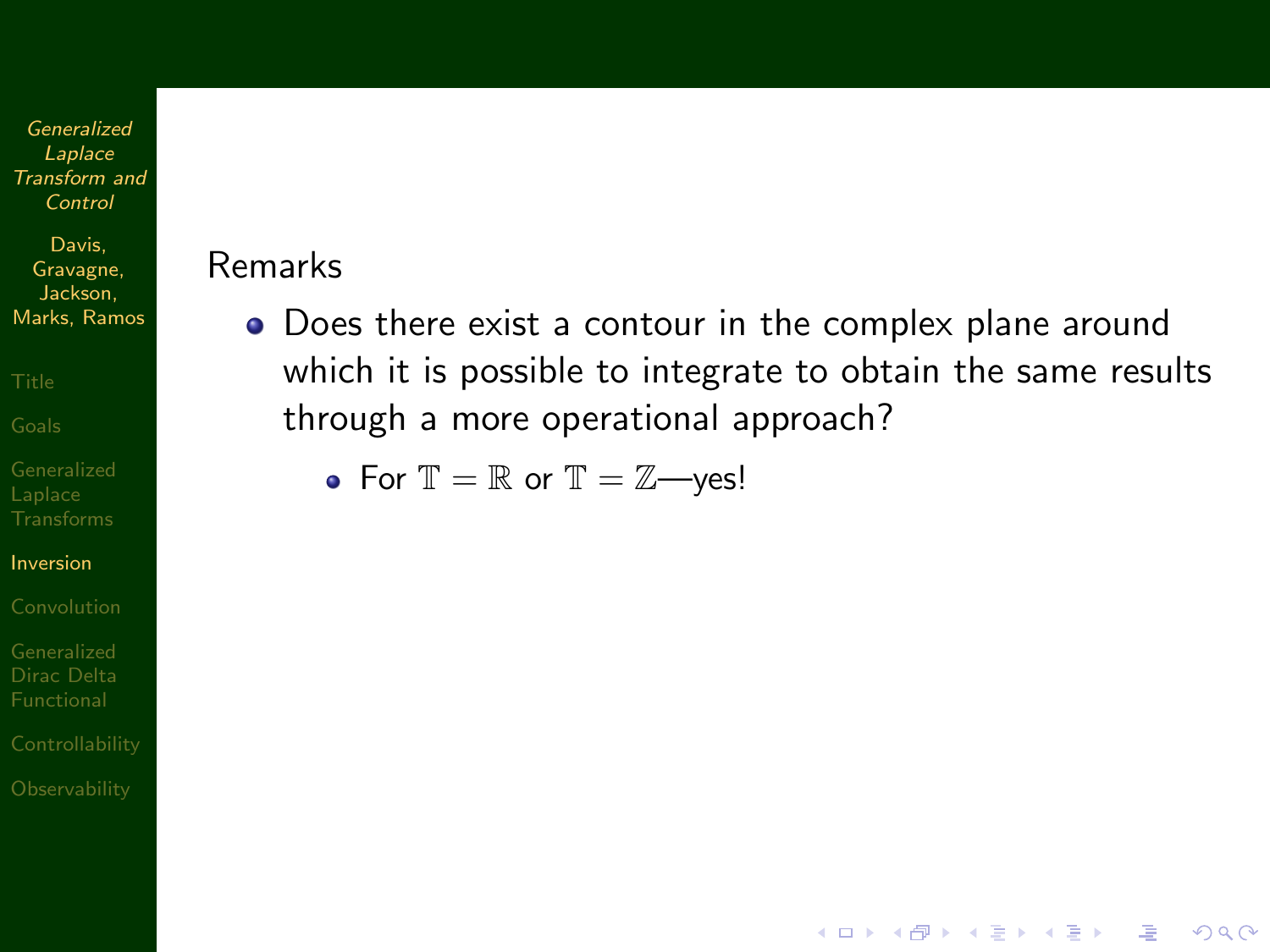Davis, Gravagne, Jackson, Marks, Ramos

[Inversion](#page-26-0)

[Dirac Delta](#page-56-0)

#### Remarks

• Does there exist a contour in the complex plane around which it is possible to integrate to obtain the same results through a more operational approach?

• For  $\mathbb{T} = \mathbb{R}$  or  $\mathbb{T} = \mathbb{Z}$ —yes!

 $\bullet$  If  $\mathbb T$  is completely discrete, then if we choose any circle in the region of convergence which encloses all of the singularities of  $F(z)$ , the inversion formula holds.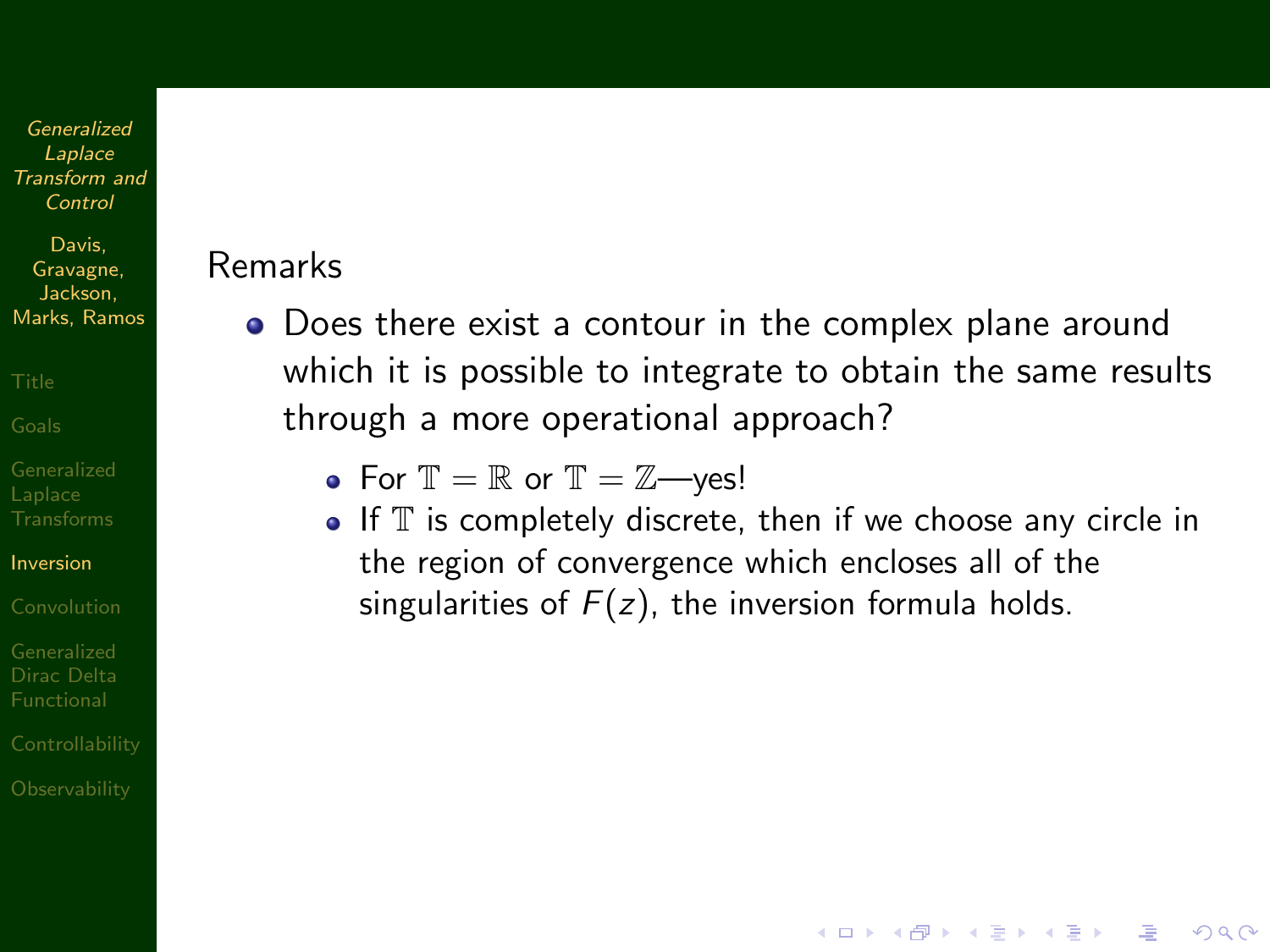Davis, Gravagne, Jackson, Marks, Ramos

[Inversion](#page-26-0)

[Dirac Delta](#page-56-0)

## Remarks

• Does there exist a contour in the complex plane around which it is possible to integrate to obtain the same results through a more operational approach?

• For  $\mathbb{T} = \mathbb{R}$  or  $\mathbb{T} = \mathbb{Z}$ —yes!

- $\bullet$  If  $\mathbb T$  is completely discrete, then if we choose any circle in the region of convergence which encloses all of the singularities of  $F(z)$ , the inversion formula holds.
- In general? Sorry, just don't know... (Want a problem to work on?)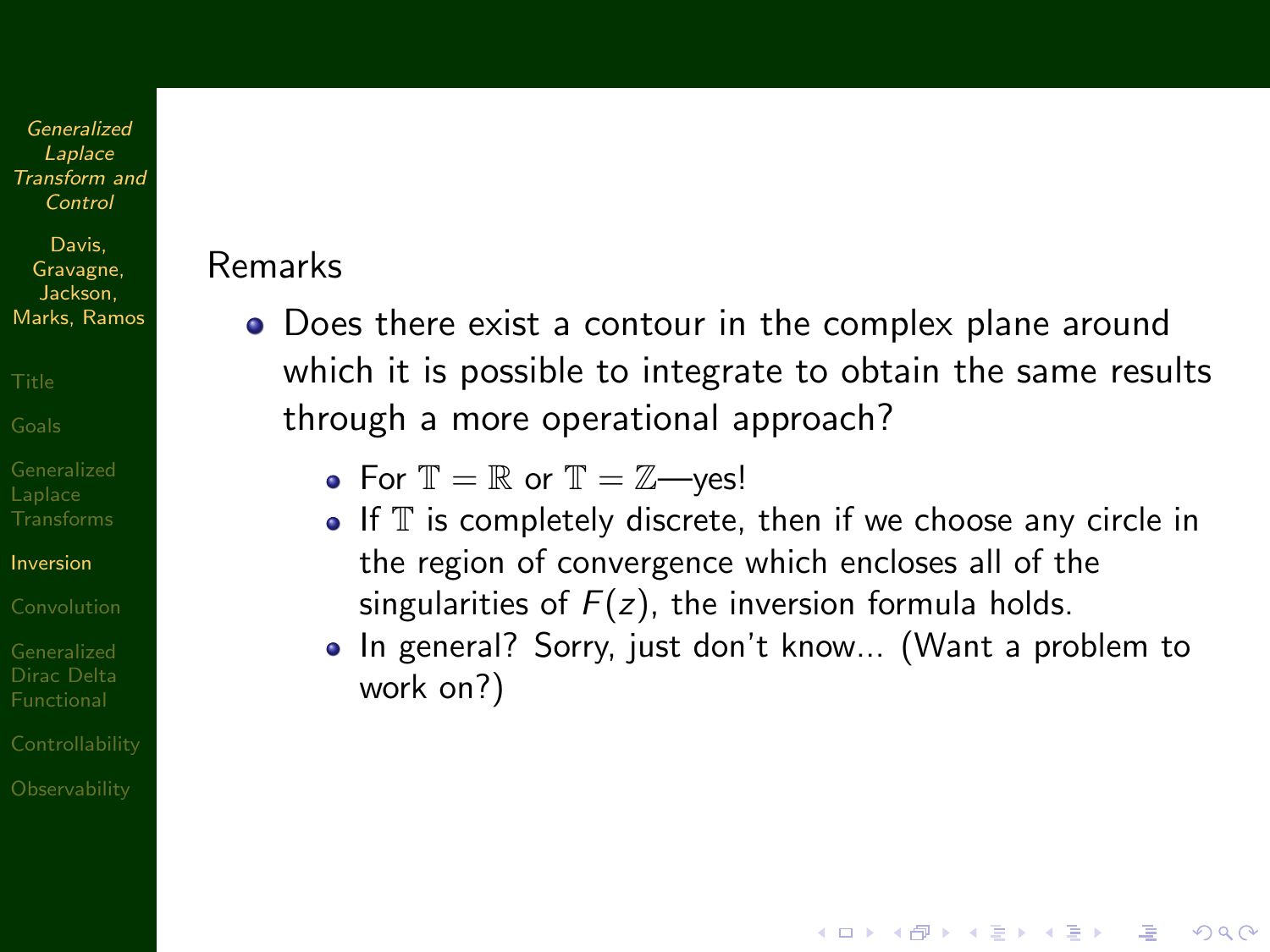Davis, Gravagne, Jackson, Marks, Ramos

[Inversion](#page-26-0)

[Dirac Delta](#page-56-0)

We can use these techniques to generate generalized (and unified) versions for any canonical transforms (e.g. Fourier, Mellin, Hankel, etc.).

**KORK EX KEY KEY YOUR**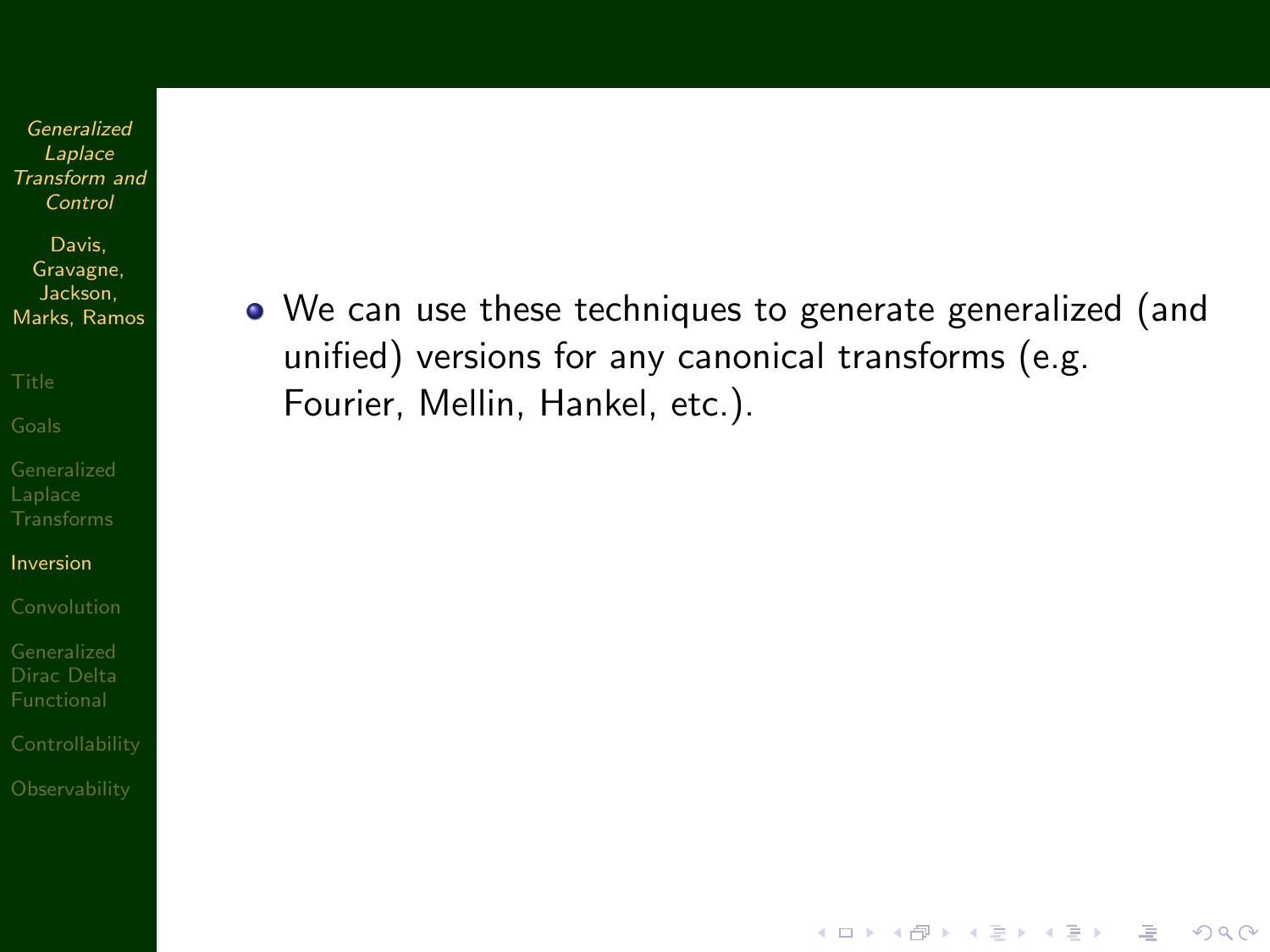Davis, Gravagne, Jackson, Marks, Ramos

[Inversion](#page-26-0)

[Dirac Delta](#page-56-0)

- We can use these techniques to generate generalized (and unified) versions for any canonical transforms (e.g. Fourier, Mellin, Hankel, etc.).
- For any transformable function  $f(t)$  on  $\mathbb T$ , there is a shadow function  $\tilde{f}(t)$  defined on R. That is, to determine the appropriate *time scale analogue* of the function  $\tilde{f}(t)$  in terms of the transform, we use the diagram to map its Laplace transform on  $\mathbb R$  to its Laplace transform on  $\mathbb T$ .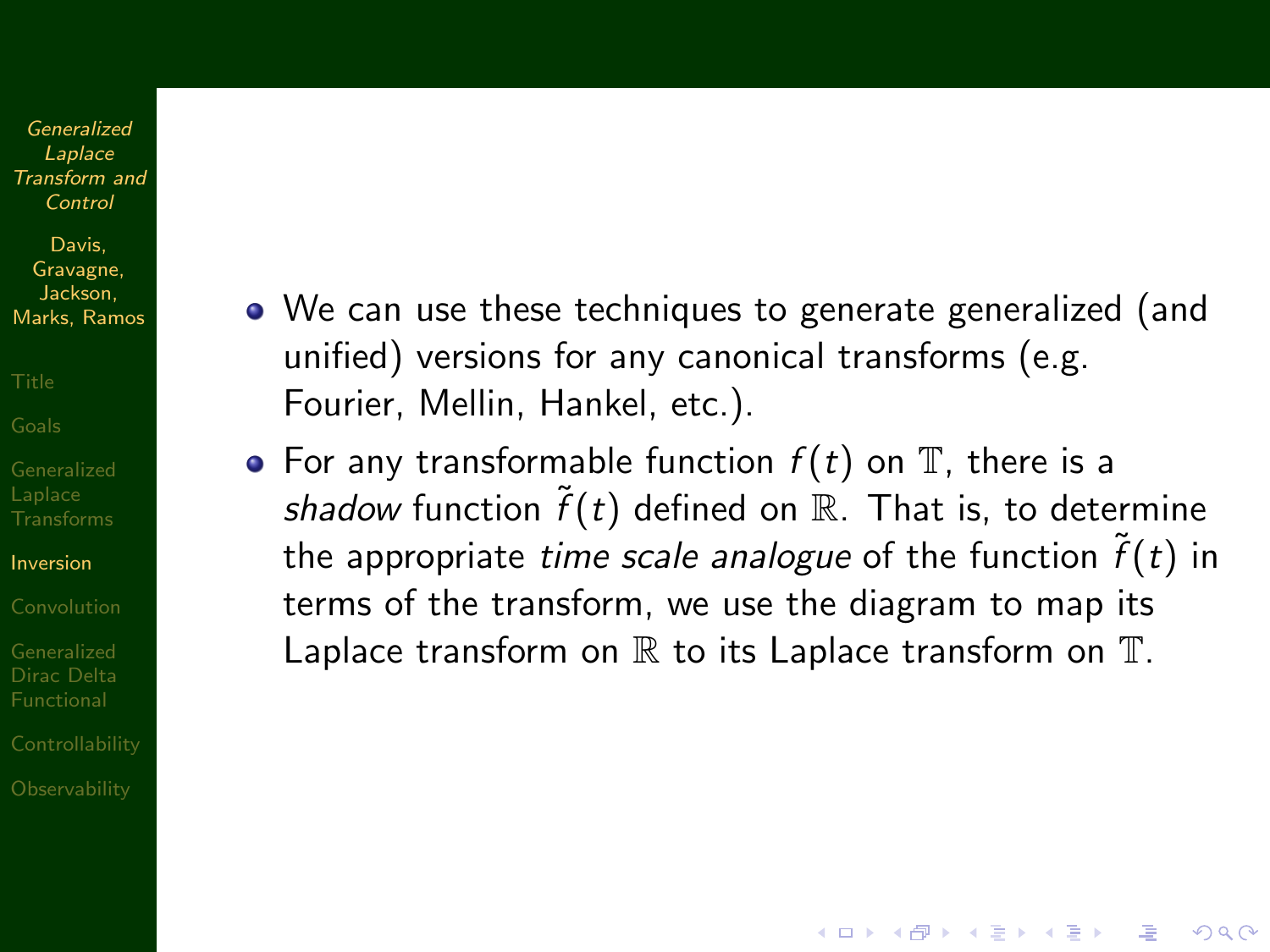Davis, Gravagne, Jackson, Marks, Ramos

[Inversion](#page-26-0)

[Dirac Delta](#page-56-0)

*Example.* Suppose  $F(z) = \frac{1}{z^2}$ . The hypotheses of the Inversion Theorem are readily verified, so that

$$
\mathcal{L}^{-1}{F} = f(t) = \text{Res}_{z=0} \frac{e_z(t,0)}{z^2} = t.
$$

For  $F(z) = \frac{1}{z^3}$ , we have

$$
\mathcal{L}^{-1}{F} = f(t) = \text{Res}_{z=0} \frac{e_z(t,0)}{z^3} = \frac{t^2 - \int_0^t \mu(\tau) \Delta \tau}{2} = h_2(t,0).
$$

The last equality is justified since the function

$$
f(t)=\frac{t^2-\int_0^t\mu(\tau)\Delta\tau}{2},
$$

is the unique solution to the initial value problem

f

$$
f^{\Delta}(t) = h_1(t,0), \ f(0) = 0.
$$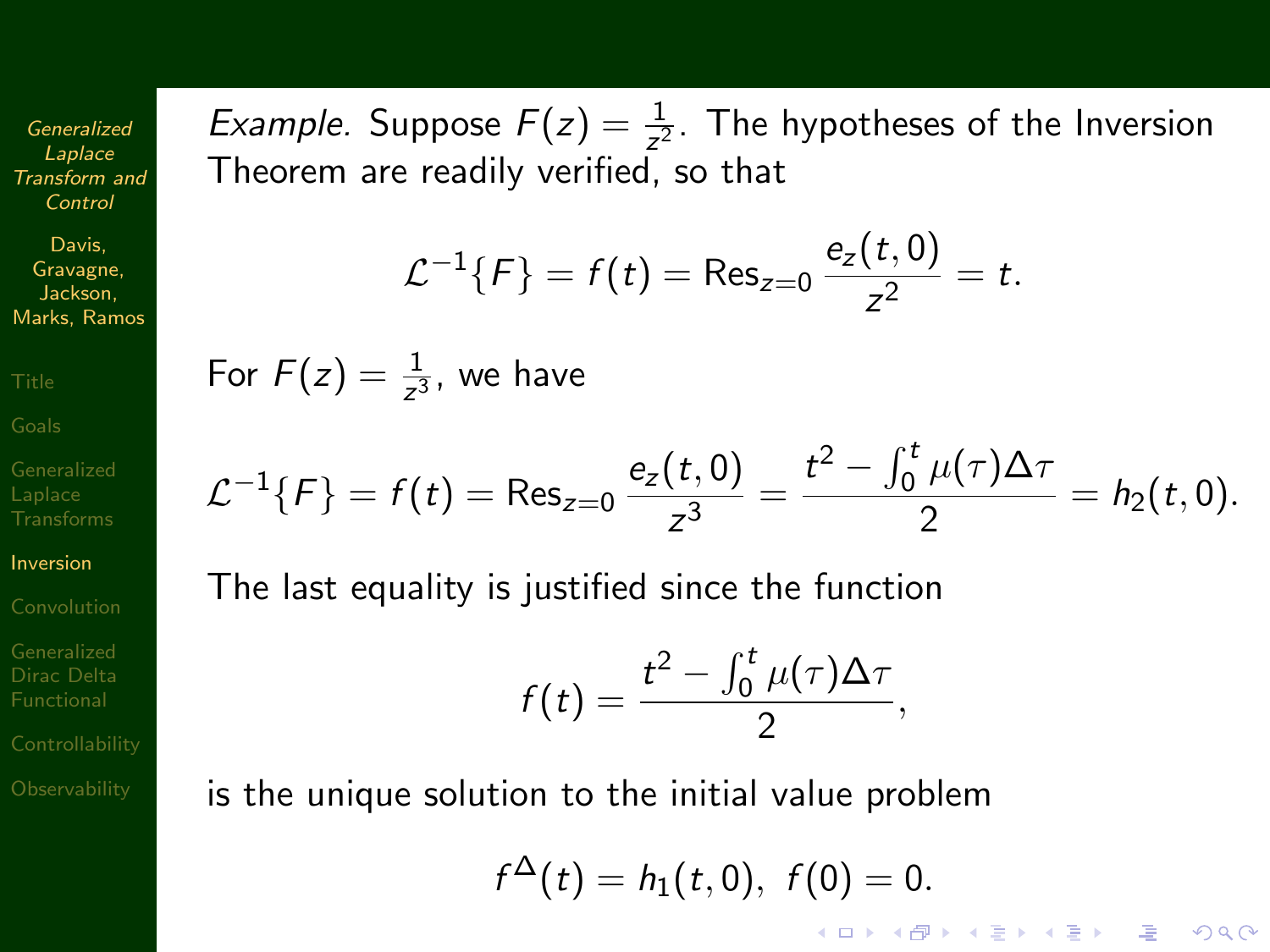Davis, Gravagne, Jackson, Marks, Ramos

[Inversion](#page-26-0)

[Dirac Delta](#page-56-0)

In a similar manner, we can use an induction argument coupled with the Inversion Theorem to show that the inverse of  $F(z) = \frac{1}{z^{k+1}}$ , for k a positive integer, is  $h_k(t, 0)$ .

**KORK EX KEY KEY YOUR**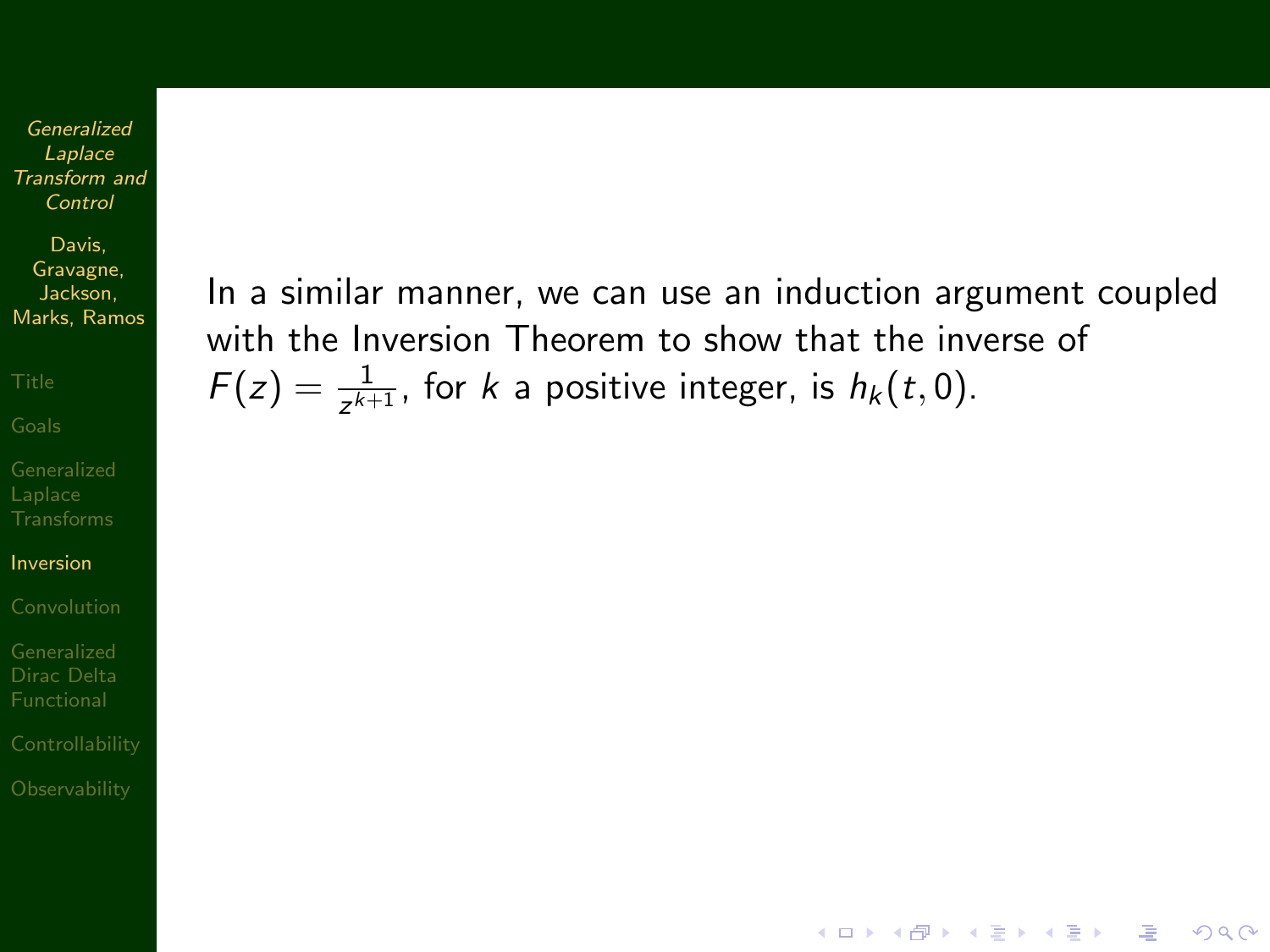Davis, Gravagne, Jackson, Marks, Ramos

[Inversion](#page-26-0)

[Dirac Delta](#page-56-0)

In a similar manner, we can use an induction argument coupled with the Inversion Theorem to show that the inverse of  $F(z) = \frac{1}{z^{k+1}}$ , for k a positive integer, is  $h_k(t, 0)$ .

In fact, it easy to show that the inversion formula gives the claimed inverses for any of the elementary functions that Bohner and Peterson have in their table. These elementary functions become the proper time scale analogues or shadows of their continuous counterparts.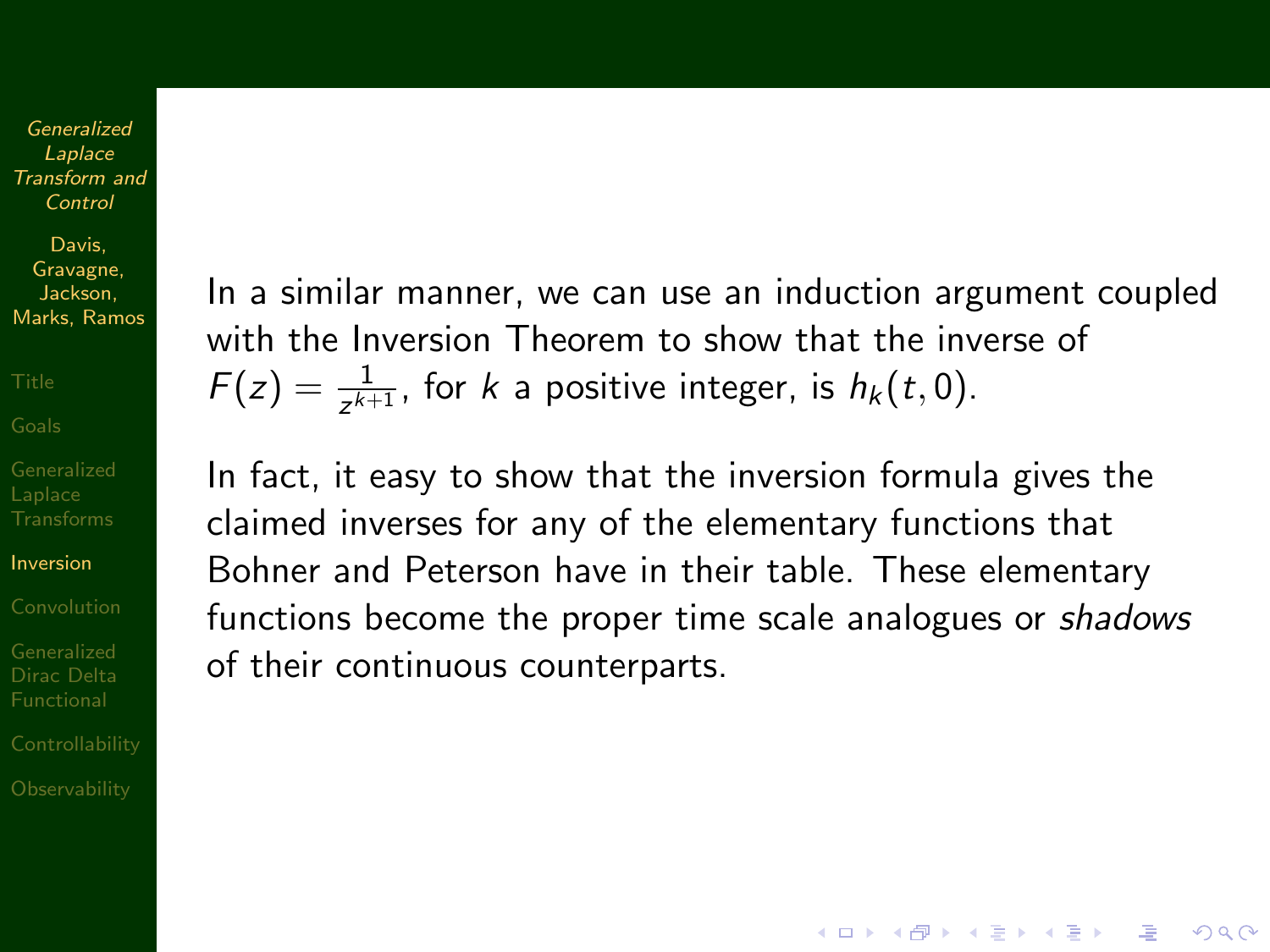Davis, Gravagne, Jackson, Marks, Ramos

[Inversion](#page-26-0)

A very important inverse...

イロト イ部 トイミト イミト

凄い  $2990$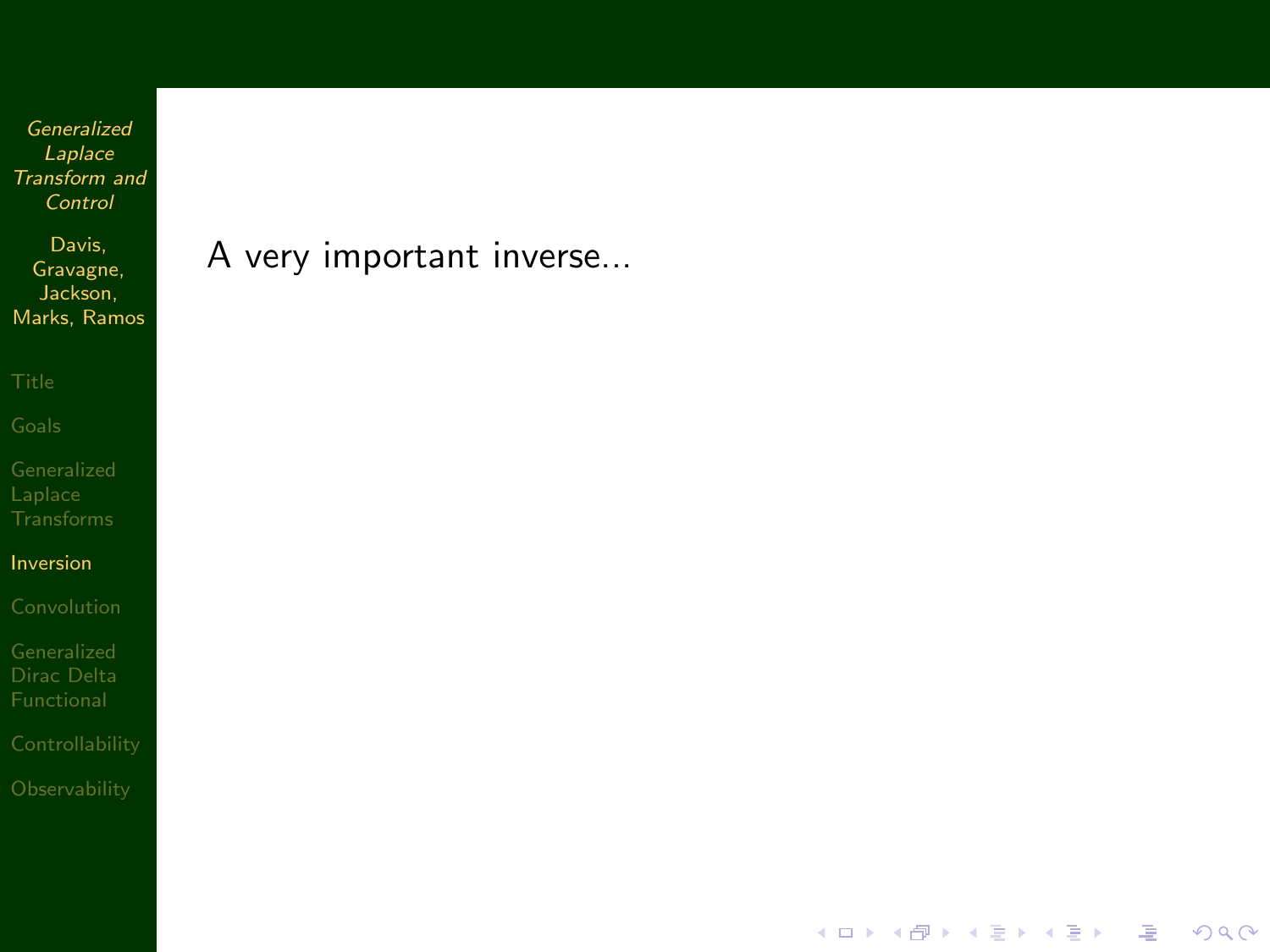Davis, Gravagne, Jackson, Marks, Ramos

[Inversion](#page-26-0)

[Dirac Delta](#page-56-0)

A very important inverse...

Consider the function  $F(z) = e_{\alpha z}(\sigma(a), 0)$ . The Inversion Theorem cannot be applied. However, if a is right scattered, one can show that the Hilger Delta function which has representation

$$
\delta_a^{\mathbb{H}}(t) = \begin{cases} \frac{1}{\mu(a)}, & t = a, \\ 0, & t \neq a, \end{cases}
$$

**AD A REAKEN E YOUR** 

has  $F(z)$  as a transform, while if a is right dense, the Dirac delta functional has  $F(z)$  as a transform.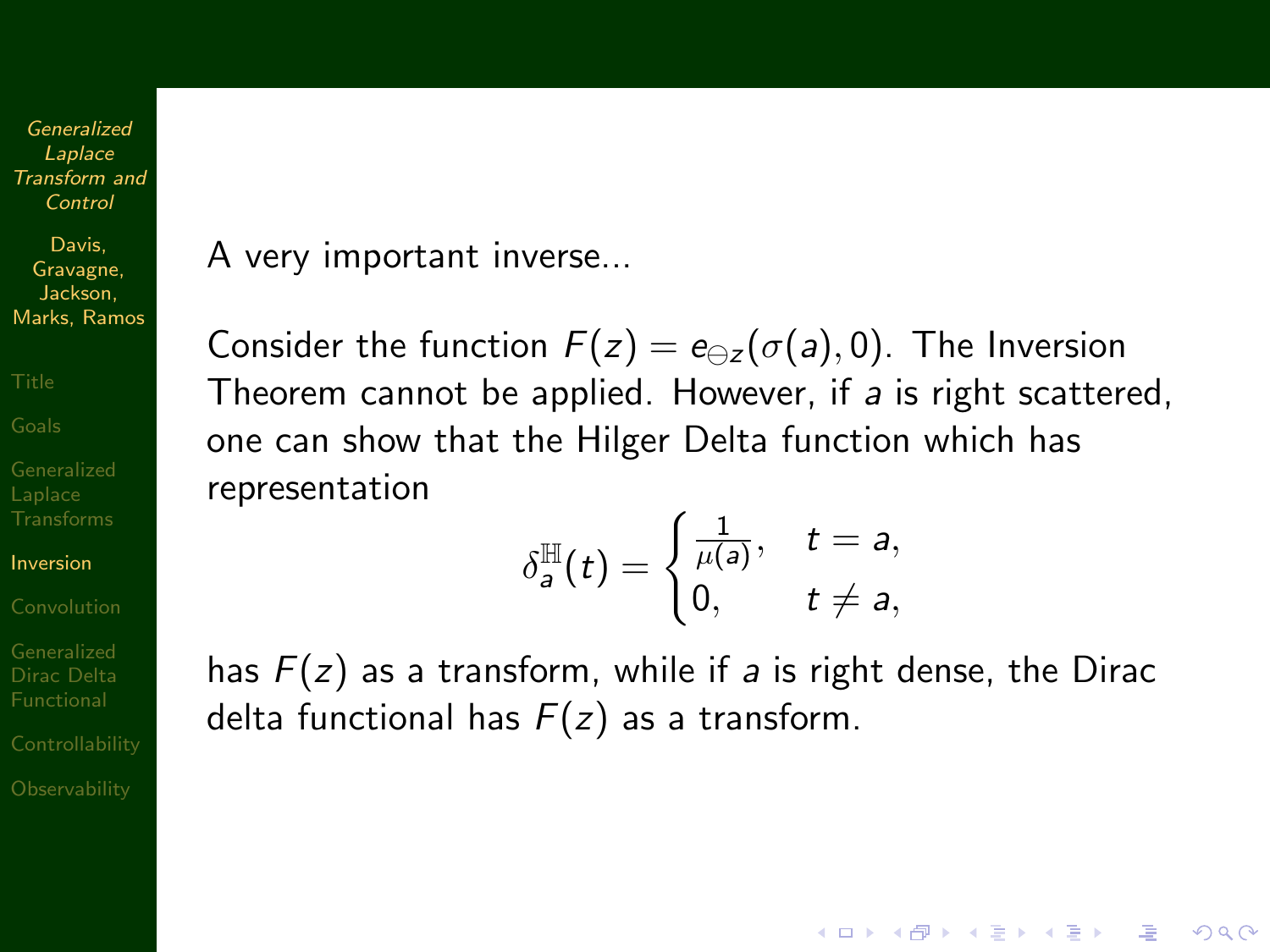## Uniqueness of the Inverse

Generalized Laplace [Transform and](#page-0-0) Control

Davis, Gravagne, Jackson, Marks, Ramos

[Inversion](#page-26-0)

[Dirac Delta](#page-56-0)

If two functions f and  $g$  have the same transform, then are f and  $g$  necessarily the same function? As on  $\mathbb R$ , the answer to this question is affirmative if we define our equality in an almost everywhere (a.e.) sense.

**KORK EX KEY KEY YOUR**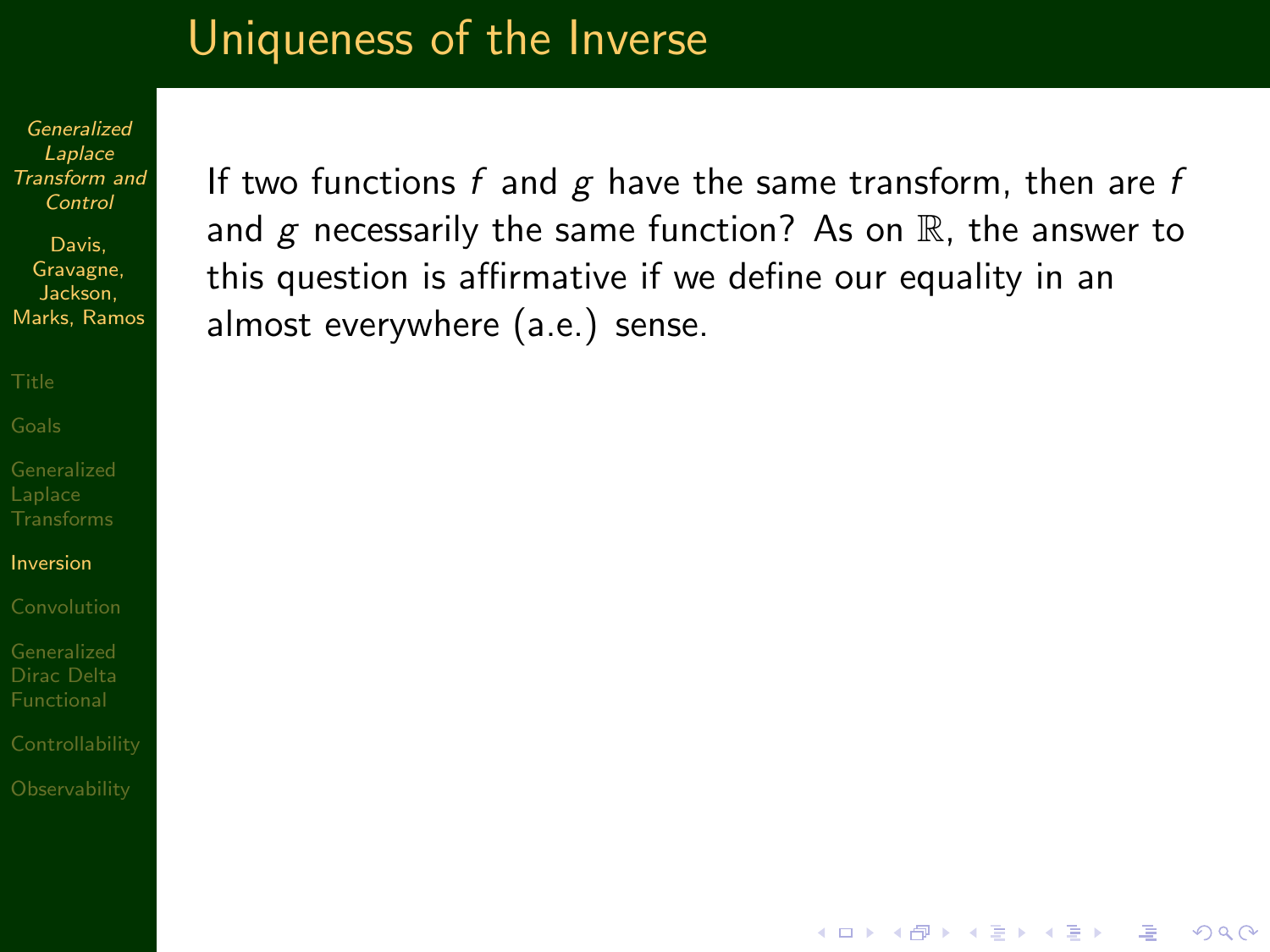## Uniqueness of the Inverse

Generalized Laplace [Transform and](#page-0-0) Control

Davis, Gravagne, Jackson, Marks, Ramos

[Inversion](#page-26-0)

[Dirac Delta](#page-56-0)

If two functions f and  $g$  have the same transform, then are f and  $g$  necessarily the same function? As on  $\mathbb R$ , the answer to this question is affirmative if we define our equality in an almost everywhere (a.e.) sense.

Upshot (after some measure theoretic hoops to jump thru): To show that a property holds almost everywhere on a time scale, it is necessary to show that the property holds for every right scattered point in the time scale, and that the set of right dense points for which the property fails has Lebesgue measure zero.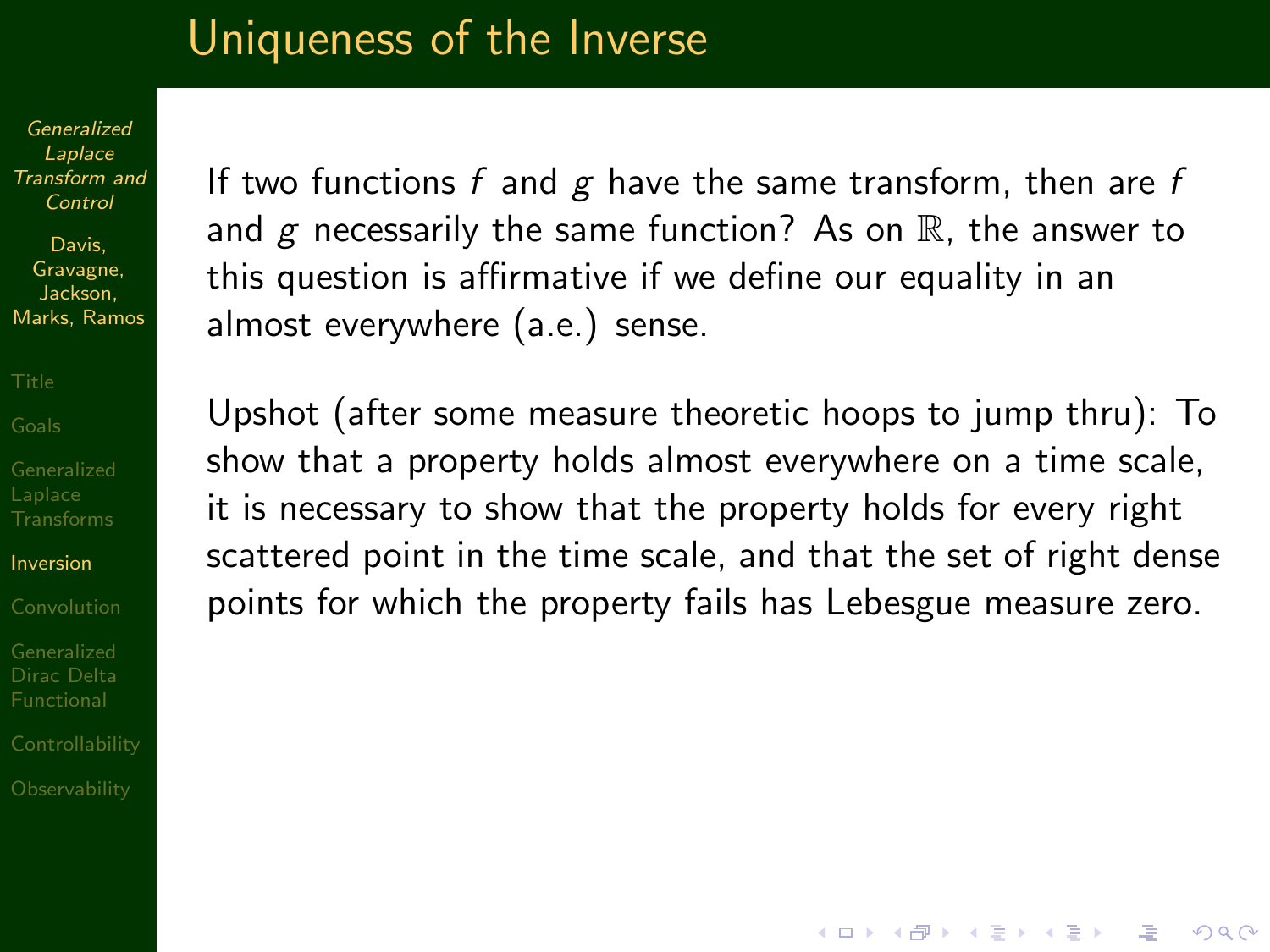## Uniqueness of the Inverse

Generalized Laplace [Transform and](#page-0-0) Control

Davis, Gravagne, Jackson, Marks, Ramos

[Inversion](#page-26-0)

[Dirac Delta](#page-56-0)

If two functions  $f$  and  $g$  have the same transform, then are  $f$ and  $g$  necessarily the same function? As on  $\mathbb R$ , the answer to this question is affirmative if we define our equality in an almost everywhere (a.e.) sense.

Upshot (after some measure theoretic hoops to jump thru): To show that a property holds almost everywhere on a time scale, it is necessary to show that the property holds for every right scattered point in the time scale, and that the set of right dense points for which the property fails has Lebesgue measure zero.

### Theorem

If the functions  $f : \mathbb{T} \to \mathbb{R}$  and  $g : \mathbb{T} \to \mathbb{R}$  have the same Laplace transform, then  $f = g$  a.e.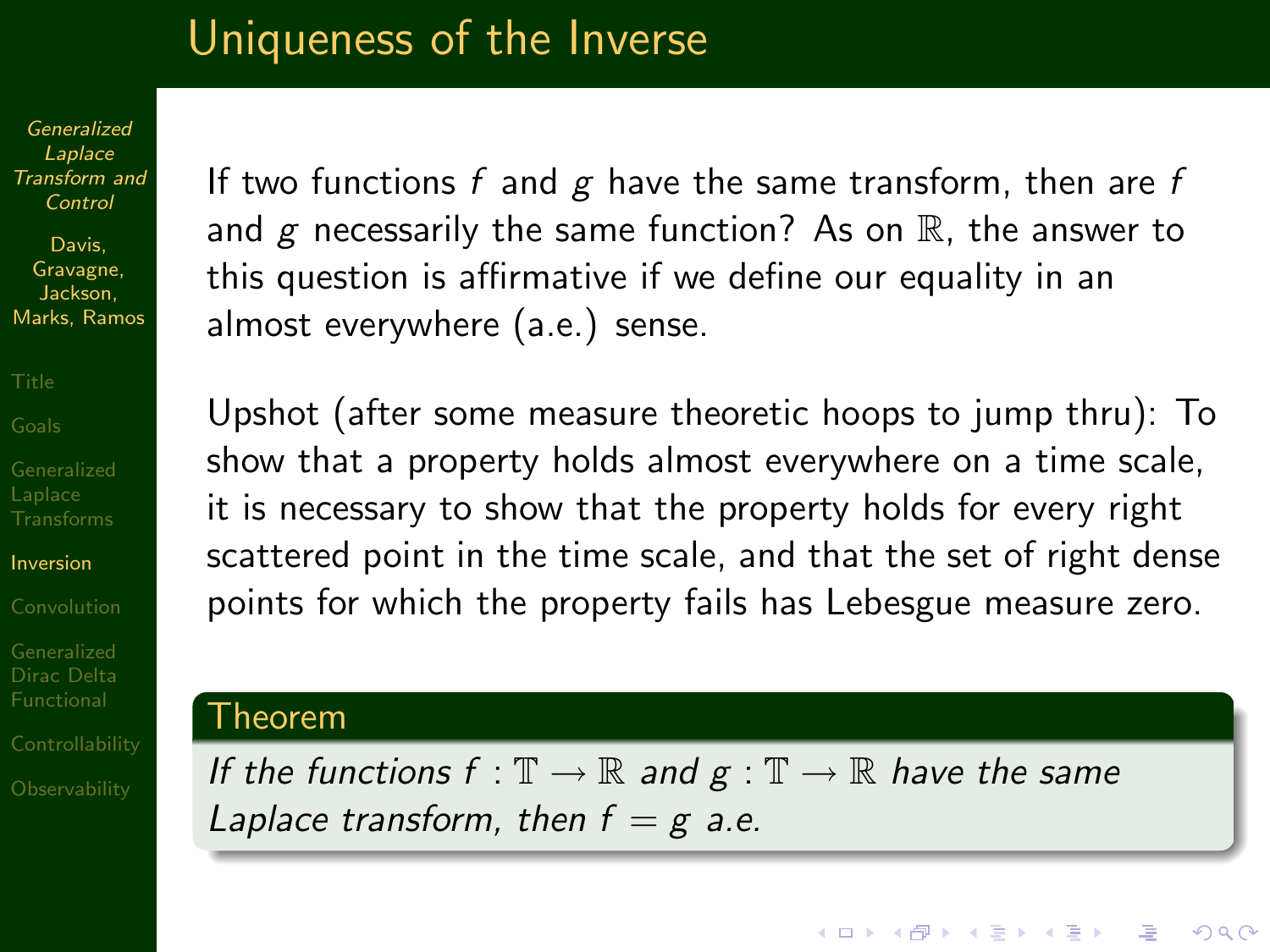## Setting the table for convolution

Generalized Laplace [Transform and](#page-0-0) Control

Davis, Gravagne, Jackson, Marks, Ramos

#### [Convolution](#page-47-0)

<span id="page-47-0"></span>[Dirac Delta](#page-56-0)

## Definition

The *delay* of the function  $x : \mathbb{T} \to \mathbb{R}$  by  $\sigma(\tau) \in \mathbb{T}$ , denoted by  $x(t, \sigma(\tau))$ , is given by

$$
u_{\sigma(\tau)}(t)x(t,\sigma(\tau))=\sum_{i=1}^n\operatorname{Res}_{z=z_i}X(z)e_z(t,\sigma(\tau)).
$$

**AD A REAKEN E YOUR** 

Here,  $u_{\xi}(t): \mathbb{T} \to \mathbb{R}$  is the time scale unit step function activated at time  $t = \xi \in \mathbb{T}$ .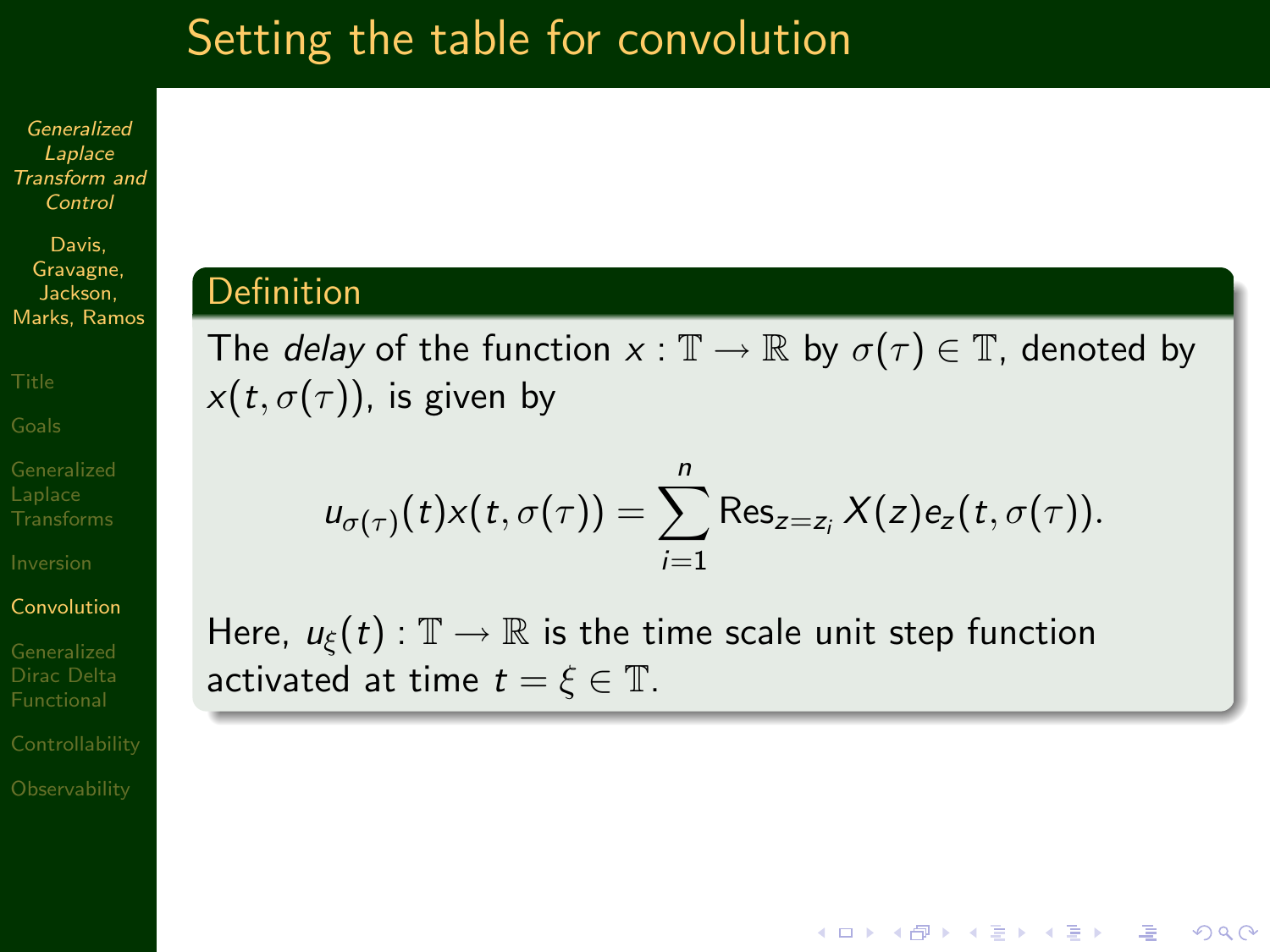## **Shifts**

Generalized Laplace [Transform and](#page-0-0) Control

Davis, Gravagne, Jackson, Marks, Ramos

#### [Convolution](#page-47-0)

[Dirac Delta](#page-56-0)

Notice that  $u_{\sigma(\tau)}(t) x(t,\sigma(\tau))$  has transform  $X(z) e_{\ominus z}^{\sigma}(\tau,0).$ Indeed,

$$
u_{\sigma(\tau)}(t)x(t,\sigma(\tau)) = \sum_{i=1}^{n} \text{Res}_{z=z_i} X(z)e_z(t,\sigma(\tau))
$$
  
= 
$$
\sum_{i=1}^{n} \text{Res}_{z=z_i} [X(z)e_{\ominus z}^{\sigma}(\tau,0)] e_z(t,0)
$$
  
= 
$$
\mathcal{L}^{-1} \{X(z)e_{\ominus z}^{\sigma}(\tau,0)\}.
$$

This allows us to use the term *delay* to describe  $x(t, \sigma(\tau))$ , since on  $\mathbb{T}=\mathbb{R}$ , the transformed function  $X(z)e^{-z\tau}$ corresponds to the function  $u_{\tau}(t)x(t-\tau)$ . With the delay operator defined, we define the convolution of two arbitrary transformable time scale functions.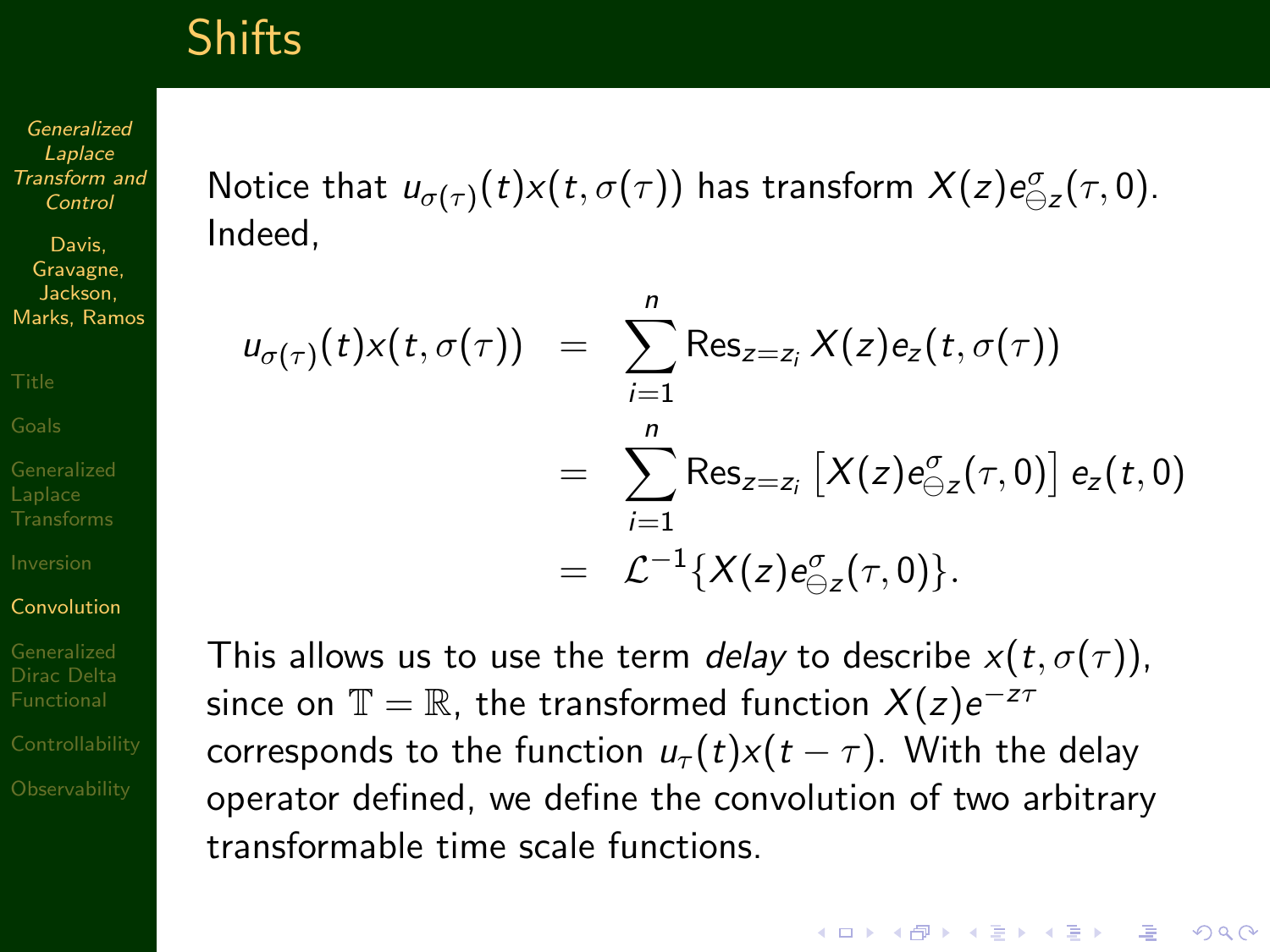## The Convolution Product

Generalized Laplace [Transform and](#page-0-0) Control

Davis, Gravagne, Jackson, Marks, Ramos

### [Convolution](#page-47-0)

[Dirac Delta](#page-56-0)

### Definition

The convolution of the functions  $f : \mathbb{T} \to \mathbb{R}$  and  $g : \mathbb{T} \to \mathbb{R}$ , denoted  $f \star g$ , is given by

$$
(f \star g)(t) = \int_0^t f(\tau)g(t,\sigma(\tau))\Delta \tau.
$$

**KORK EX KEY KEY YOUR**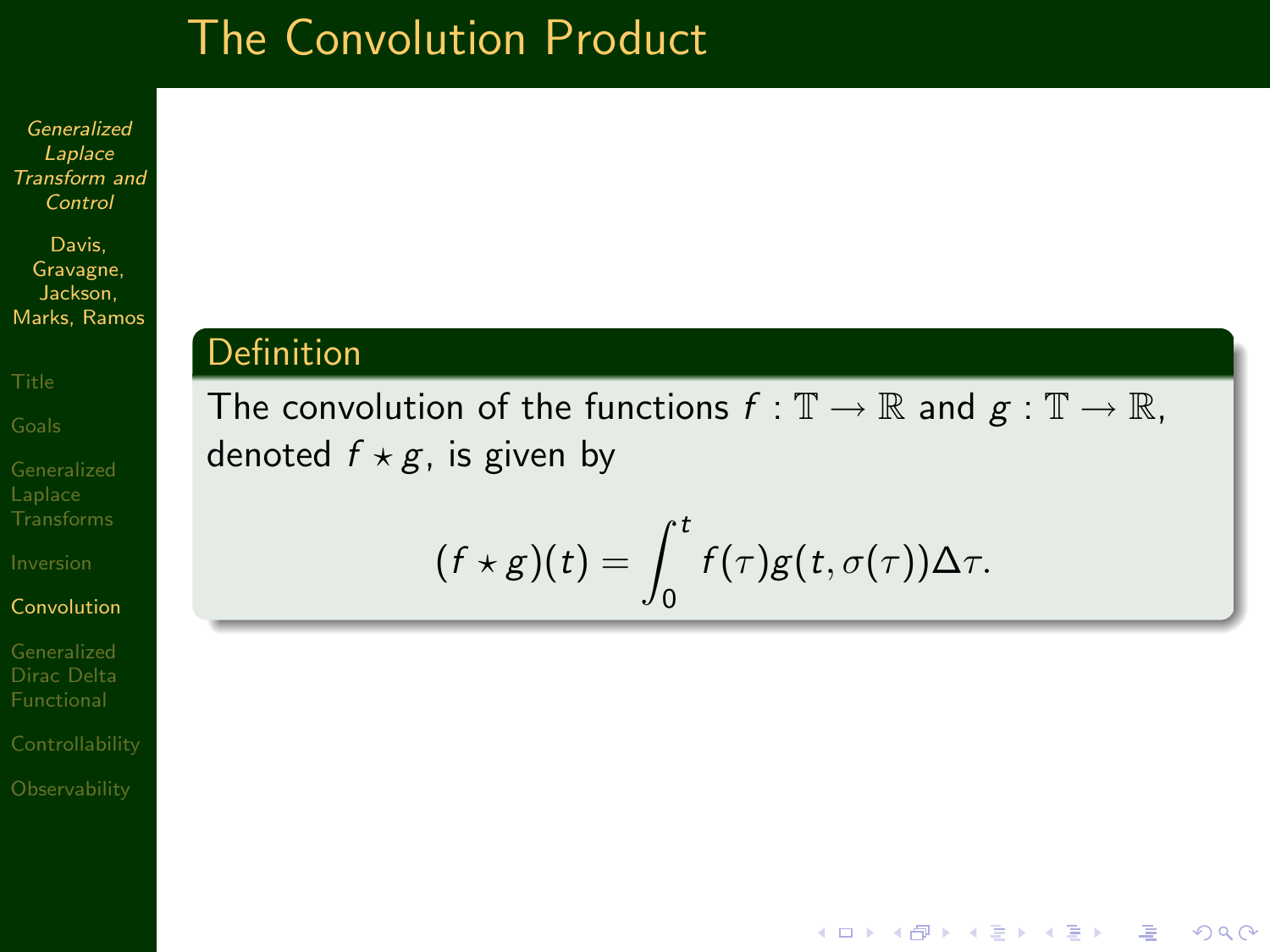# The Convolution Theorem

Generalized Laplace [Transform and](#page-0-0) Control

Davis, Gravagne, Jackson, Marks, Ramos

### [Convolution](#page-47-0)

[Dirac Delta](#page-56-0)

## Theorem

The transform of a convolution product is the product of the transforms.

**KORK EX KEY KEY YOUR**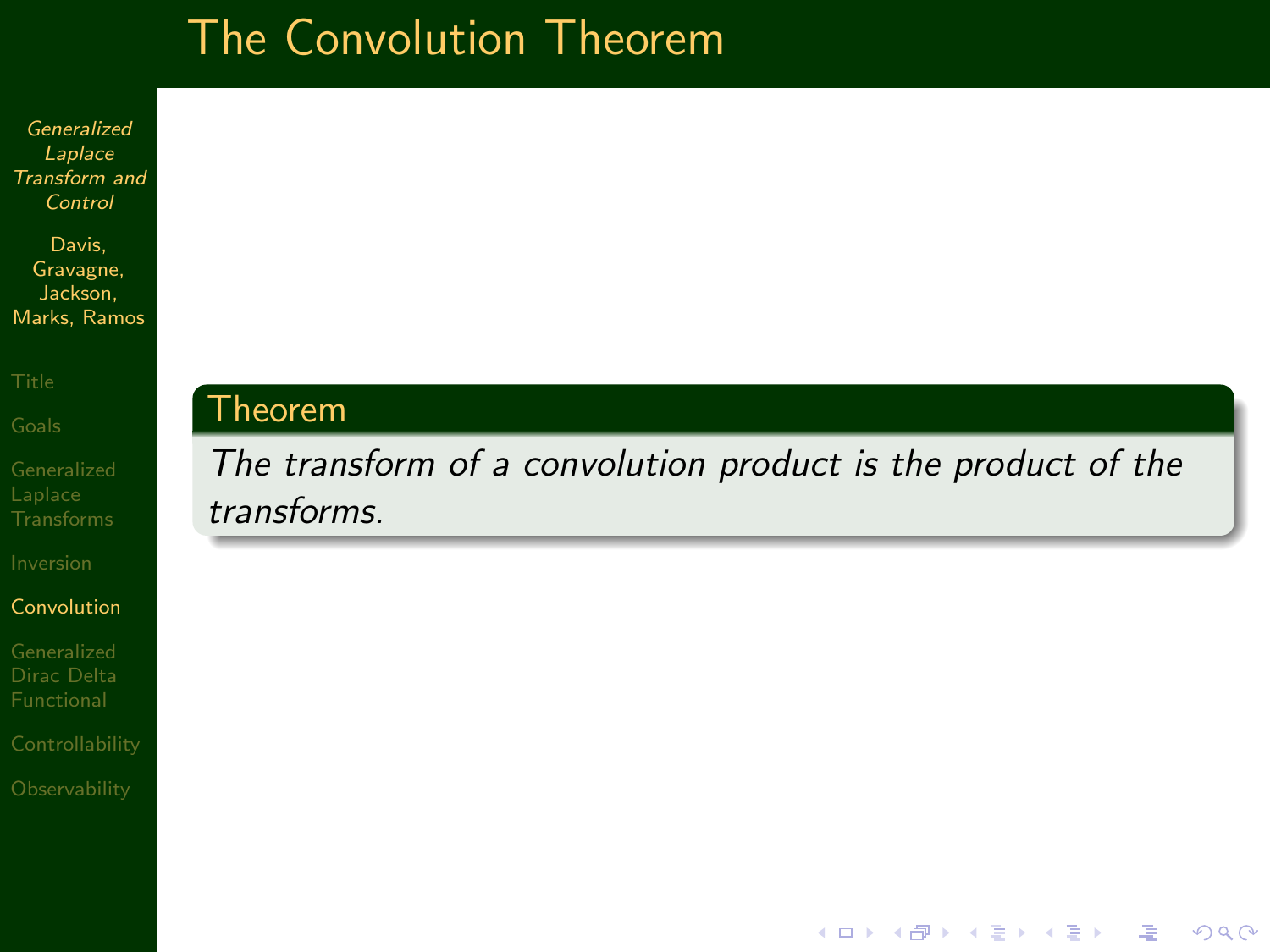Davis, Gravagne, Jackson, Marks, Ramos

#### [Convolution](#page-47-0)

[Dirac Delta](#page-56-0)

Proof. Assuming absolute integrability of all functions involved, then by the delay property and inversion we obtain

$$
\mathcal{L}\lbrace f \star g \rbrace = \int_0^\infty e_{\ominus z}^\sigma(t,0) \left[ (f \star g)(t) \right] \Delta t
$$
  
\n
$$
= \int_0^\infty \left[ \int_0^t f(\tau)g(t,\sigma(\tau)) \Delta \tau \right] e_{\ominus z}^\sigma(t,0) \Delta t
$$
  
\n
$$
= \int_0^\infty f(\tau) \left[ \int_{\sigma(\tau)}^\infty g(t,\sigma(\tau)) e_{\ominus z}^\sigma(t,0) \Delta t \right] \Delta \tau
$$
  
\n
$$
= \int_0^\infty f(\tau) \mathcal{L}\lbrace u_{\sigma(\tau)}(t)g(t,\sigma(\tau)) \rbrace \Delta \tau
$$
  
\n
$$
= \int_0^\infty f(\tau) \left[ G(z) e_{\ominus z}^\sigma(\tau,0) \right] \Delta \tau
$$
  
\n
$$
= \int_0^\infty f(\tau) e_{\ominus z}^\sigma(\tau,0) \Delta \tau \cdot G(z)
$$
  
\n
$$
= F(z) G(z).
$$

 $PQQ$ 

イロメ 不優 メイ君メ イ君メー 理じ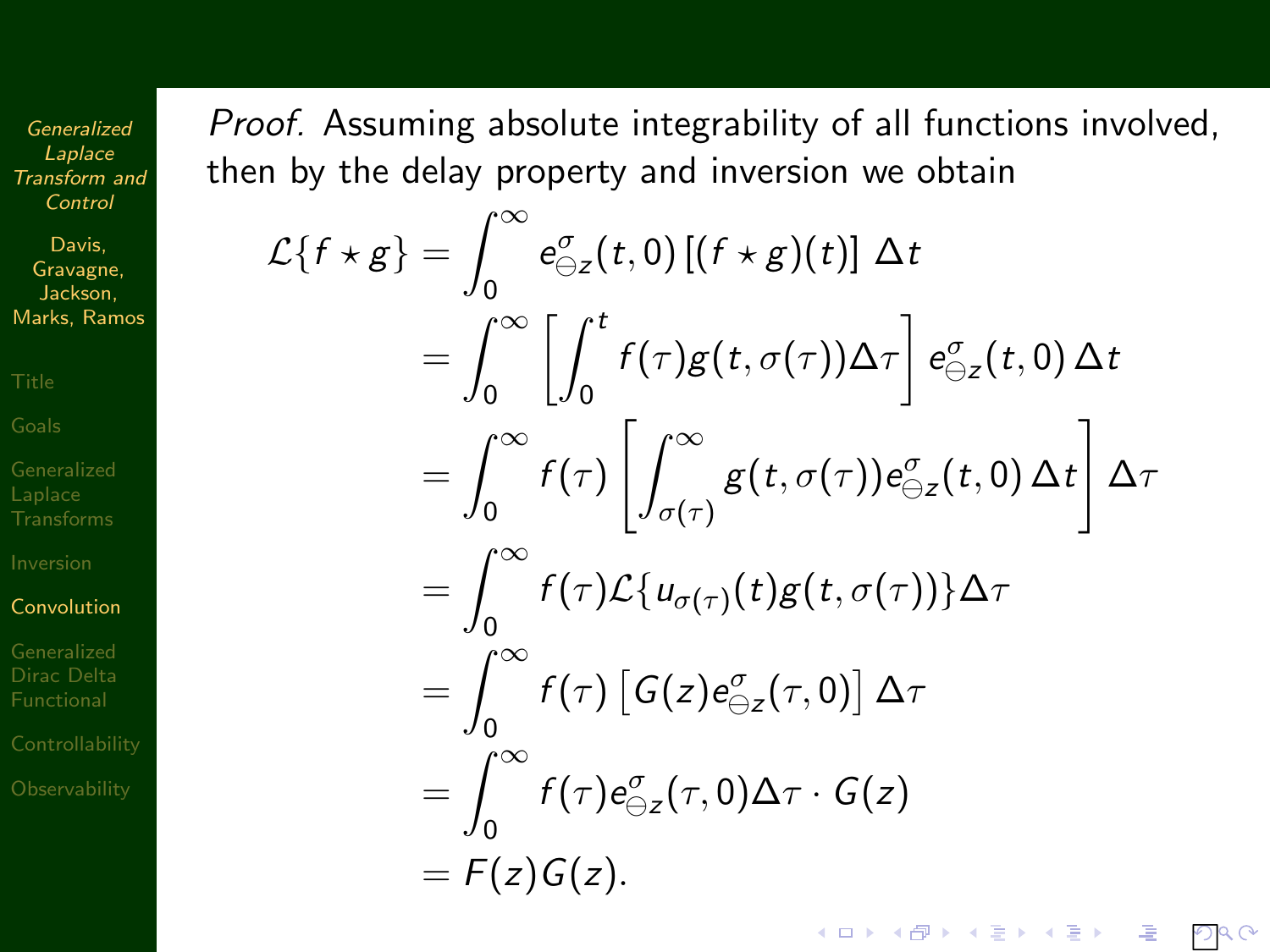Davis, Gravagne, Jackson, Marks, Ramos

#### [Convolution](#page-47-0)

[Dirac Delta](#page-56-0)

Example. Suppose  $g(t, \sigma(\tau)) = 1$ . In this instance, we see that for any transformable function  $f(t)$ , the transform of  $h(t) = \int_0^t f(\tau) \Delta \tau$  is given by

$$
\mathcal{L}{h} = \mathcal{L}{f \star 1} = F(z)\mathcal{L}{1} = \frac{F(z)}{z},
$$

**AD A REAKEN E YOUR** 

another result obtained by direct calculation in Bohner and Peterson.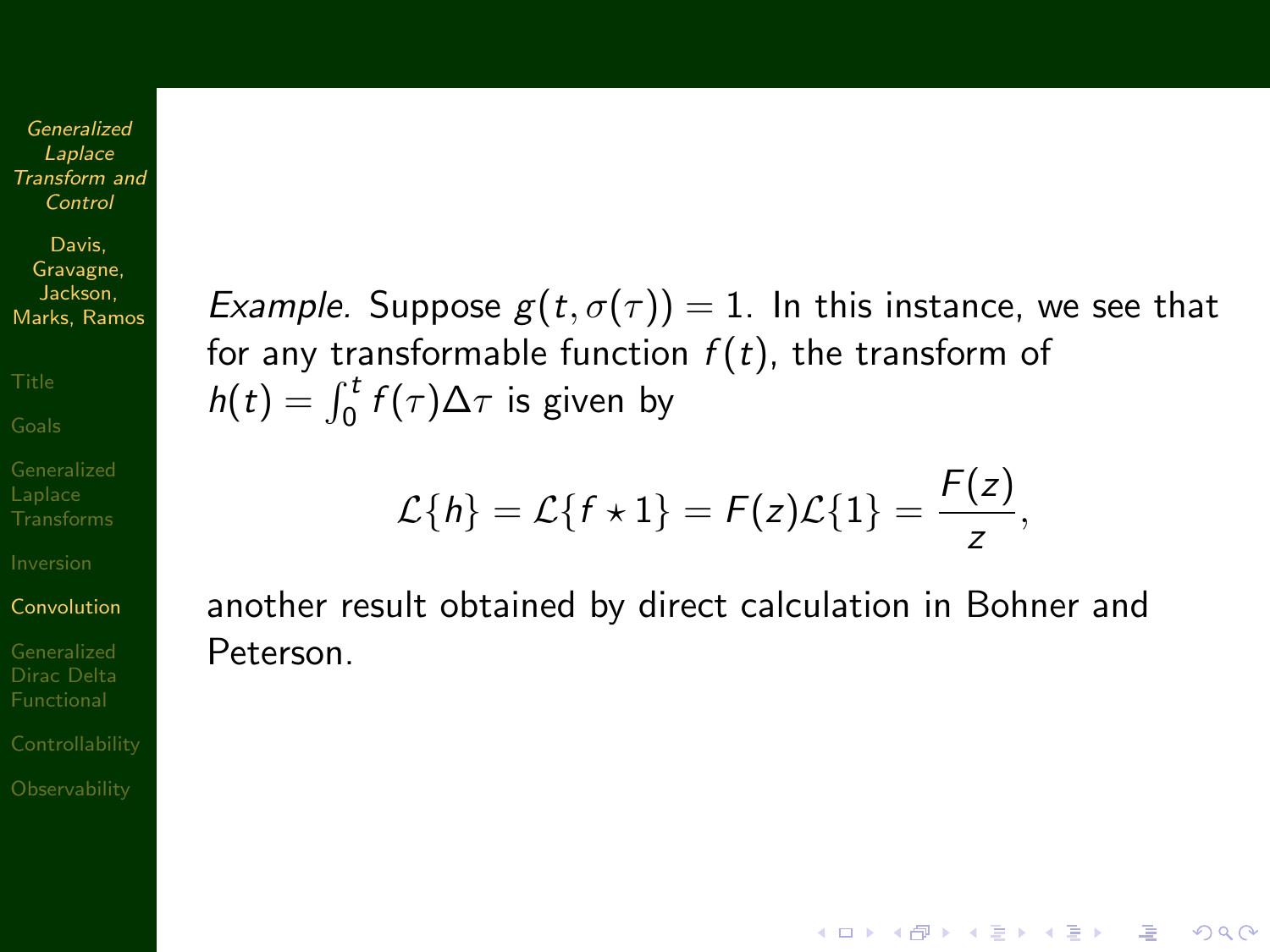Davis, Gravagne, Jackson, Marks, Ramos

#### [Convolution](#page-47-0)

[Dirac Delta](#page-56-0)

The convolution product is both commutative and associative. Indeed, the products  $f \star g$  and  $g \star f$  have the same transform as do the products  $f \star (g \star h)$  and  $(f \star g) \star h$ , and since the inverse is unique, the functions defined by these products must agree almost everywhere.

**KOD KAR KED KED E VOQO**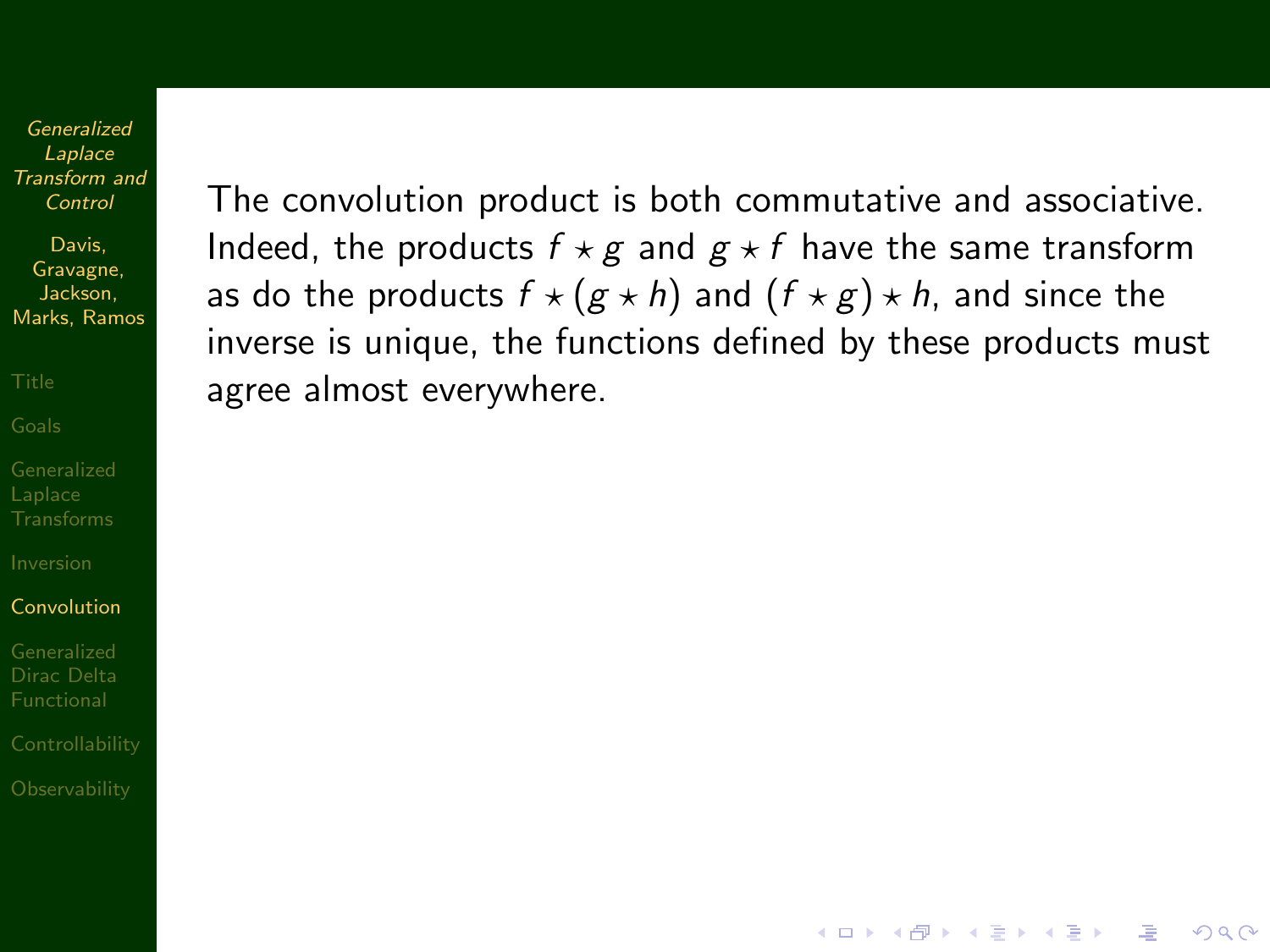Davis, Gravagne, Jackson, Marks, Ramos

#### [Convolution](#page-47-0)

[Dirac Delta](#page-56-0)

The convolution product is both commutative and associative. Indeed, the products  $f \star g$  and  $g \star f$  have the same transform as do the products  $f \star (g \star h)$  and  $(f \star g) \star h$ , and since the inverse is unique, the functions defined by these products must agree almost everywhere.

**KOD KAR KED KED E VOQO** 

Identity element?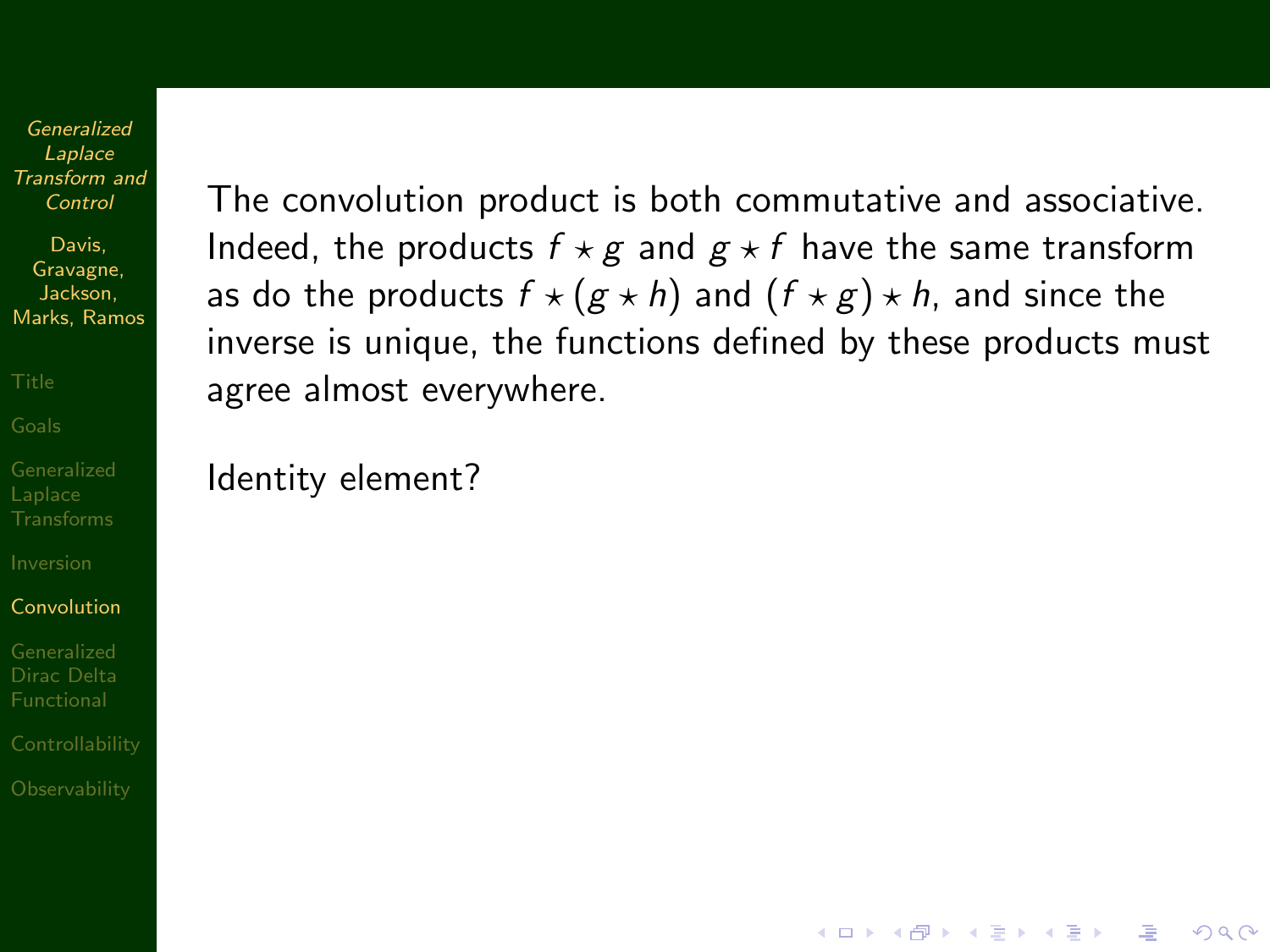Davis, Gravagne, Jackson, Marks, Ramos

#### [Convolution](#page-47-0)

[Dirac Delta](#page-56-0)

The convolution product is both commutative and associative. Indeed, the products  $f \star g$  and  $g \star f$  have the same transform as do the products  $f \star (g \star h)$  and  $(f \star g) \star h$ , and since the inverse is unique, the functions defined by these products must agree almost everywhere.

Identity element?

At first glance, one may think that the identity is vested in the Hilger Delta. Unfortunately, this is not the case. It can be easily shown that any identity for the convolution will of necessity have transform 1 by the convolution theorem. But the the Hilger Delta does not have transform 1 since its transform is just the exponential.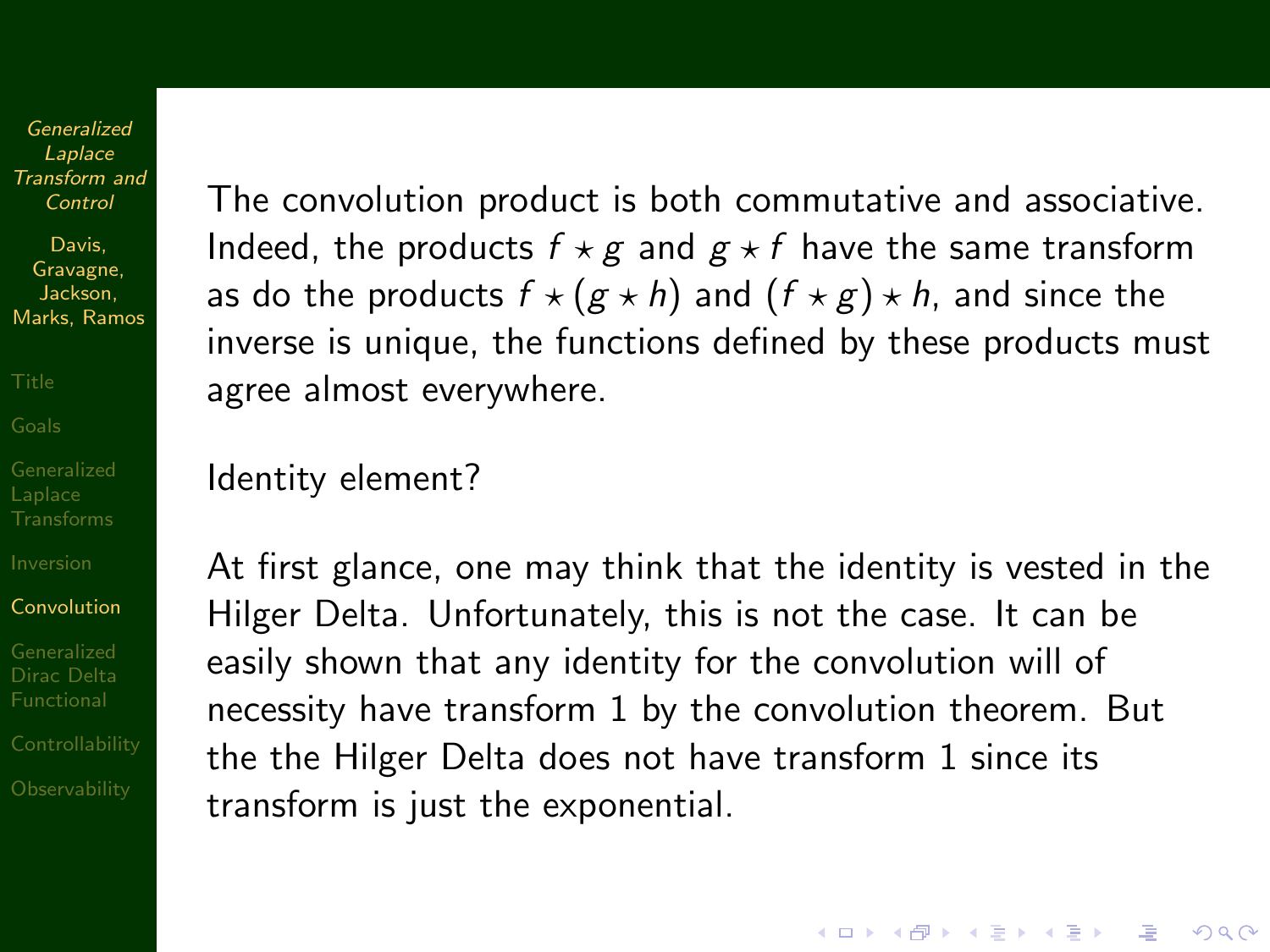## The Generalized Dirac Delta Functional

Generalized Laplace [Transform and](#page-0-0) Control

Davis, Gravagne, Jackson, Marks, Ramos

Generalized [Dirac Delta](#page-56-0) Functional

<span id="page-56-0"></span>

Let  $f, g : \mathbb{T} \to \mathbb{R}$  be given functions with  $f(x)$  having unit area. To define the time scale delta functional, we construct the following functional. Let  $\mathit{C}^\infty_c(\mathbb{T})$  denote the  $\mathit{C}^\infty(\mathbb{T})$  functions with compact support. For  $g^{\sigma}\in \mathcal{C}_{c}^{\infty}(\mathbb{T})$  and for all  $\epsilon>0$ , define the functional  $\mathit{F}:\mathit{C}^\infty_c(\mathbb{T},\mathbb{R})\times\mathbb{T}\to\mathbb{R}$  by

$$
F(g^{\sigma}, a) = \begin{cases} \int_0^{\infty} \delta_a^{\mathbb{H}}(x) g^{\rho}(\sigma(x)) \Delta x, & a \text{ is right scattered,} \\ \lim_{\epsilon \to 0} \int_0^{\infty} \frac{1}{\epsilon} f(\frac{x}{\epsilon}) g(\sigma(x)) \Delta x, & a \text{ is right dense.} \end{cases}
$$

The (time scale or generalized) Dirac delta functional is then given by

 $\langle \delta_a(x), g^{\sigma} \rangle = F(g^{\sigma}, a).$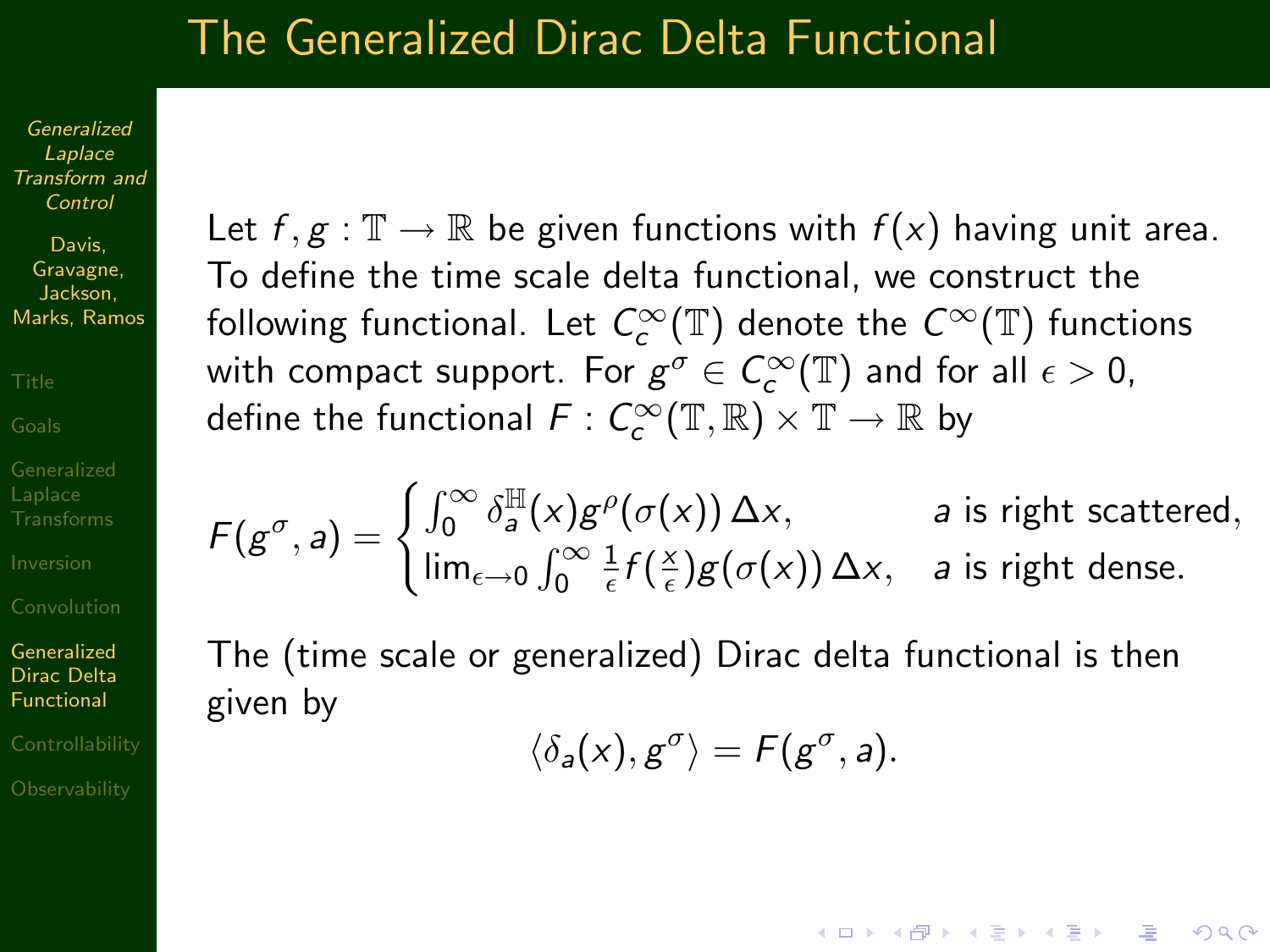Davis, Gravagne, Jackson, Marks, Ramos

Generalized [Dirac Delta](#page-56-0) Functional

## Action of delta functional on  $\,C^{\infty}_c(\mathbb{T})\,$ ?

K ロ ▶ K @ ▶ K 할 ▶ K 할 ▶ ( 할 ) 수 있습니다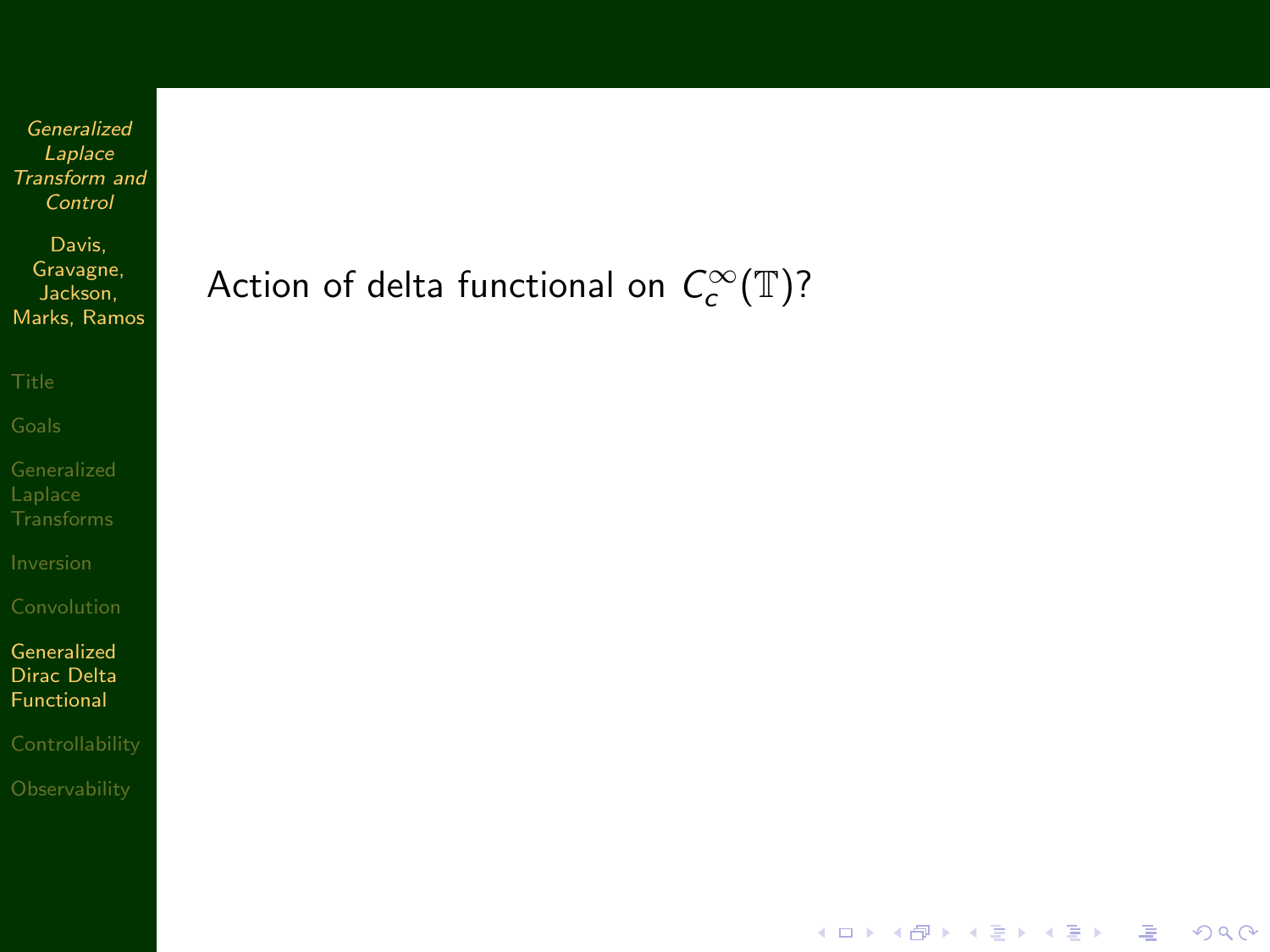Davis, Gravagne, Jackson, Marks, Ramos

Generalized [Dirac Delta](#page-56-0) Functional

Action of delta functional on  $\,C^{\infty}_c(\mathbb{T})\,$ ?

In a nutshell...

$$
\langle g^{\sigma}, \delta_a \rangle = g(a),
$$

**KORK EX KEY KEY YOUR** 

independently of the time scale involved.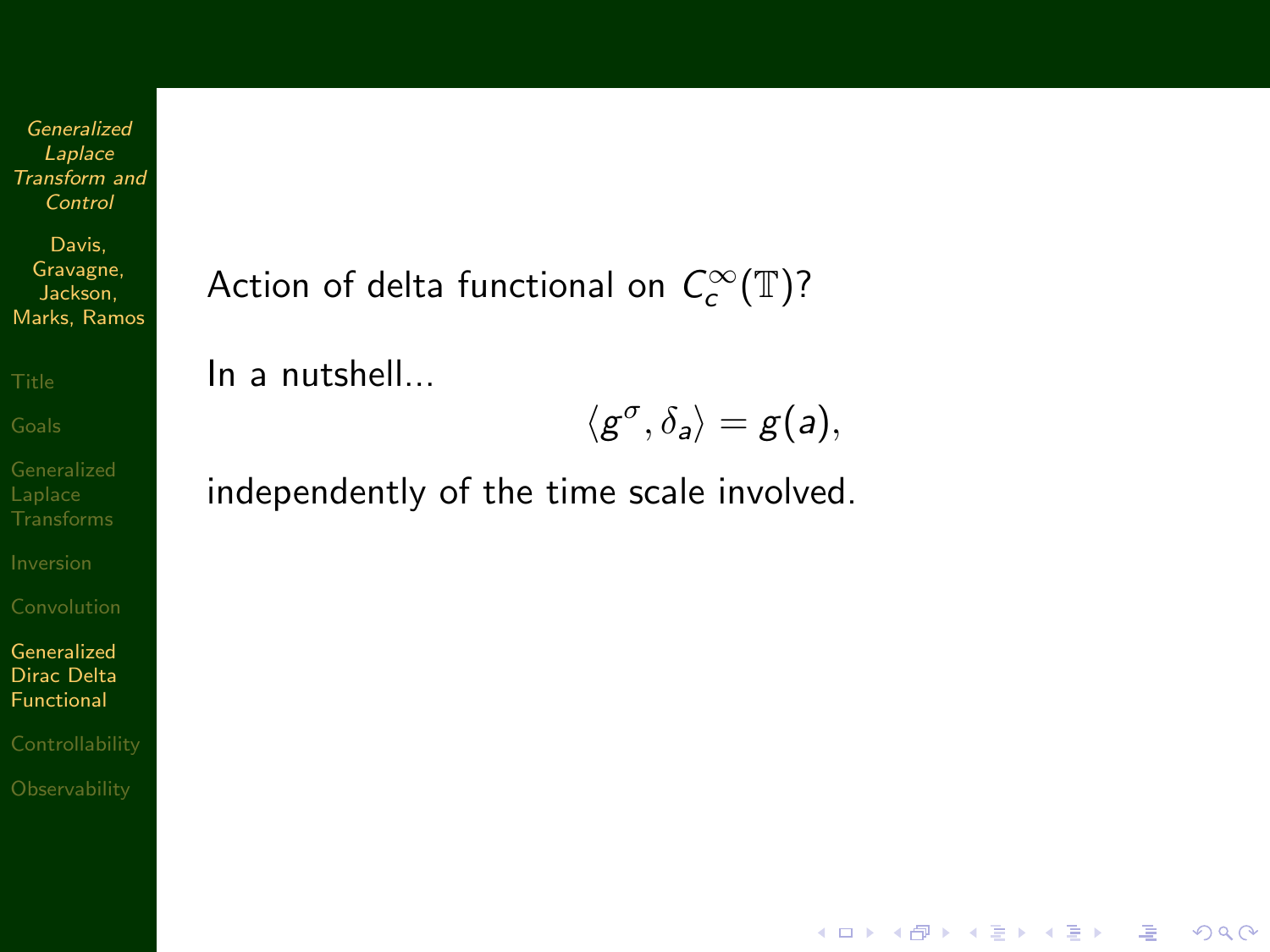Davis, Gravagne, Jackson, Marks, Ramos

Generalized [Dirac Delta](#page-56-0) Functional

Action of delta functional on  $\,C^{\infty}_c(\mathbb{T})\,$ ?

In a nutshell...

$$
\langle g^\sigma, \delta_a \rangle = g(a),
$$

independently of the time scale involved.

Also, if  $g(t) = e_{\ominus z}(t,0)$ , then  $\langle \delta_a, g^\sigma \rangle = e_{\ominus z}(a,0)$ , so that for  $a = 0$ , the Dirac delta functional  $\delta_0(t)$  has Laplace transform of 1, thereby giving us an identity element for the convolution.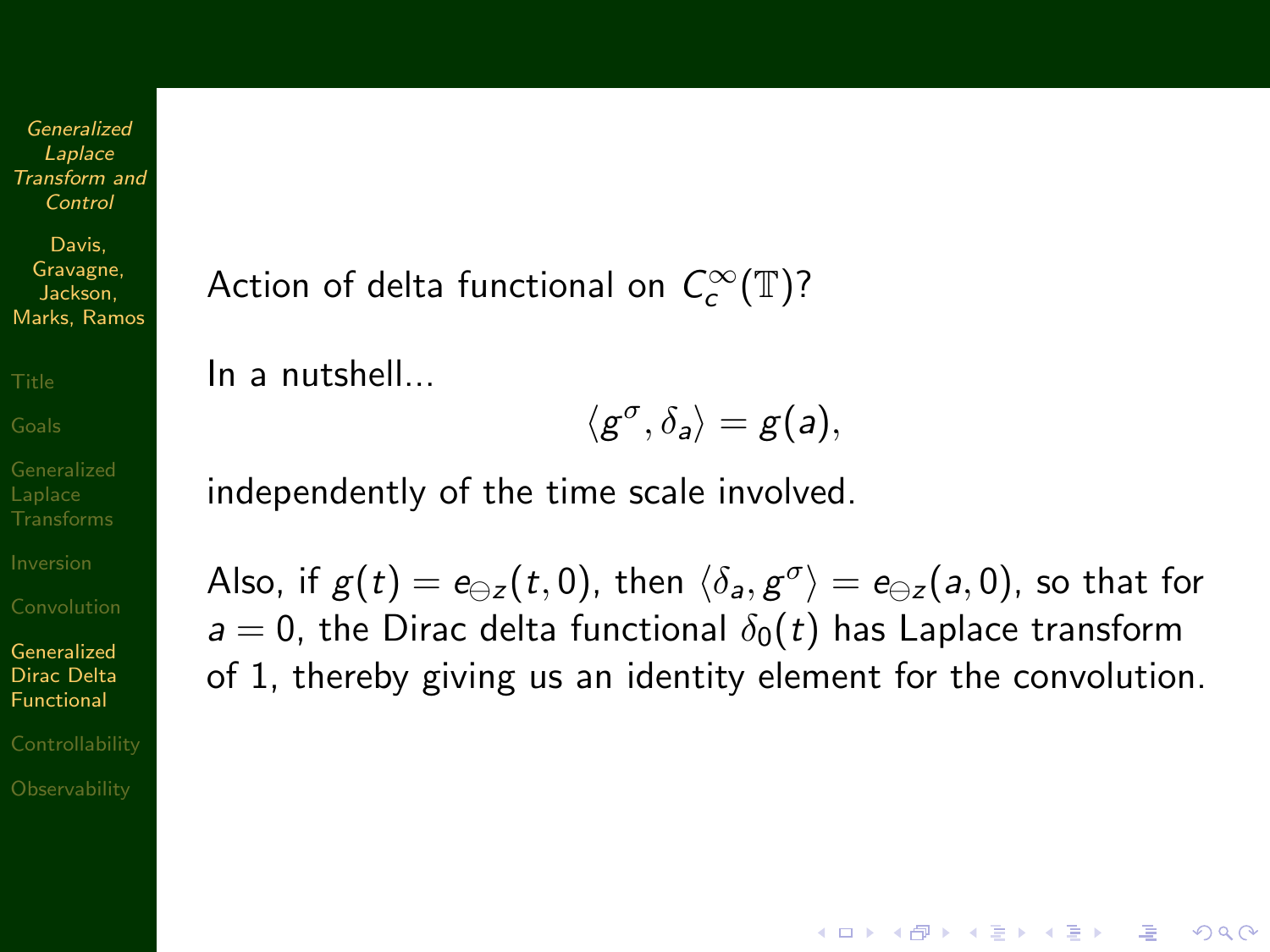Davis, Gravagne, Jackson, Marks, Ramos

Generalized [Dirac Delta](#page-56-0) Functional

However, our definition of the delay operator will only hold for functions. It will be necessary to extend this definition for the delta functional. To maintain consistency with the delta function's action on  $g(t)=\mathsf{e}_{\ominus z}^{\sigma}(t,0)$ , it follows that for any  $t \in \mathbb{T}$ , the shift of  $\delta_a(\tau)$  is given by  $\delta_a(t, \sigma(\tau)) = \delta_t(\sigma(\tau))$ .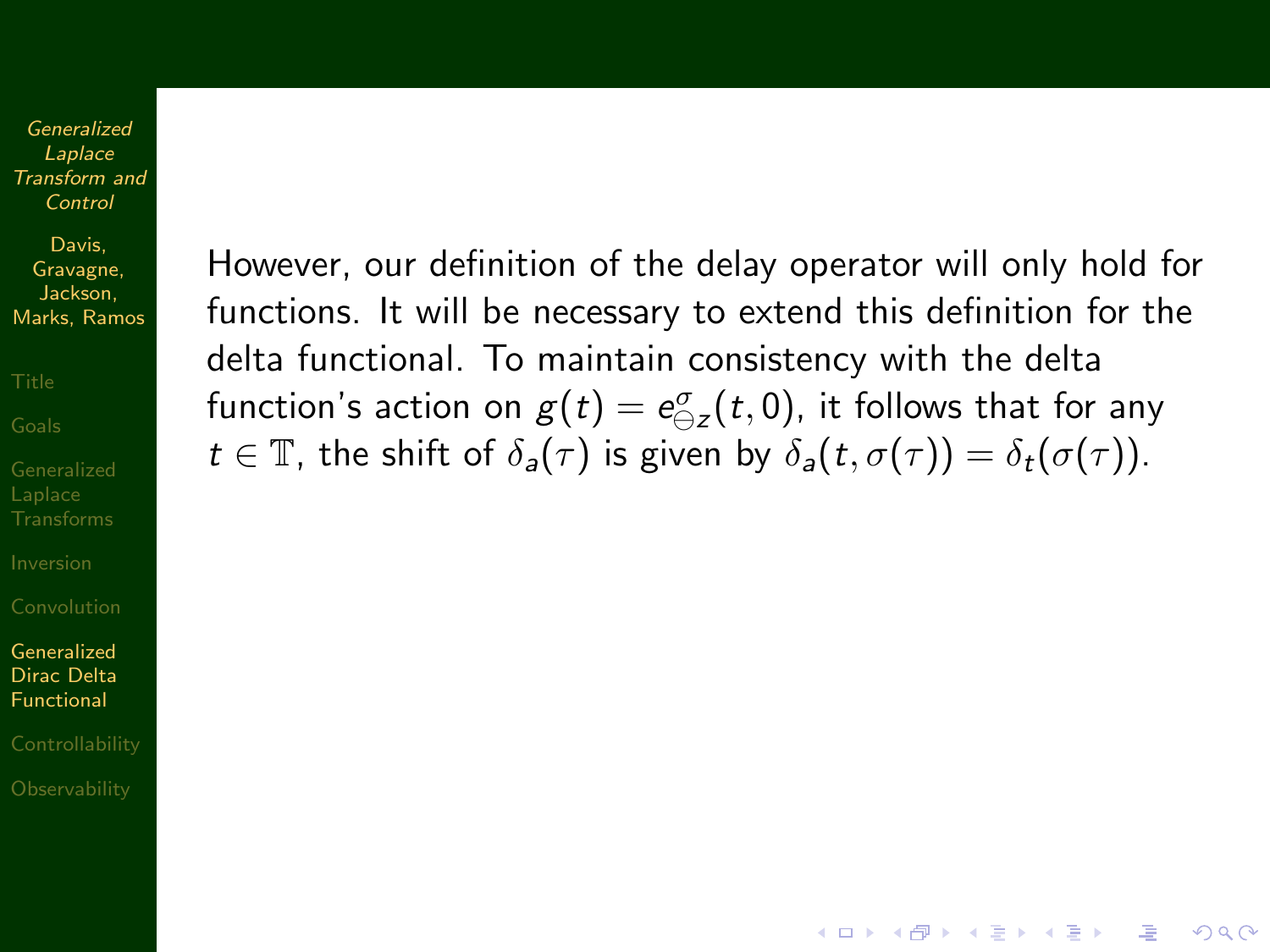Davis, Gravagne, Jackson, Marks, Ramos

Generalized [Dirac Delta](#page-56-0) Functional

However, our definition of the delay operator will only hold for functions. It will be necessary to extend this definition for the delta functional. To maintain consistency with the delta function's action on  $g(t)=\mathsf{e}_{\ominus z}^{\sigma}(t,0)$ , it follows that for any  $t \in \mathbb{T}$ , the shift of  $\delta_a(\tau)$  is given by  $\delta_a(t, \sigma(\tau)) = \delta_t(\sigma(\tau))$ .

Just as before, the algebraic properties hold in this setting, e.g.

 $(\delta_0 \star \mathbf{g})(t_0) = (\mathbf{g} \star \delta_0)(t_0).$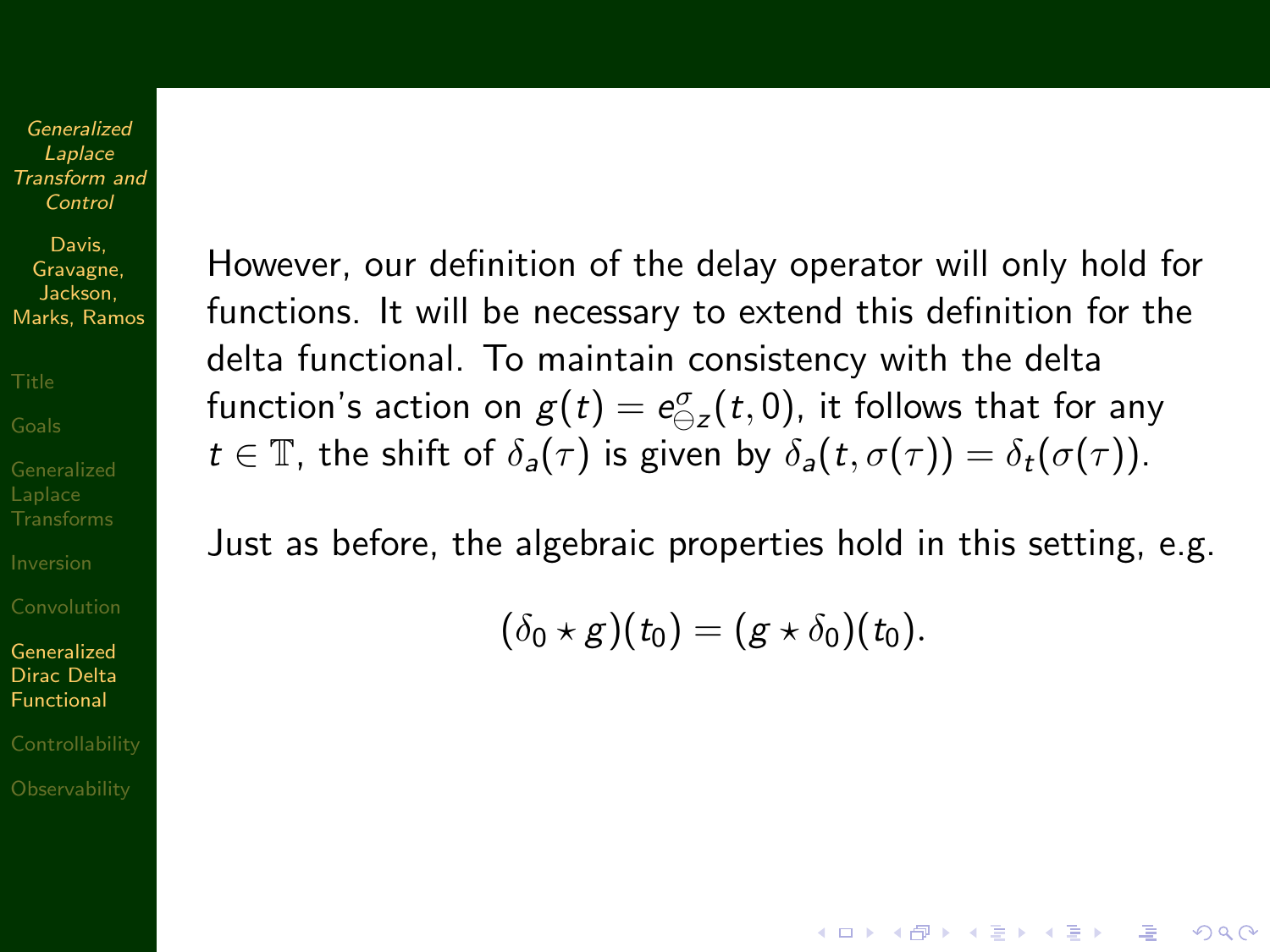Davis, Gravagne, Jackson, Marks, Ramos

Generalized [Dirac Delta](#page-56-0) Functional

When we perform the convolution  $\langle g, \delta^\sigma \rangle$ , we must give meaning to this symbol and do so by defining  $\delta^\sigma(t)$  to be the Kronecker delta when  $t$  is right scattered and the Dirac delta if t is right dense. While this ad hoc approach does not address convolution with an arbitrary (shifted) distribution on the right, this will suffice (at least for now) since our eye is on solving generalizations of canonical partial dynamic equations which will involve the Dirac delta distribution.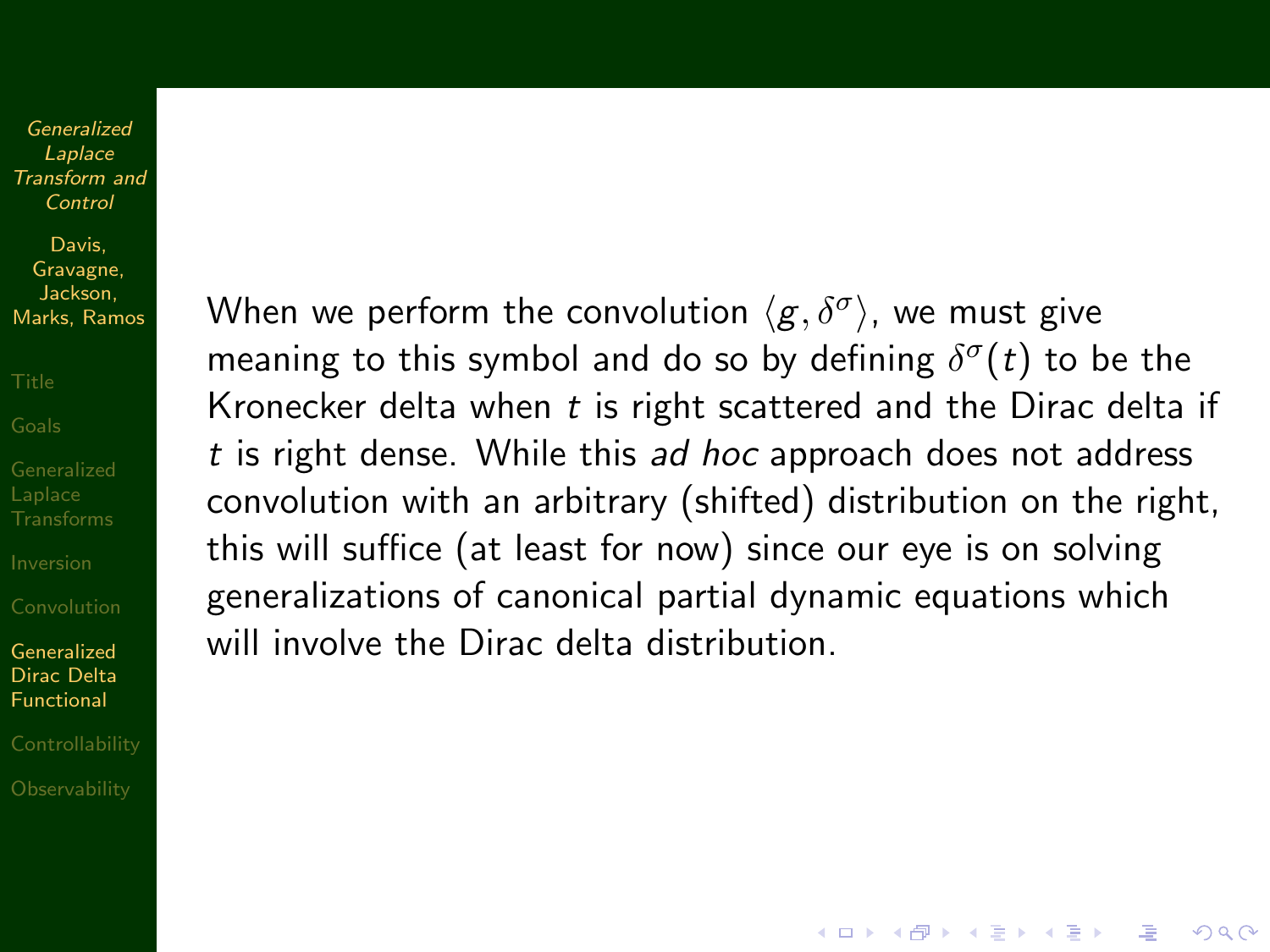Davis, Gravagne, Jackson, Marks, Ramos

Generalized [Dirac Delta](#page-56-0) Functional

Uniqueness of the inverse of the Dirac delta?

イロメ 不優々 不着 メイ君 メー 道一

 $2990$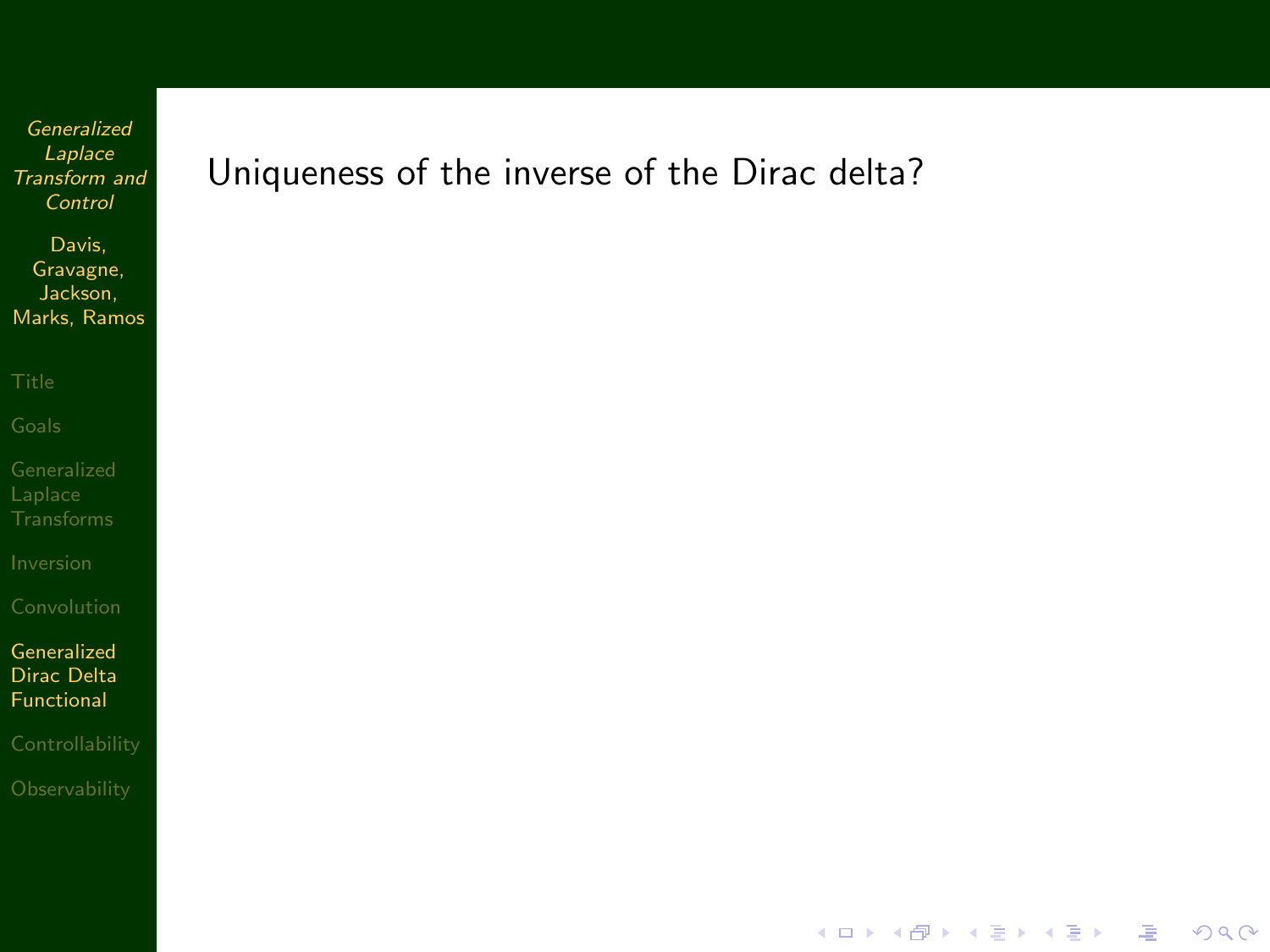Davis, Gravagne, Jackson, Marks, Ramos

Generalized [Dirac Delta](#page-56-0) Functional

Uniqueness of the inverse of the Dirac delta?

Yes, just need a new commutative diagram betwixt the dual spaces.



イロト イ押 トイヨト イヨト

 $\equiv$ 

 $2990$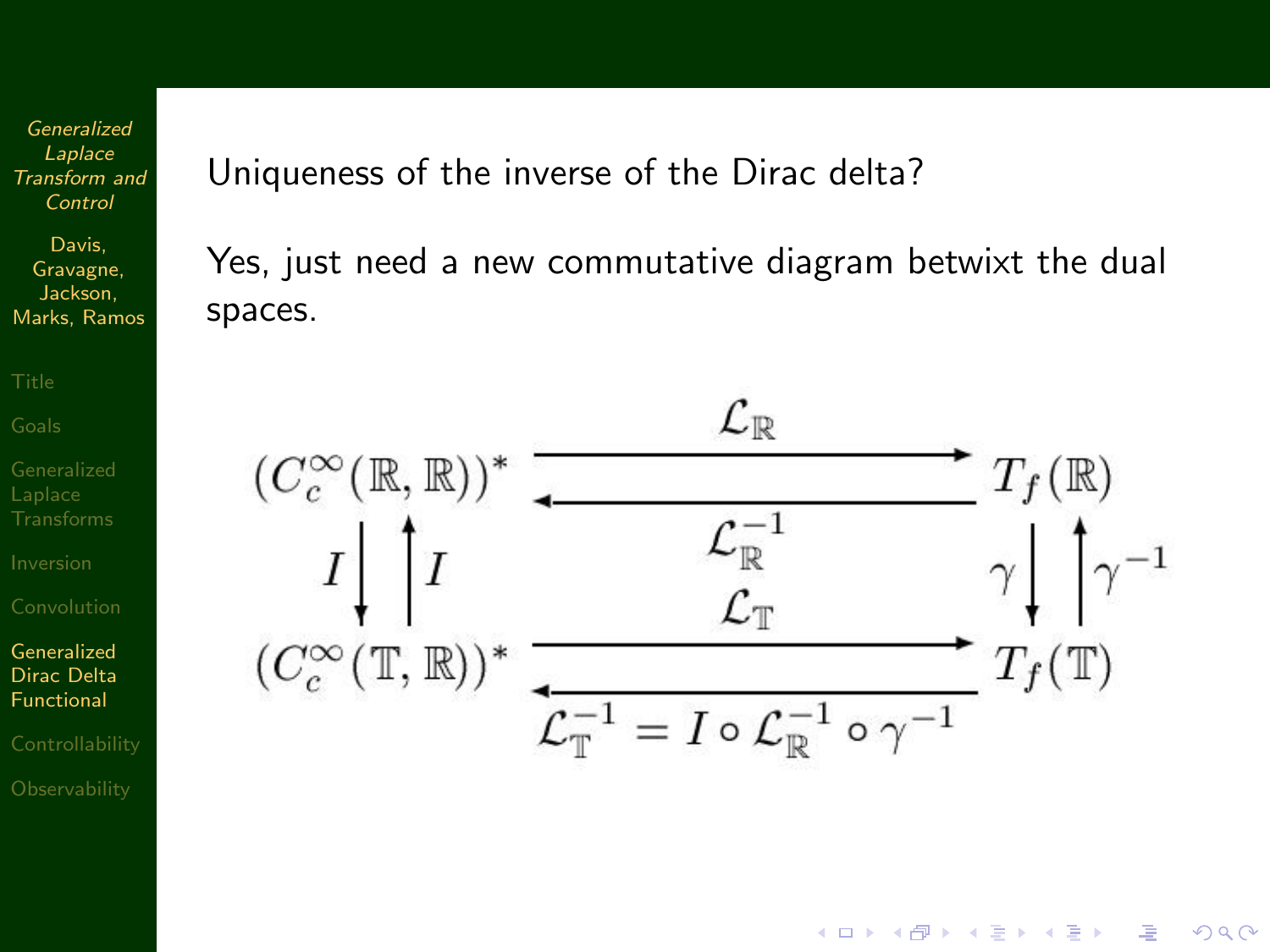# **Controllability**

Generalized Laplace [Transform and](#page-0-0) Control

Davis, Gravagne, Jackson, Marks, Ramos

[Dirac Delta](#page-56-0)

**[Controllability](#page-65-0)** 

<span id="page-65-0"></span>

## **Definition**

## The regressive linear state equation

<span id="page-65-1"></span>
$$
x^{\Delta}(t) = A(t)x(t) + B(t)u(t), \quad x(t_0) = x_0, y(t) = C(t)x(t) + D(t)u(t),
$$
 (2)

**AD A REAKEN E VOOR** 

is called *controllable* on  $[t_0,t_f]$  if given any initial state  $\mathsf{x}_0$  there exists a rd-continuous input signal  $u(t)$  such that the corresponding solution of the system satisfies  $x(t_f) = x_f$ .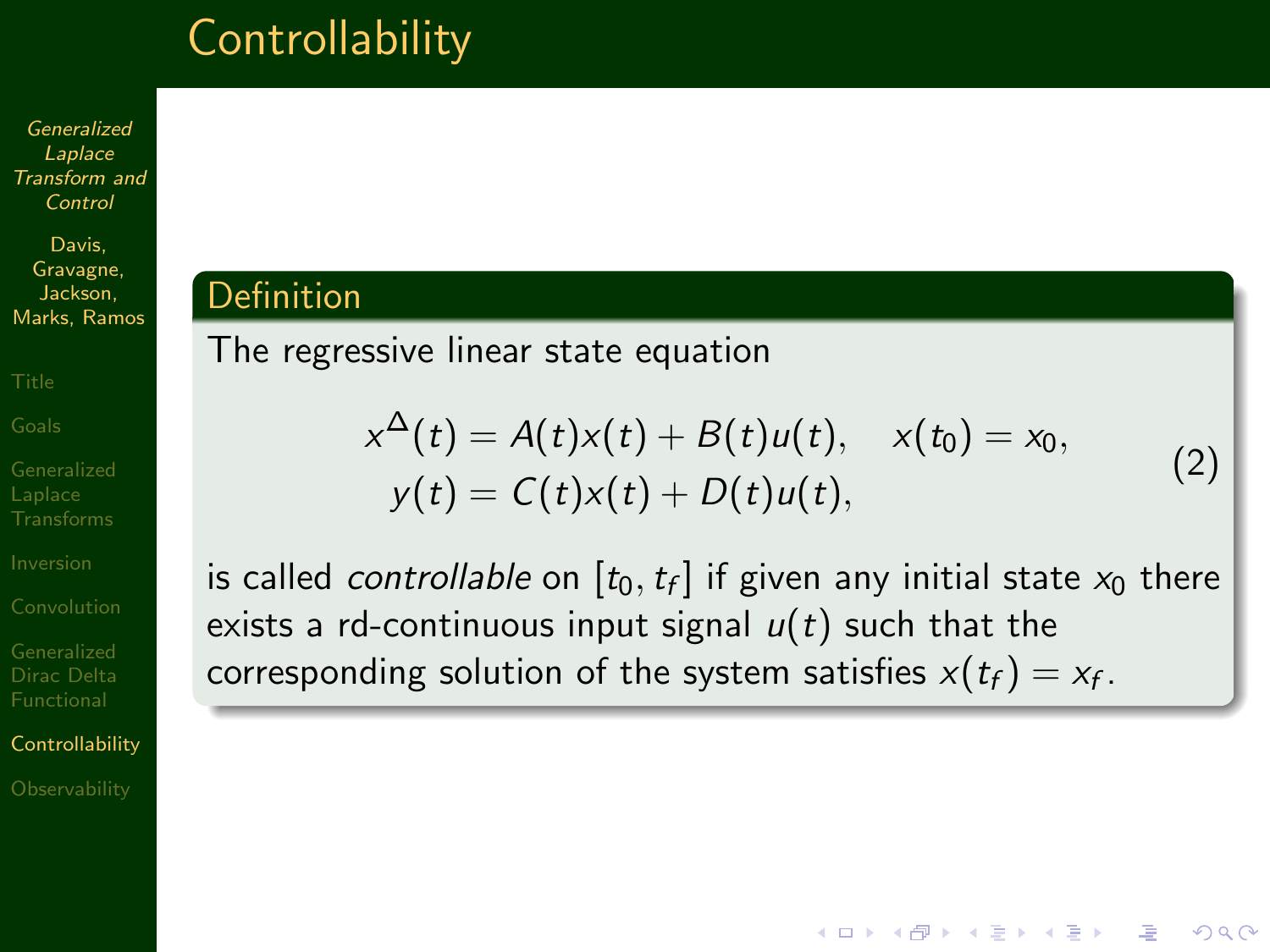# Controllability Gramian Condition

Generalized Laplace [Transform and](#page-0-0) Control

Davis, Gravagne, Jackson, Marks, Ramos

[Dirac Delta](#page-56-0)

**[Controllability](#page-65-0)** 

### Theorem

The regressive linear state equation [\(2\)](#page-65-1) is controllable on  $[t_0, t_f]$  *if and only if the n*  $\times$  *n* controllability Gramian matrix

$$
W(t_0, t_f) = \int_{t_0}^{t_f} \Phi_A(t_0, \sigma(t)) B(t) B^{\mathsf{T}}(t) \Phi_A^{\mathsf{T}}(t_0, \sigma(t)) \Delta t
$$

**KORK ERKER ER AGA** 

is invertible.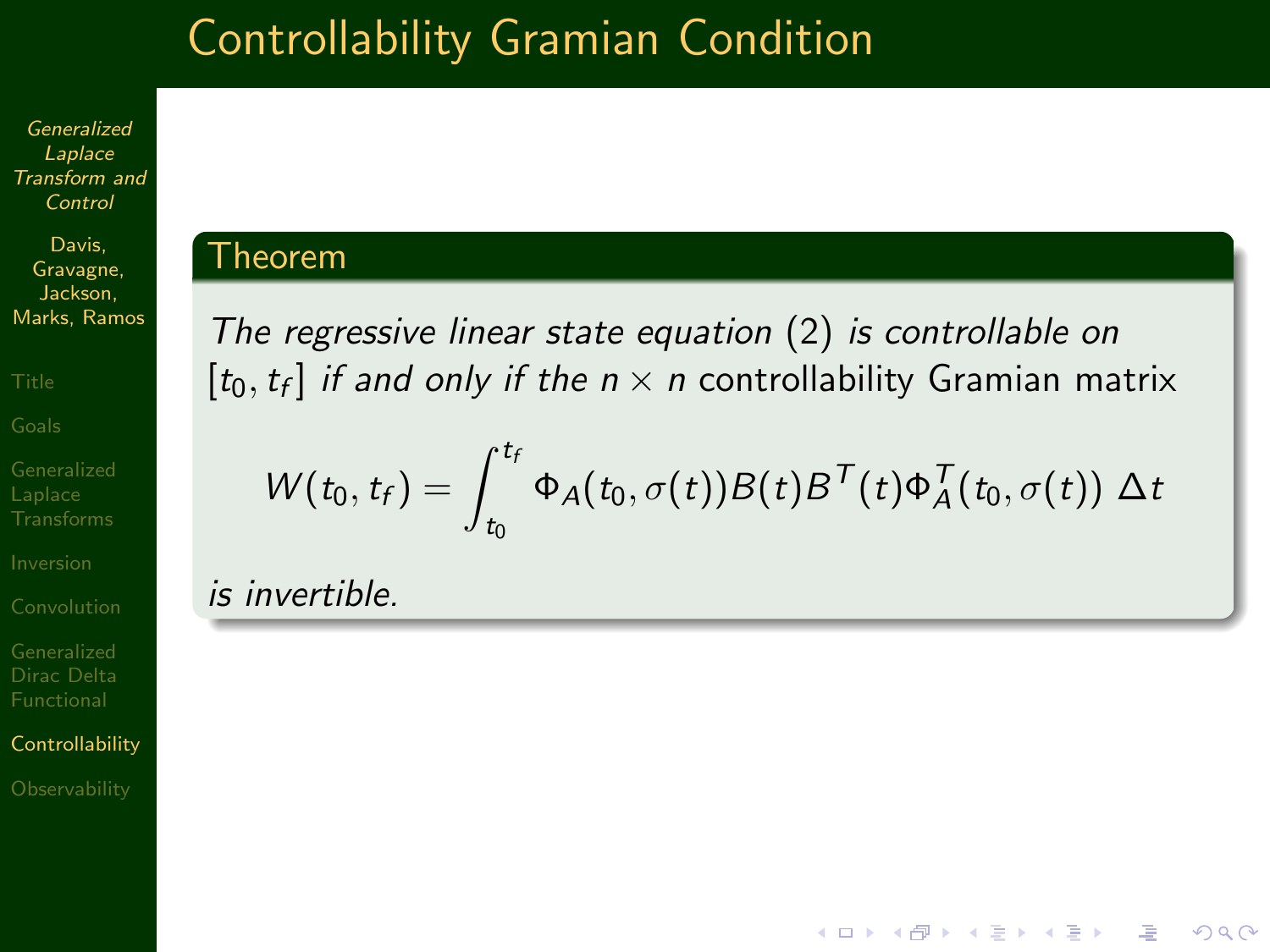# Controllability Gramian Condition

Generalized Laplace [Transform and](#page-0-0) Control

Davis, Gravagne, Jackson, Marks, Ramos

[Dirac Delta](#page-56-0)

**[Controllability](#page-65-0)** 

### Theorem

The regressive linear state equation [\(2\)](#page-65-1) is controllable on  $[t_0, t_f]$  *if and only if the n*  $\times$  *n* controllability Gramian matrix

$$
W(t_0, t_f) = \int_{t_0}^{t_f} \Phi_A(t_0, \sigma(t)) B(t) B^{\mathsf{T}}(t) \Phi_A^{\mathsf{T}}(t_0, \sigma(t)) \Delta t
$$

**AD A REAKEN E VOOR** 

is invertible.

 $\Phi_A(t,t_0)$  is the transition matrix for the (time varying!) problem  $X^\Delta = A(t) X(t),\, X(t_0) = I.$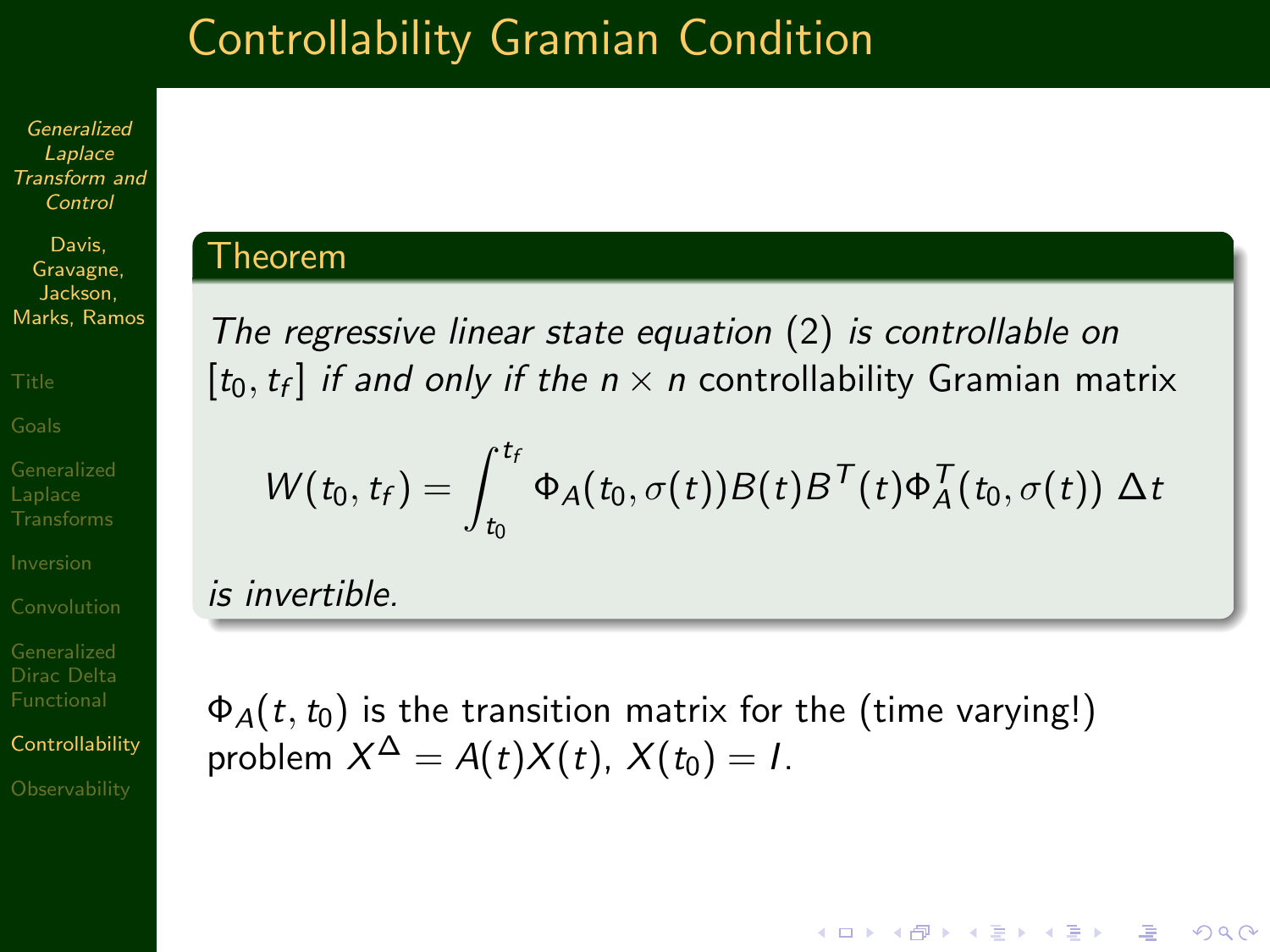# Controllability Rank Theorem for LTI Systems

Generalized Laplace [Transform and](#page-0-0) Control

Davis, Gravagne, Jackson, Marks, Ramos

[Dirac Delta](#page-56-0)

**[Controllability](#page-65-0)** 

### Theorem

satisfies

The regressive linear time invariant system

$$
x^{\Delta}(t) = Ax(t) + Bu(t), \ \ x(t_0) = x_0
$$
  

$$
y(t) = Cx(t) + Du(t)
$$

is controllable on  $[t_0,t_f]$  if and only if the  $n\times n$ m controllability matrix

$$
[B \ AB \ \ldots \ A^{n-1}B]
$$

$$
rank [B AB ... A^{n-1}B] = n.
$$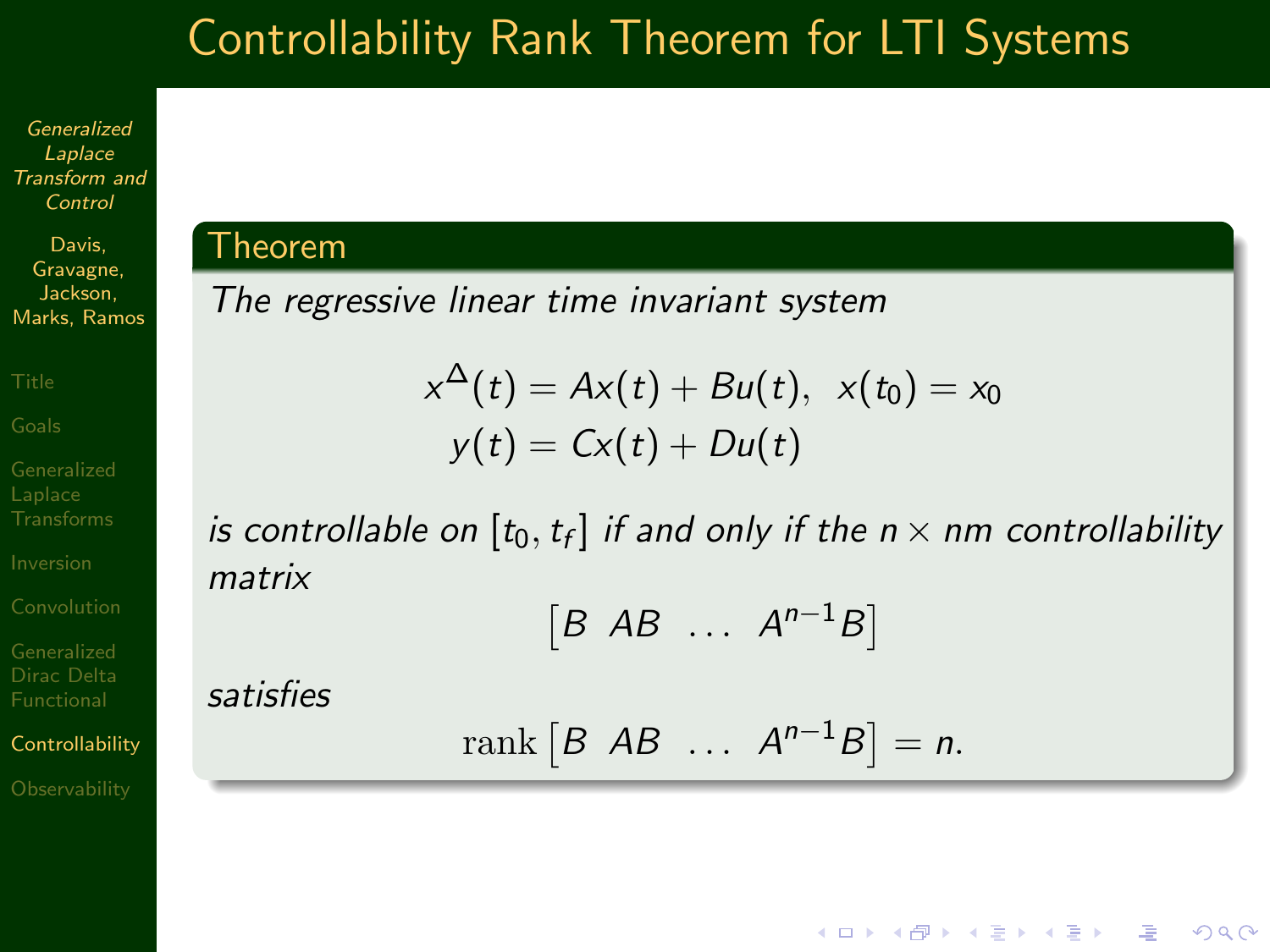# **Observability**

Generalized Laplace [Transform and](#page-0-0) Control

Davis, Gravagne, Jackson, Marks, Ramos

[Dirac Delta](#page-56-0)

<span id="page-69-0"></span>**[Observability](#page-69-0)** 

## Definition

The linear state equation

$$
x^{\Delta}(t) = A(t)x(t), \quad x(t_0) = x_0,
$$
  

$$
y(t) = C(t)x(t)
$$

is called *observable* on  $[t_0,t_f]$  if any initial state  $x(t_0)=x_0$  is uniquely determined by the corresponding response  $y(t)$  for  $t \in [t_0, t_f)$ .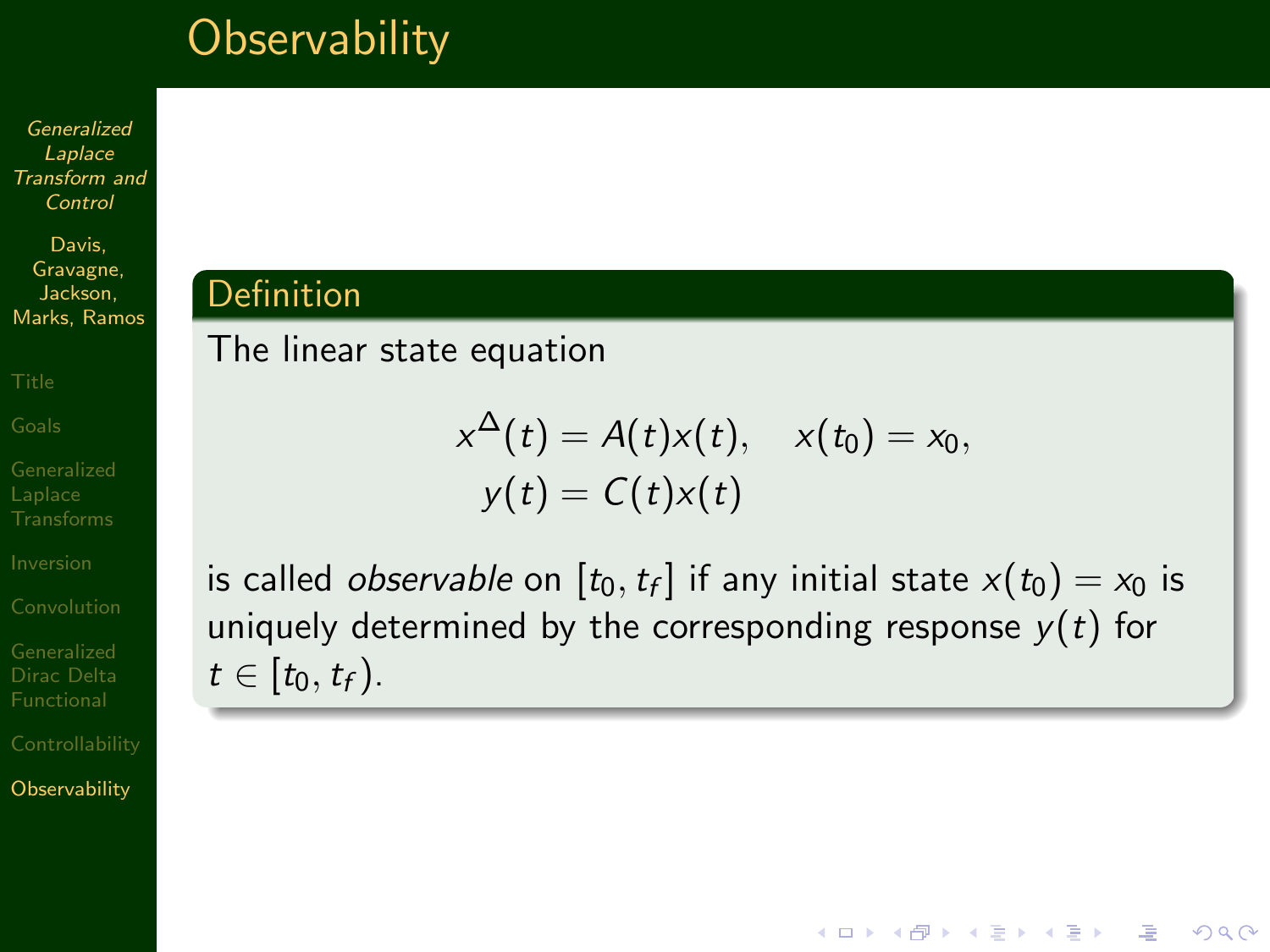# Observability Gramian Condition

Generalized Laplace [Transform and](#page-0-0) Control

Davis, Gravagne, Jackson, Marks, Ramos

[Dirac Delta](#page-56-0)

**[Observability](#page-69-0)** 

### Theorem

The regressive linear system given above is observable on  $[t_0, t_f]$  *if and only if the n*  $\times$  *n* observability Gramian matrix

$$
M(t_0, t_f) = \int_{t_0}^{t_f} \Phi_A^T(t, t_0) C^T(t) C(t) \Phi_A(t, t_0) \Delta t
$$

**AD A REAKEN E VOOR** 

## is invertible.